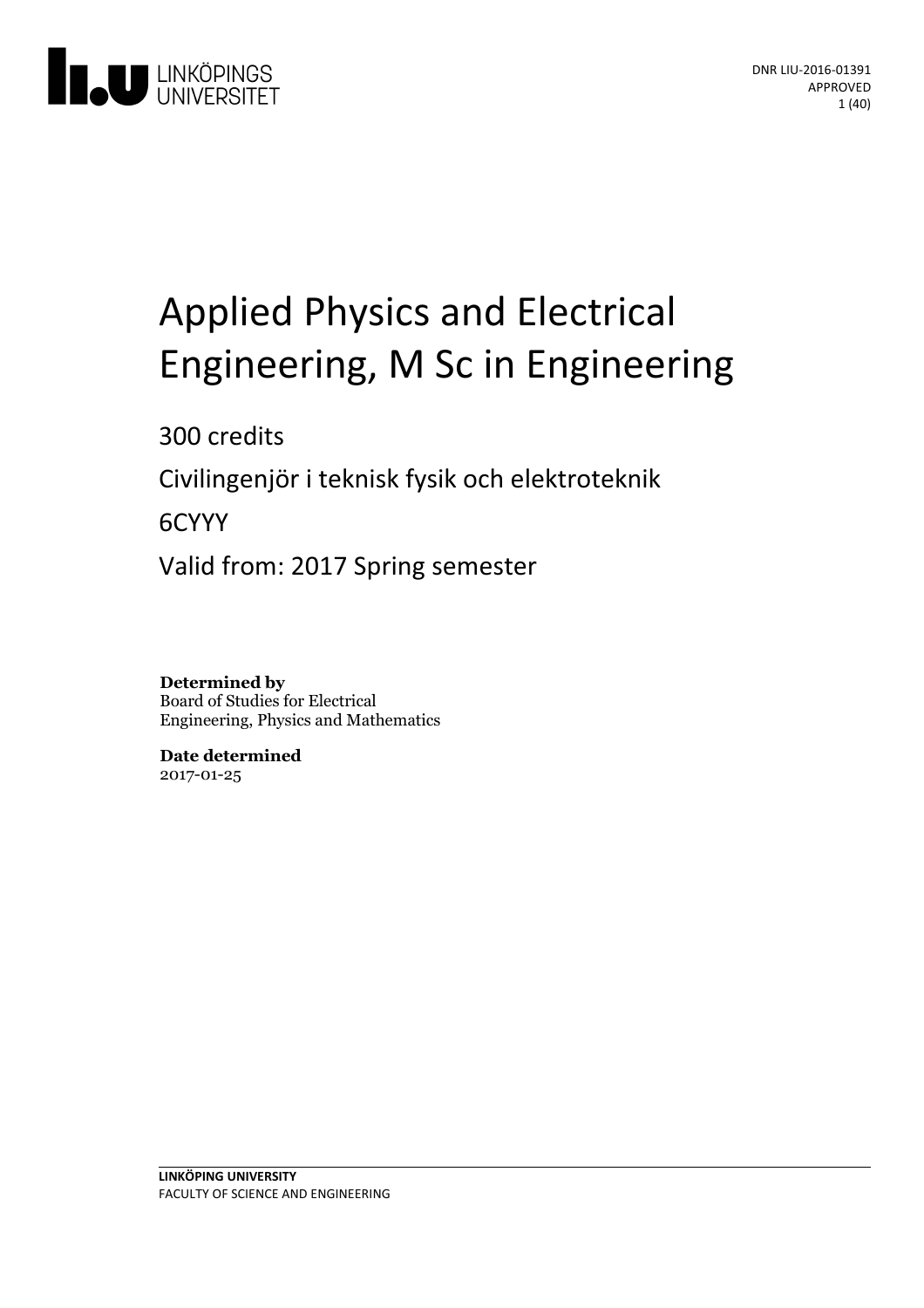# Entry requirements

# Degree in Swedish

Civilingenjör 300 hp och Teknologie master 120 hp

# Degree in English

Master of Science in Applied Physics and Electrical Engineering

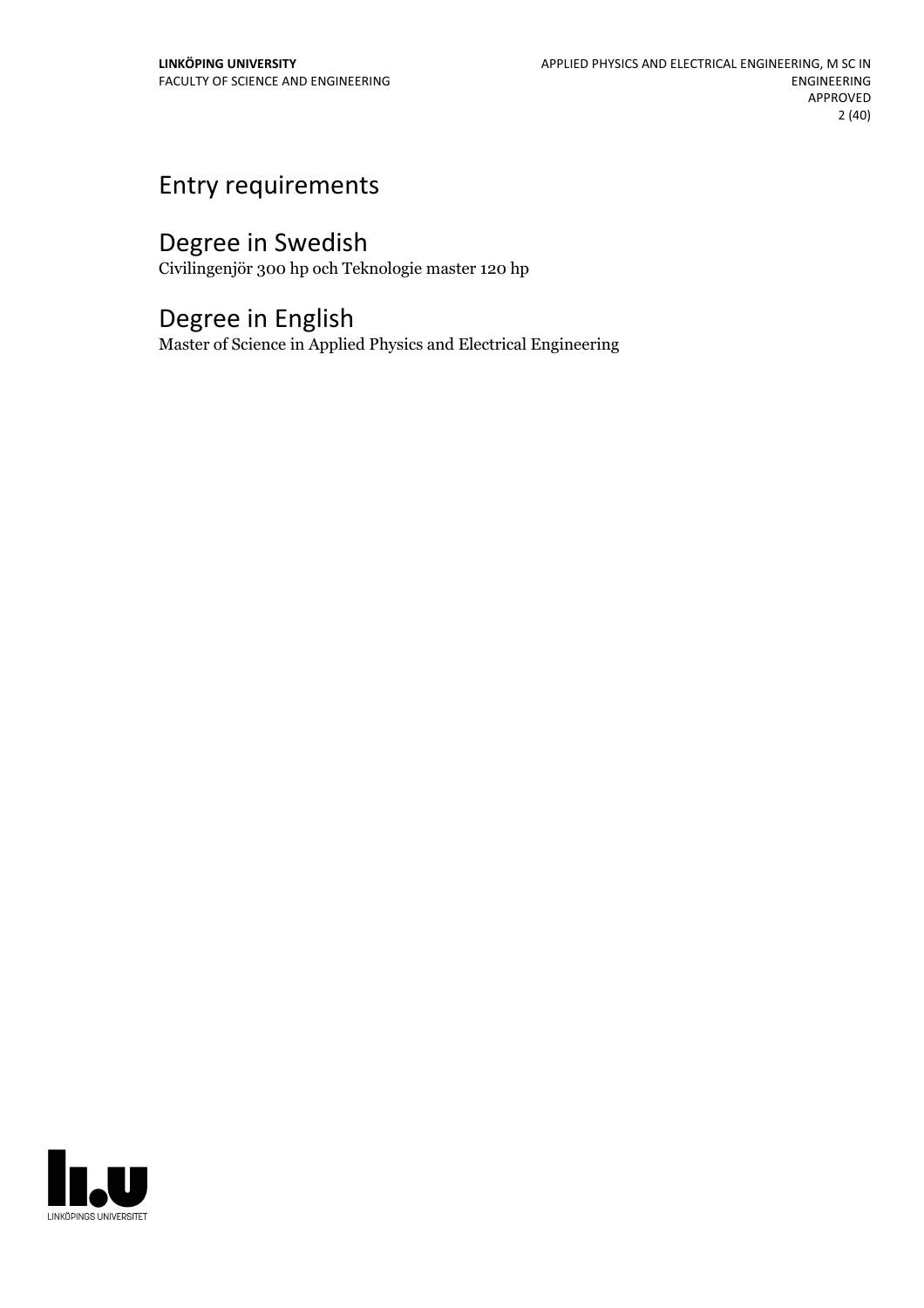# **Curriculum**

# **Semester 1 (Autumn 2017)**

| Course<br>code  | <b>Course name</b>                      | <b>Credits</b> | Level | <b>Timetable</b><br>module | <b>ECV</b> |
|-----------------|-----------------------------------------|----------------|-------|----------------------------|------------|
| Period 0        |                                         |                |       |                            |            |
| TATM79          | <b>Foundation Course in Mathematics</b> | $6*$           | G1X   |                            | C          |
| Period 1        |                                         |                |       |                            |            |
| TATA24          | Linear Algebra                          | $8*$           | G1X   | 1                          | C          |
| TATM79          | <b>Foundation Course in Mathematics</b> | $6*$           | G1X   | 4                          | C          |
| TFYY51          | <b>Engineering Project</b>              | $6*$           | G1X   | 4                          | C          |
| TSEA51          | Switching Theory and Logical Design     | 4              | G1X   | $\overline{2}$             | C          |
| TATA40          | Perspectives on Mathematics             | $1^*$          | G1X   | ۰                          | $\vee$     |
| <b>Period 2</b> |                                         |                |       |                            |            |
| TATA24          | Linear Algebra                          | $8*$           | G1X   | 4                          | C          |
| TATA41          | Calculus in One Variable 1              | 6              | G1X   | $\overline{2}$             | C          |
| TFYY51          | <b>Engineering Project</b>              | $6*$           | G1X   | 3                          | C          |
| TATA40          | Perspectives on Mathematics             | $1*$           | G1X   |                            | v          |

**Semester 2 (Spring 2018)**

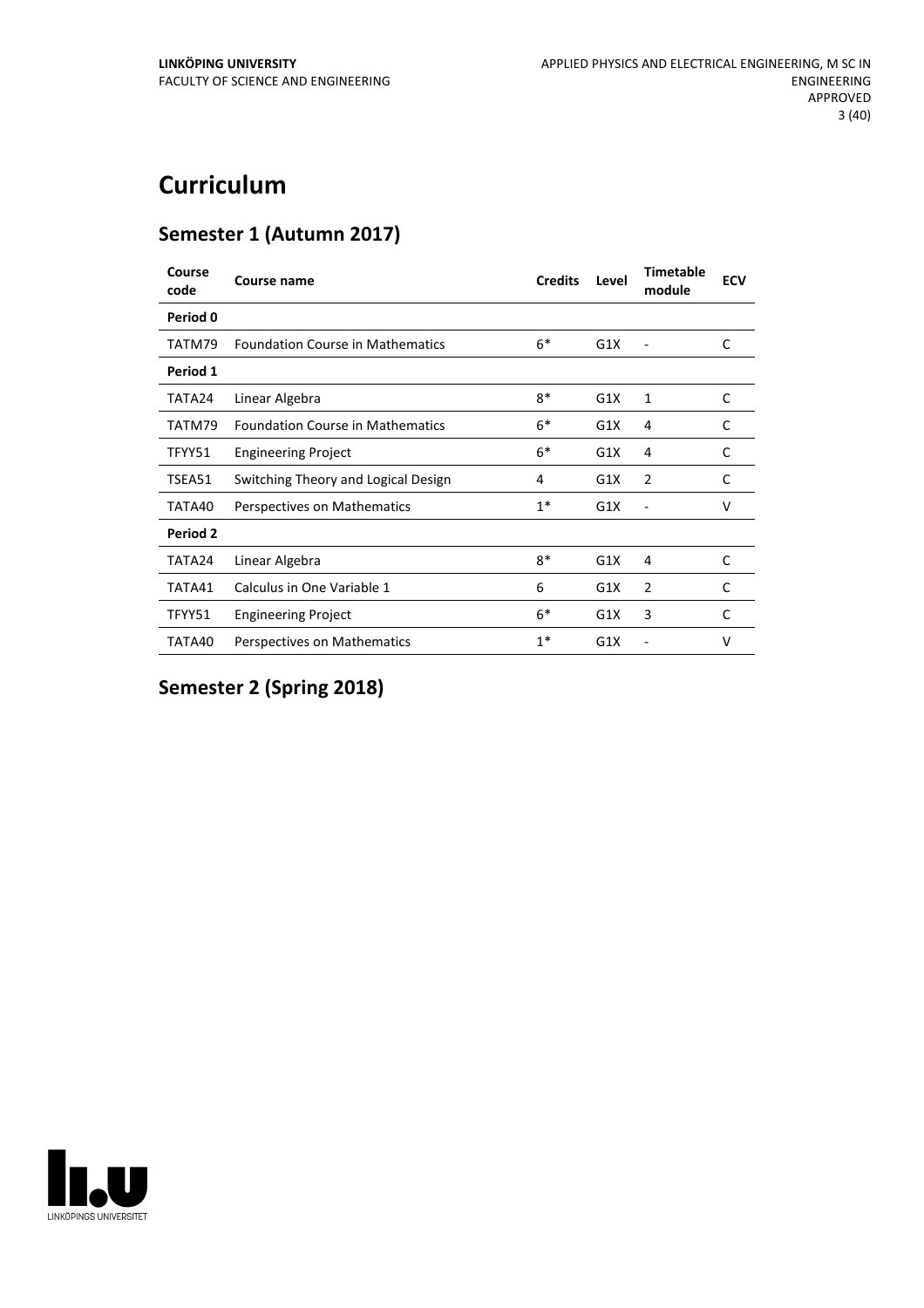| Course<br>code | Course name                              | <b>Credits</b> | Level | <b>Timetable</b><br>module | <b>ECV</b> |
|----------------|------------------------------------------|----------------|-------|----------------------------|------------|
| Period 1       |                                          |                |       |                            |            |
| TATA42         | Calculus in One Variable 2               | 6              | G1X   | $\mathbf{1}$               | C          |
| TDDC74         | Programming: Abstraction and Modelling   | $8*$           | G1X   | $\overline{2}$             | C          |
| TFYA81         | <b>Oscillations and Mechanical Waves</b> | 4              | G1X   | 4                          | C          |
| TBMT32         | Perspectives on Biomedical Engineering   | $2*$           | G1X   | 3                          | E          |
| TFFM12         | Perspectives on Physics                  | $7*$           | G1X   | $\overline{\phantom{a}}$   | E          |
| TSIT04         | The Language of Mathematics              | $4*$           | G1X   | 3                          | E          |
| TATA40         | Perspectives on Mathematics              | $1*$           | G1X   | $\overline{a}$             | v          |
| TGTU35         | Introduction to University Studies       | 2*             | G1X   |                            | $\vee$     |
| Period 2       |                                          |                |       |                            |            |
| TATA43         | Calculus in Several Variables            | 8              | G1X   | $\overline{2}$             | C          |
| TDDC74         | Programming: Abstraction and Modelling   | $8*$           | G1X   | 1                          | C          |
| TFYA84         | Optics - Theory and Application          | 4              | G1X   | 4                          | C          |
| TBMT32         | Perspectives on Biomedical Engineering   | $7*$           | G1X   | 3                          | F          |
| TFFM12         | Perspectives on Physics                  | $2*$           | G1X   | $\overline{a}$             | E          |
| TSIT04         | The Language of Mathematics              | $4*$           | G1X   | 3                          | E          |
| TATA40         | Perspectives on Mathematics              | $1*$           | G1X   | $\overline{a}$             | V          |
| TGTU35         | Introduction to University Studies       | $2*$           | G1X   |                            | V          |

# **Semester 3 (Autumn 2018)**

| Course<br>code | Course name                            | <b>Credits</b> | Level | <b>Timetable</b><br>module | <b>ECV</b> |
|----------------|----------------------------------------|----------------|-------|----------------------------|------------|
| Period 1       |                                        |                |       |                            |            |
| TANA21         | Scientific Computing                   | 6              | G1X   | 3                          |            |
| TATA44         | <b>Vector Analysis</b>                 | 4              | G1X   | 1                          | C          |
| TSRT04         | Introduction in Matlab                 | 2              | G1X   |                            | C          |
| TSTE05         | Electronics and Measurement Technology | 8*             | G1X   | 2                          | C          |
| Period 2       |                                        |                |       |                            |            |
| TATA45         | <b>Complex Analysis</b>                | 6              | G2X   | 1                          | C          |
| TMME12         | <b>Engineering Mechanics Y</b>         | 4              | G1X   | 2                          | C          |
| TSTE05         | Electronics and Measurement Technology | 8*             | G1X   | 3                          | C          |

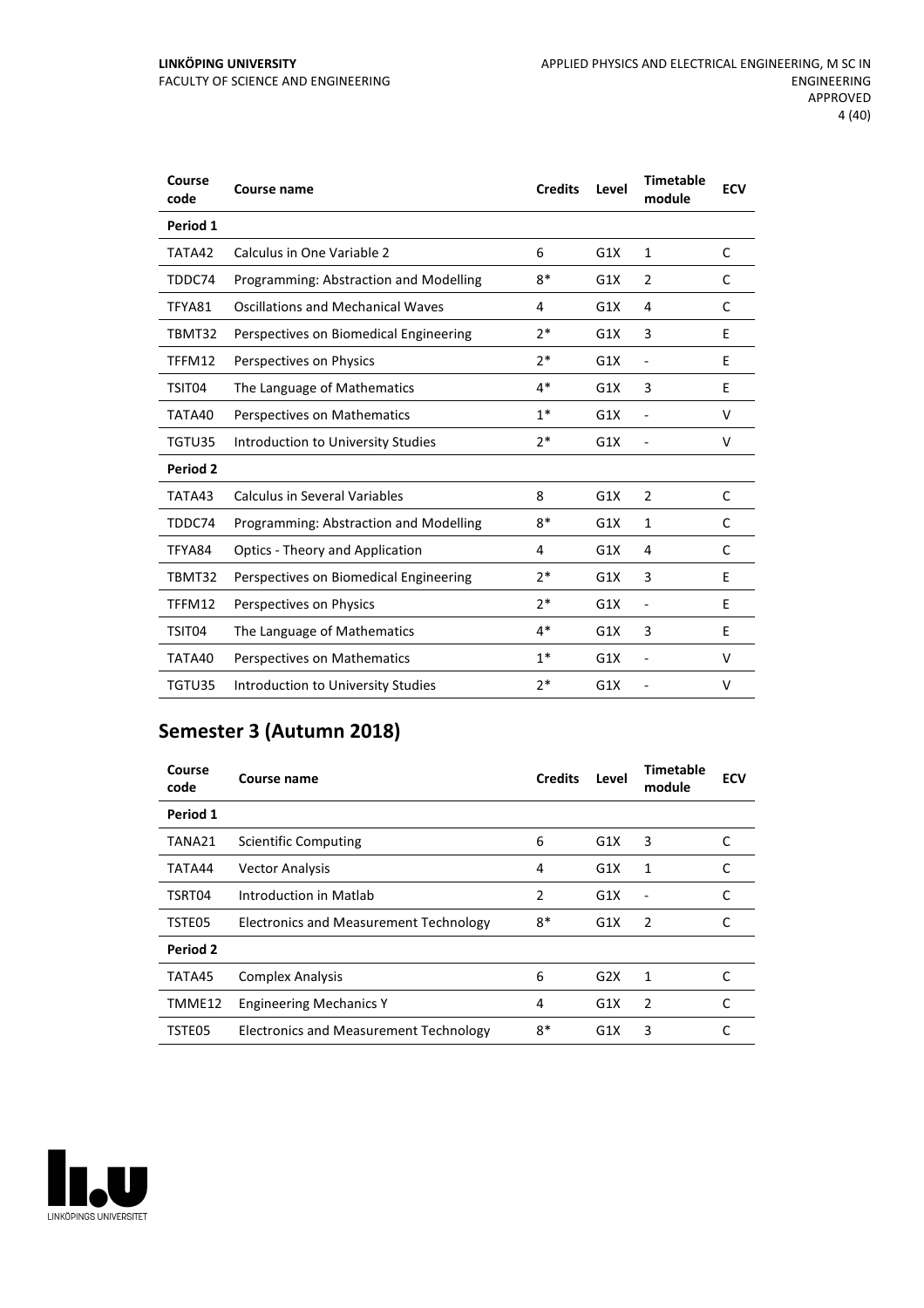# **Semester 4 (Spring 2019)**

| Course<br>code  | Course name                                 | <b>Credits</b> | Level | <b>Timetable</b><br>module | <b>ECV</b> |
|-----------------|---------------------------------------------|----------------|-------|----------------------------|------------|
| Period 1        |                                             |                |       |                            |            |
| TAOP07          | Introduction to Optimization                | 6              | G1X   | 3                          | C          |
| TMME04          | <b>Engineering Mechanics II</b>             | 6              | G2X   | 4                          | C          |
| TSEA28          | <b>Computer Hardware and Architecture Y</b> | $6*$           | G1X   | 2                          | C          |
| TGTU63          | Visits to Industry                          | $1*$           | G1X   |                            | v          |
| <b>Period 2</b> |                                             |                |       |                            |            |
| TAMS14          | Probability, first course                   | 4              | G1X   | 4                          | C          |
| TFYA13          | Electromagnetic Field Theory                | 8              | G2X   | 2                          | C          |
| TSEA28          | <b>Computer Hardware and Architecture Y</b> | $6*$           | G1X   | 3                          | C          |
| TPTE06          | Industrial Placement                        | 6              | G1X   |                            | E          |
| TGTU63          | Visits to Industry                          | $1*$           | G1X   |                            | v          |

# **Semester 5 (Autumn 2019)**

| Course<br>code | Course name                                     | <b>Credits</b> | Level | <b>Timetable</b><br>module | <b>ECV</b> |
|----------------|-------------------------------------------------|----------------|-------|----------------------------|------------|
| Period 1       |                                                 |                |       |                            |            |
| TAMS24         | Statistics, First Course                        | 4              | G2X   | 4                          | C          |
| TATA77         | <b>Fourier Analysis</b>                         | 6              | G2X   | 1                          | C          |
| TDDC76         | Programming and Data Structures                 | $8*$           | G2X   | 2                          | C          |
| TFYA43         | Nanotechnology                                  | 6              | G2X   | 3                          | Ε          |
| TGTU63         | Visits to Industry                              | $1^*$          | G1X   |                            | v          |
| Period 2       |                                                 |                |       |                            |            |
| TDDC76         | Programming and Data Structures                 | $8*$           | G2X   | 2                          | C          |
| TFYA12         | <b>Thermodynamics and Statistical Mechanics</b> | 6              | G2X   | 4                          | C          |
| TSDT18         | Signals and Systems                             | 6              | G2X   | 3                          | C          |
| TGTU63         | Visits to Industry                              | $1^*$          | G1X   |                            | ٧          |

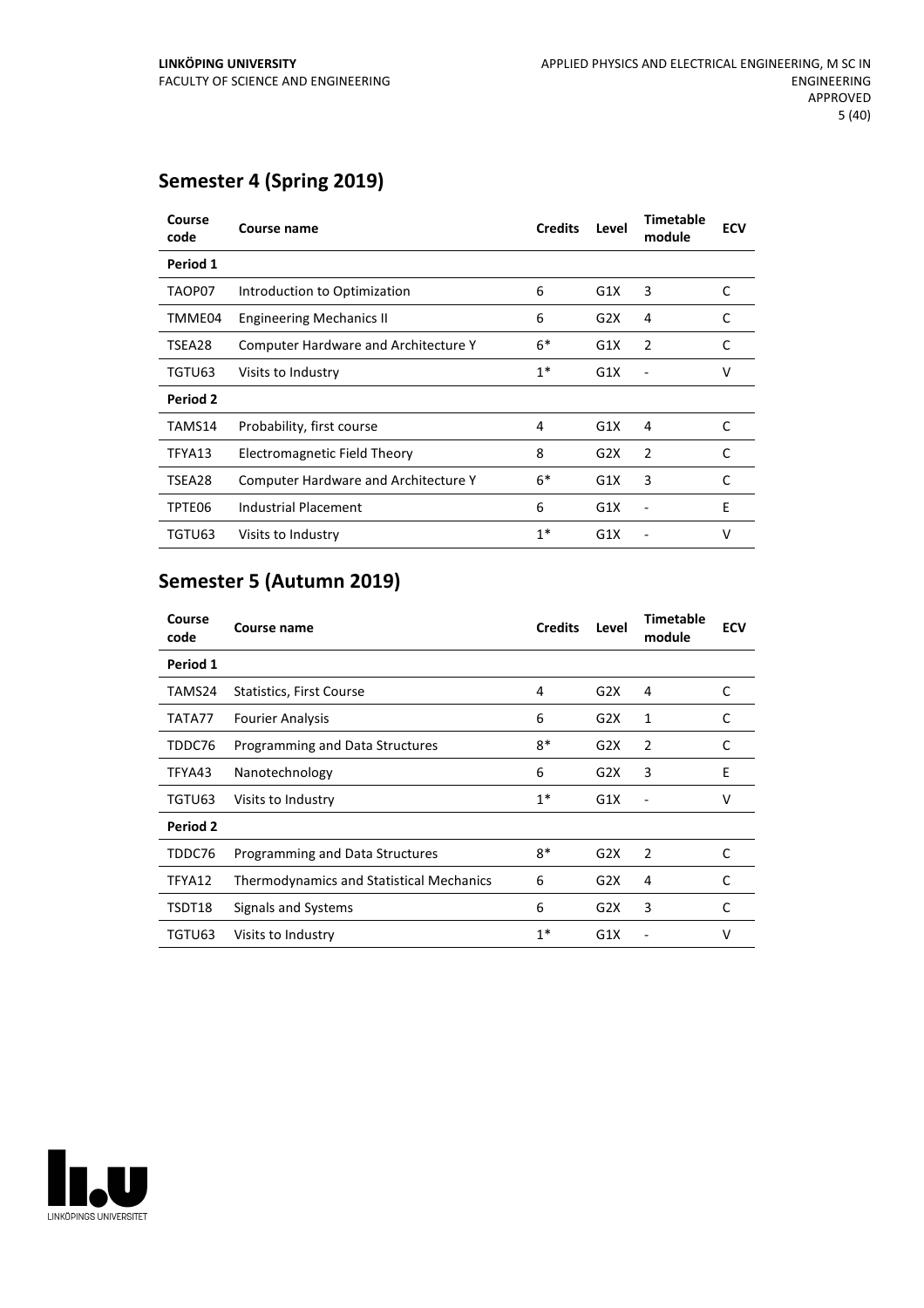# **Semester 6 (Spring 2020)**

| Course<br>code  | Course name                                | <b>Credits</b> | Level            | <b>Timetable</b><br>module | <b>ECV</b> |
|-----------------|--------------------------------------------|----------------|------------------|----------------------------|------------|
| Period 1        |                                            |                |                  |                            |            |
| TFYA73          | Modern Physics I                           | 4              | G2X              | 3                          | C          |
| TSRT12          | <b>Automatic Control</b>                   | 6              | G2X              | 1                          | C          |
| TFYA75          | Applied Physics - Bachelor Project         | $16*$          | G2X              | 2                          | C/E        |
| TSEA56          | Electronics Engineering - Bachelor Project | $16*$          | G2X              | 2                          | C/E        |
| THEN18          | English                                    | $6*$           | G1X              | 4                          | E          |
| <b>Period 2</b> |                                            |                |                  |                            |            |
| TFYA74          | Modern Physics II                          | 4              | G2X              | 1                          | C/E        |
| TFYA75          | Applied Physics - Bachelor Project         | $16*$          | G2X              | ٠                          | C/E        |
| TSEA56          | Electronics Engineering - Bachelor Project | $16*$          | G2X              | -                          | C/E        |
| TSKS10          | Signals, Information and Communication     | 4              | G <sub>2</sub> X | 3                          | C/E        |
| TEAE01          | Industrial Economics, Basic Course         | 6              | G1X              | 2                          | E          |
| THEN18          | English                                    | $6*$           | G1X              | 4                          | E          |

# **Semester 7 (Autumn 2020)**

| Course<br>code | <b>Course name</b>                              | <b>Credits</b> | Level            | <b>Timetable</b><br>module | <b>ECV</b> |
|----------------|-------------------------------------------------|----------------|------------------|----------------------------|------------|
| Period 1       |                                                 |                |                  |                            |            |
| TAMS22         | <b>Probability Theory and Bayesian Networks</b> | $6*$           | A1X              | 4                          | E          |
| TAMS32         | <b>Stochastic Processes</b>                     | 6              | A1X              | 1                          | Ε          |
| TAMS46         | Probability Theory, Second Course               | 6              | A1X              | 3                          | E          |
| TAOP34         | Large Scale Optimization                        | 6              | A1X              | 3                          | E          |
| TATA34         | Real Analysis, Honours Course                   | $6*$           | G2X              | 4                          | E          |
| TATA55         | Abstract Algebra                                | $6*$           | G2X              | 3                          | E          |
| TATM85         | <b>Functional Analysis</b>                      | $6*$           | A1X              | 2                          | E          |
| TBME04         | Anatomy and Physiology                          | 6              | G2X              | 3                          | E          |
| <b>TBMI19</b>  | <b>Medical Information Systems</b>              | $6*$           | A1X              | 2                          | E          |
| TDDC17         | Artificial Intelligence                         | 6              | G2X              | 3                          | E          |
| TDDD08         | Logic Programming                               | 6              | A1X              | 4                          | Ε          |
| TDDD38         | Advanced Programming in C++                     | $6*$           | A1X              | $\overline{2}$             | E          |
| TDTS06         | <b>Computer Networks</b>                        | 6              | G <sub>2</sub> X | 1                          | E          |

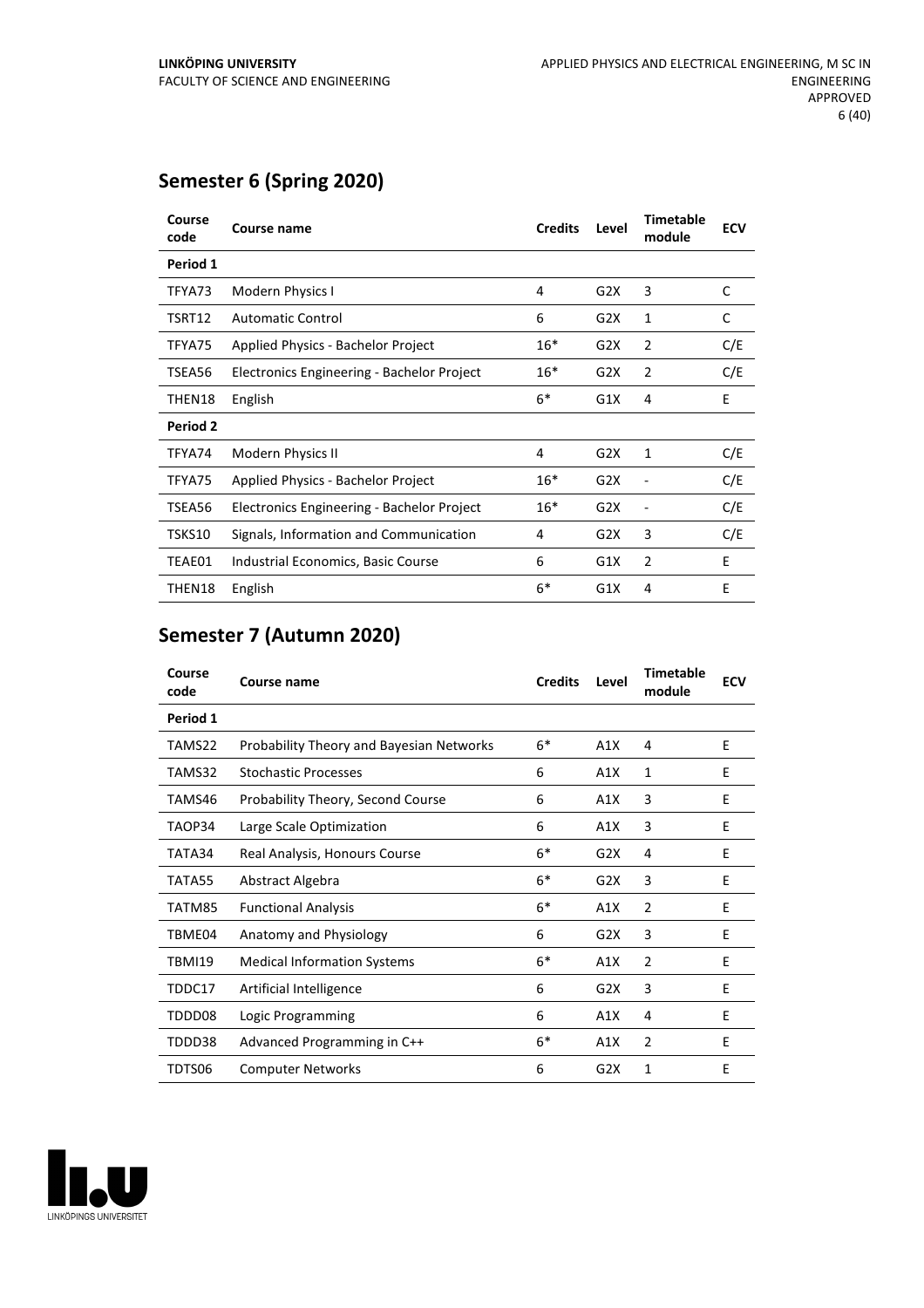#### **LINKÖPING UNIVERSITY** FACULTY OF SCIENCE AND ENGINEERING

| Course<br>code  | Course name                                               | <b>Credits</b> | Level            | <b>Timetable</b><br>module | <b>ECV</b> |
|-----------------|-----------------------------------------------------------|----------------|------------------|----------------------------|------------|
| TDTS08          | <b>Advanced Computer Architecture</b>                     | 6              | A1X              | 2                          | E          |
| TEAE05          | Resource Theory                                           | 6              | G1X              | 2                          | E          |
| TFFM08          | <b>Experimental Physics</b>                               | $6*$           | A1X              | $\mathbf{1}$               | E          |
| TFFY54          | <b>Quantum Mechanics</b>                                  | 6              | A1X              | 2                          | E          |
| TFKE59          | <b>Fundamentals of Chemistry</b>                          | 6              | G1X              | $\overline{2}$             | E          |
| TFYA18          | <b>Mathematical Methods of Physics</b>                    | 6              | A1X              | 3                          | E          |
| TFYA43          | Nanotechnology                                            | 6              | G <sub>2</sub> X | 3                          | E          |
| TFYA88          | Additive Manufacturing: Tools, Materials and<br>Methods   | 6              | A1X              | 3                          | E          |
| TFYA95          | Principles of Materials Science                           | 6              | A1X              | $\overline{2}$             | E          |
| TFYA97          | Modern Optics                                             | 6              | A1X              | 4                          | E          |
| TFYY67          | <b>Classical Electrodynamics</b>                          | $6*$           | A1X              | 3                          | E          |
| THFR05          | Communicative French                                      | $6*$           | G1X              | 4                          | E          |
| THSP05          | Spanish                                                   | $6*$           | G1X              | 4                          | E          |
| THTY05          | German                                                    | $6*$           | G1X              | 4                          | E          |
| TKMJ24          | <b>Environmental Engineering</b>                          | 6              | G1X              | 1                          | E          |
| TMHL03          | Mechanics of Light Structures                             | 6              | A1X              | $\overline{2}$             | E          |
| TMMV18          | <b>Fluid Mechanics</b>                                    | 6              | A1X              | 1                          | E          |
| TPPE17          | Corporate Finance                                         | 6              | G <sub>2</sub> X | 4                          | E          |
| TSBB06          | Multidimensional Signal Analysis                          | $6*$           | A1X              | 2                          | E          |
| TSBB08          | <b>Digital Image Processing</b>                           | 6              | A1X              | 4                          | E          |
| TSDT14          | Signal Theory                                             | 6              | A1X              | $\mathbf{1}$               | Е          |
| TSFS09          | Modelling and Control of Engines and<br><b>Drivelines</b> | $6*$           | A1X              | 4                          | E          |
| TSKS01          | <b>Digital Communication</b>                              | $6*$           | A1X              | 4                          | E          |
| <b>TSKS15</b>   | Detection and Estimation of Signals                       | 6              | A1X              | $\overline{2}$             | E          |
| TSRT92          | Modelling and Learning for Dynamical<br>Systems           | 6              | A1X              | 3                          | E          |
| TSTE12          | Design of Digital Systems                                 | 6              | A1X              | 3                          | E          |
| TSTE86          | <b>Digital Integrated Circuits</b>                        | 6              | A1X              | 2                          | E          |
| <b>Period 2</b> |                                                           |                |                  |                            |            |
| TAMS17          | Statistical Theory, advanced course                       | 6              | A1X              | $\mathbf 1$                | E          |
| TAMS22          | Probability Theory and Bayesian Networks                  | 6*             | A1X              | 4                          | E          |

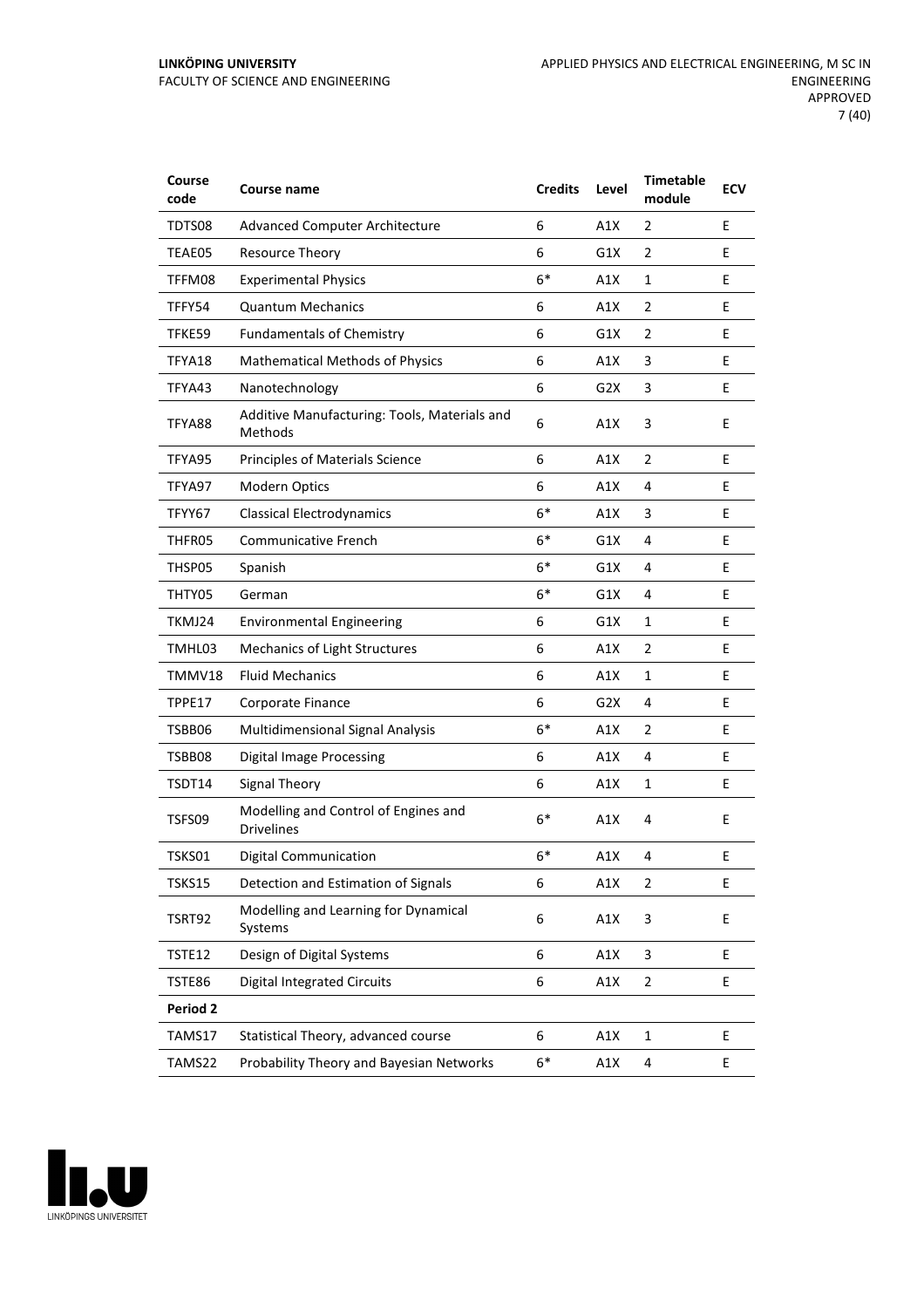| Course<br>code | Course name                                                     | <b>Credits</b> | Level            | <b>Timetable</b><br>module | <b>ECV</b> |
|----------------|-----------------------------------------------------------------|----------------|------------------|----------------------------|------------|
| TAMS41         | <b>Statistical Modelling with Regression Methods</b>            | 6              | A1X              | 3                          | E          |
| TAOP04         | <b>Mathematical Optimization</b>                                | 6              | A1X              | 2                          | E          |
| TATA34         | Real Analysis, Honours Course                                   | $6*$           | G2X              | 4                          | E          |
| TATA55         | Abstract Algebra                                                | $6*$           | G2X              | 3                          | E          |
| TATA71         | <b>Ordinary Differential Equations and Dynamical</b><br>Systems | 6              | G <sub>2</sub> X | $\overline{2}$             | E          |
| TATM85         | <b>Functional Analysis</b>                                      | $6*$           | A1X              | 1                          | E          |
| TBME03         | <b>Biochemistry and Cell Biology</b>                            | 6              | G2X              | 2                          | E          |
| <b>TBMI19</b>  | <b>Medical Information Systems</b>                              | $6*$           | A1X              | 3                          | E          |
| TBMT01         | <b>Biomedical Signal Processing</b>                             | 6              | A1X              | $\mathbf{1}$               | E          |
| TDDD38         | Advanced Programming in C++                                     | $6*$           | A1X              | $\frac{1}{2}$              | E          |
| TFFM08         | <b>Experimental Physics</b>                                     | $6*$           | A1X              | $\mathbf{1}$               | E          |
| TFFY70         | Physics of Condensed Matter part I                              | 6              | A1X              | $\overline{2}$             | E          |
| TFYA20         | <b>Surface Physics</b>                                          | 6              | A1X              | 4                          | E          |
| TFYA39         | Semiconductor Technology                                        | 6              | A1X              | 3                          | E          |
| TFYA60         | <b>Astronomy and Geophysics</b>                                 | 6              | G1X              | 3                          | E          |
| TFYA90         | <b>Computational Physics</b>                                    | 6              | A1X              | 4                          | E          |
| TFYY67         | <b>Classical Electrodynamics</b>                                | $6*$           | A1X              | 3                          | E          |
| TGTU04         | Leadership                                                      | 6              | G2X              | $\overline{2}$             | E          |
| TGTU49         | <b>History of Technology</b>                                    | 6              | G1X              | 3                          | E          |
| THFR05         | Communicative French                                            | $6*$           | G1X              | 4                          | E          |
| THSP05         | Spanish                                                         | $6*$           | G1X              | 4                          | E          |
| THTY05         | German                                                          | $6*$           | G1X              | 4                          | E          |
| TMKM90         | <b>Engineering Materials - Deformation and</b><br>Fracture      | 6              | A1X              | $\overline{2}$             | E          |
| TMMS31         | Biomechanical Modelling of Tissues and<br>Systems               | 6              | A1X              | 4                          | E          |
| TMMV54         | <b>Computational Heat Transfer</b>                              | 6              | A1X              | $\mathbf{1}$               | E          |
| TPPE29         | <b>Financial Markets and Instruments</b>                        | 6              | A1X              | $\overline{2}$             | E.         |
| TSBB06         | Multidimensional Signal Analysis                                | $6*$           | A1X              | 3                          | E.         |
| TSBB09         | <b>Image Sensors</b>                                            | 6              | A1X              | 4                          | E          |
| TSEA81         | <b>Computer Engineering and Real-time Systems</b>               | 6              | A1X              | 4                          | E          |
| TSEK02         | Radio Electronics                                               | 6              | A1X              | 3                          | E          |

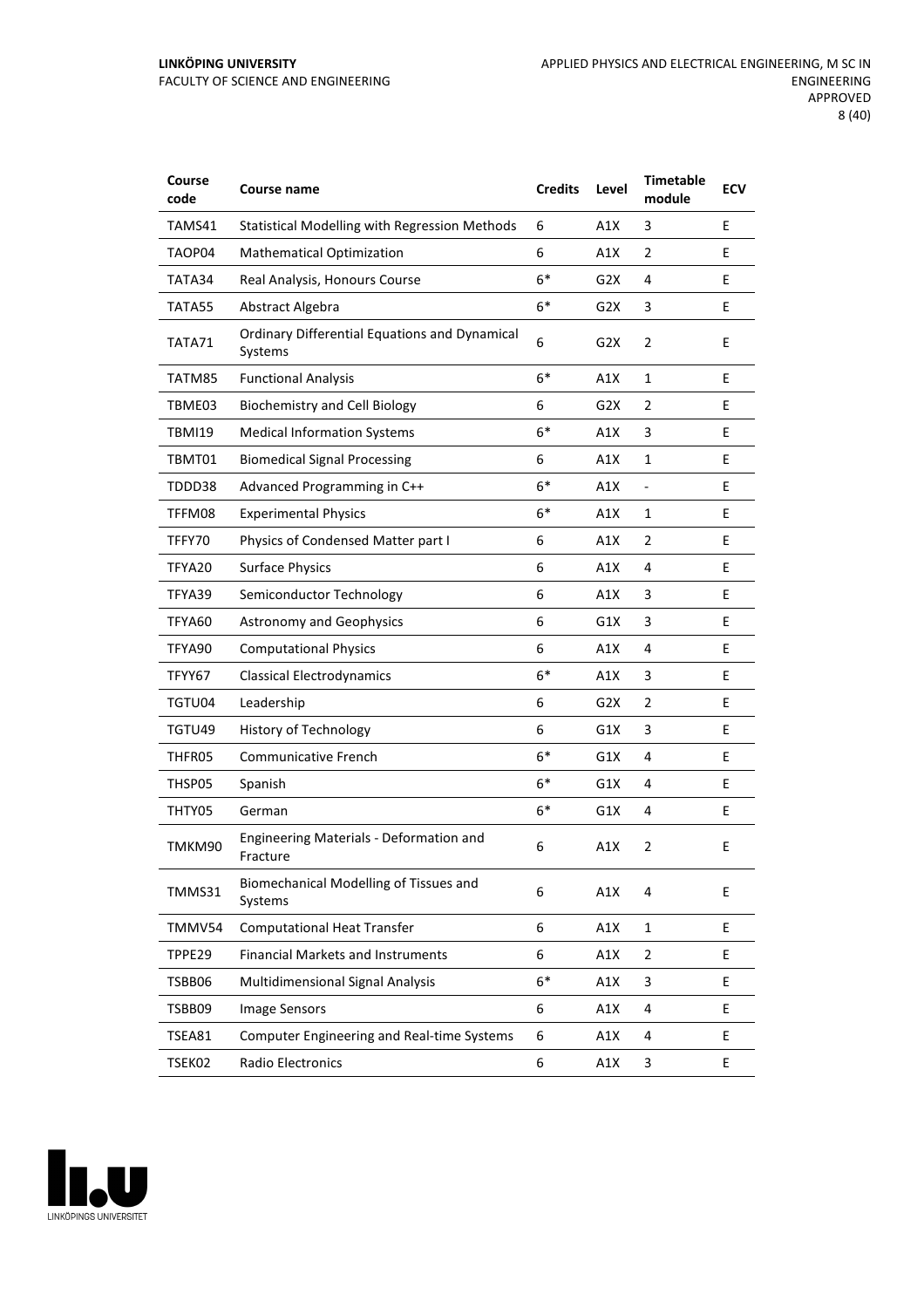#### **LINKÖPING UNIVERSITY** FACULTY OF SCIENCE AND ENGINEERING

| Course<br>code     | Course name                                               | <b>Credits</b> | Level | Timetable<br>module | <b>ECV</b> |
|--------------------|-----------------------------------------------------------|----------------|-------|---------------------|------------|
| TSEK37             | Analog CMOS Integrated Circuits                           | 6              | A1X   | 1                   | E          |
| TSFS02             | <b>Vehicle Dynamics and Control</b>                       | 6              | A1X   | 1                   | E          |
| TSFS09             | Modelling and Control of Engines and<br><b>Drivelines</b> | $6*$           | A1X   | 3                   | E          |
| TSIN <sub>02</sub> | Internetworking                                           | 6              | A1X   | 1                   | E          |
| TSIT <sub>02</sub> | <b>Computer Security</b>                                  | 6              | G2X   | $\overline{2}$      | E          |
| TSKS01             | Digital Communication                                     | $6*$           | A1X   | 4                   | F          |
| TSKS33             | Complex networks and big data                             | 6              | A1X   | 3                   | E          |
| TSRT78             | <b>Digital Signal Processing</b>                          | 6              | A1X   | $\mathcal{P}$       | E          |

# *Specialisation: Applied Physics - Materials and Nano Physics*

| Course<br>code | Course name                        | <b>Credits</b> | Level | <b>Timetable</b><br>module | <b>ECV</b> |
|----------------|------------------------------------|----------------|-------|----------------------------|------------|
| Period 1       |                                    |                |       |                            |            |
| TFFM08         | <b>Experimental Physics</b>        | $6*$           | A1X   | 1                          | C          |
| TFFY54         | <b>Quantum Mechanics</b>           | 6              | A1X   | 2                          | C          |
| TFYA43         | Nanotechnology                     | 6              | G2X   | 3                          | E          |
| Period 2       |                                    |                |       |                            |            |
| TFFM08         | <b>Experimental Physics</b>        | $6*$           | A1X   | 1                          |            |
| TFFY70         | Physics of Condensed Matter part I | 6              | A1X   | 2                          |            |
| TFYA20         | <b>Surface Physics</b>             | 6              | A1X   | 4                          | E          |
| TFYA39         | Semiconductor Technology           | 6              | A1X   | 3                          | E          |

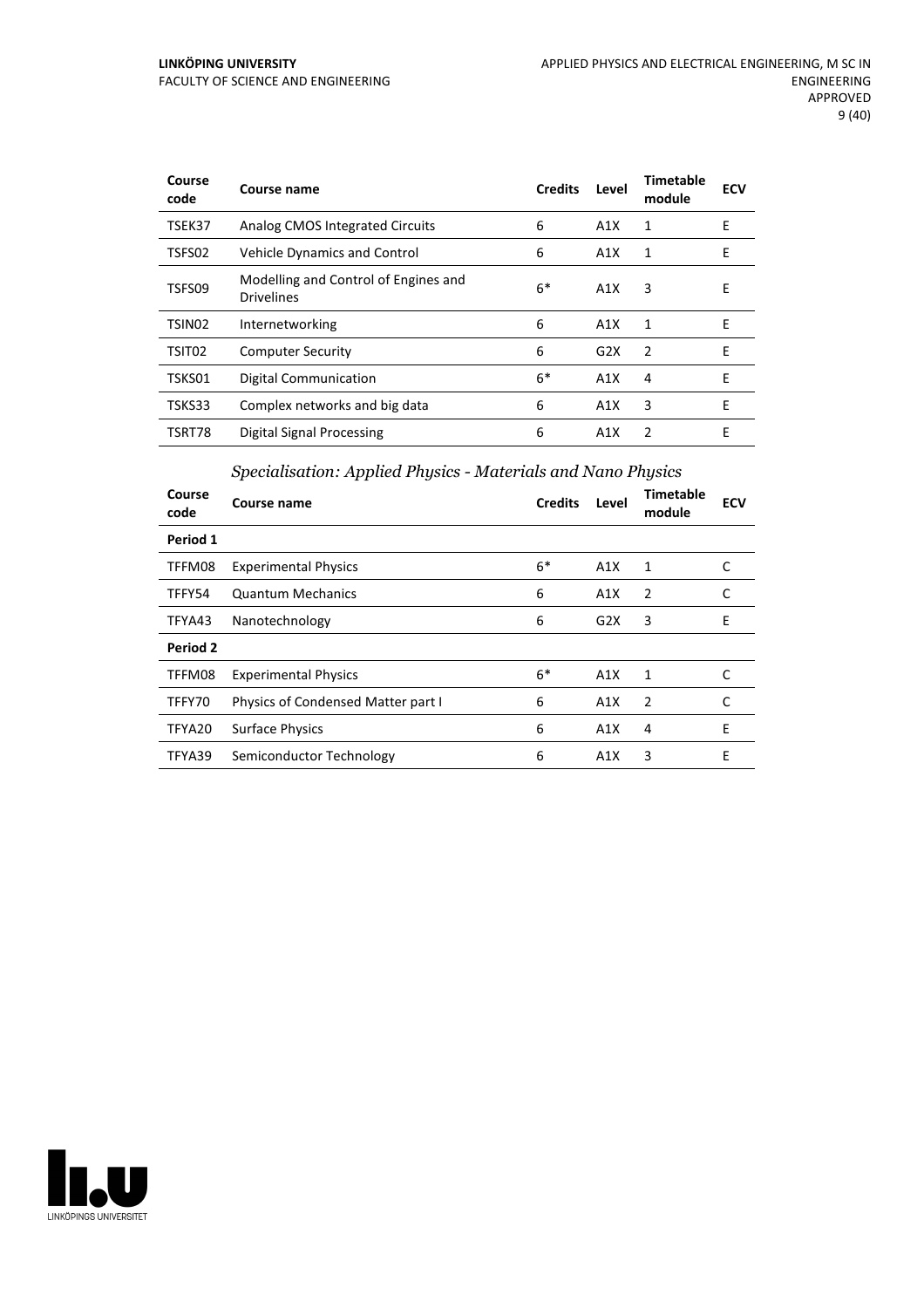| Course<br>code | Course name                               | <b>Credits</b> | Level | <b>Timetable</b><br>module | <b>ECV</b> |
|----------------|-------------------------------------------|----------------|-------|----------------------------|------------|
| Period 1       |                                           |                |       |                            |            |
| TFFY54         | <b>Quantum Mechanics</b>                  | 6              | A1X   | 2                          | C          |
| TFYA18         | <b>Mathematical Methods of Physics</b>    | 6              | A1X   | 3                          | C          |
| TATA75         | Theory of Relativity                      | $6*$           | A1X   | Ē,                         | E          |
| TFYY67         | Classical Electrodynamics                 | $6*$           | A1X   | 3                          | E          |
| Period 2       |                                           |                |       |                            |            |
| TFYA90         | <b>Computational Physics</b>              | 6              | A1X   | 4                          | C          |
| TATA75         | Theory of Relativity                      | $6*$           | A1X   | 3                          | E          |
| TDDE01         | <b>Machine Learning</b>                   | 6              | A1X   | 1                          | E          |
| TFFY70         | <b>Physics of Condensed Matter part I</b> | 6              | A1X   | 2                          | E          |
| TFYY67         | Classical Electrodynamics                 | $6*$           | A1X   | 3                          | E          |

#### *Specialisation: Applied Physics - Theory, Modelling and Computation*

#### *Specialisation: Biomedical Engineering*

| Course<br>code | Course name                         | <b>Credits</b> | Level | Timetable<br>module | <b>ECV</b> |
|----------------|-------------------------------------|----------------|-------|---------------------|------------|
| Period 1       |                                     |                |       |                     |            |
| TBME04         | Anatomy and Physiology              | 6              | G2X   | 3                   | C          |
| <b>TBMI19</b>  | <b>Medical Information Systems</b>  | $6*$           | A1X   | $\overline{2}$      | E          |
| TSDT14         | Signal Theory                       | 6              | A1X   | 1                   | E          |
| Period 2       |                                     |                |       |                     |            |
| TBMT01         | <b>Biomedical Signal Processing</b> | 6              | A1X   | 1                   | C          |
| TBME03         | Biochemistry and Cell Biology       | 6              | G2X   | $\overline{2}$      | E          |
| <b>TBMI19</b>  | <b>Medical Information Systems</b>  | $6*$           | A1X   | 3                   | E          |

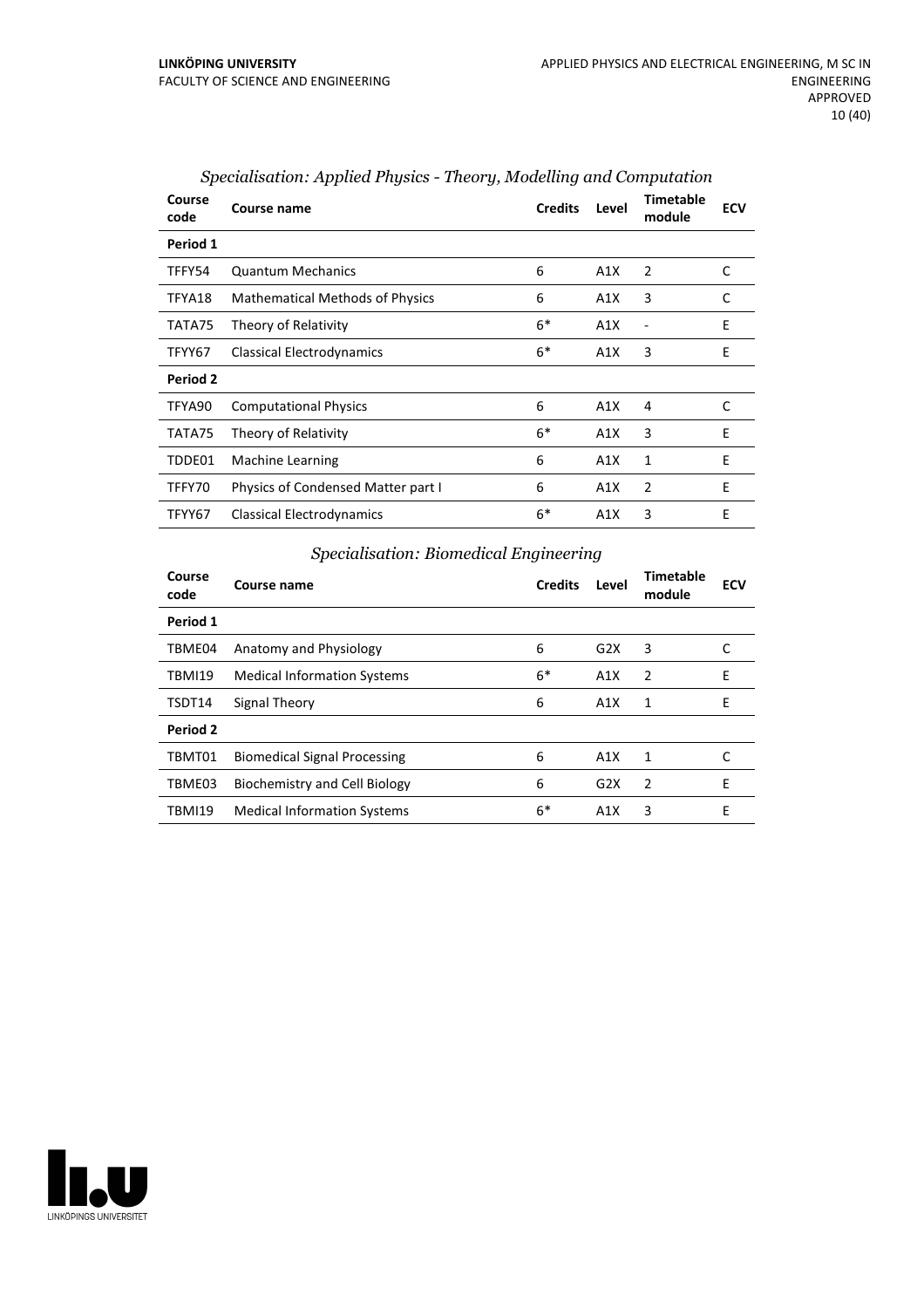| Course<br>code | Course name                         | <b>Credits</b> | Level | <b>Timetable</b><br>module | <b>ECV</b> |
|----------------|-------------------------------------|----------------|-------|----------------------------|------------|
| Period 1       |                                     |                |       |                            |            |
| TSDT14         | Signal Theory                       | 6              | A1X   | $\mathbf{1}$               | C          |
| TSKS01         | Digital Communication               | $6*$           | A1X   | 4                          | C          |
| TSKS15         | Detection and Estimation of Signals | 6              | A1X   | 2                          | C          |
| Period 2       |                                     |                |       |                            |            |
| TSKS01         | Digital Communication               | $6*$           | A1X   | 4                          | C          |
| TDDE01         | Machine Learning                    | 6              | A1X   | 1                          | E          |
| TSEK02         | Radio Electronics                   | 6              | A1X   | 3                          | E          |
| TSIN02         | Internetworking                     | 6              | A1X   | 1                          | E          |
| TSKS33         | Complex networks and big data       | 6              | A1X   | 3                          | E          |
| TSRT78         | Digital Signal Processing           | 6              | A1X   | 2                          | E          |

#### *Specialisation: Communication*

#### *Specialisation: Control and Information Systems*

| Course<br>code | Course name                                       | <b>Credits</b> | Level | <b>Timetable</b><br>module | <b>ECV</b> |
|----------------|---------------------------------------------------|----------------|-------|----------------------------|------------|
| Period 1       |                                                   |                |       |                            |            |
| TSRT92         | Modelling and Learning for Dynamical Systems      | 6              | A1X   | 3                          | C          |
| TSDT14         | Signal Theory                                     | 6              | A1X   | 1                          | E          |
| TSFS09         | Modelling and Control of Engines and Drivelines   | $6*$           | A1X   | 4                          | E          |
| TSKS15         | Detection and Estimation of Signals               | 6              | A1X   | $\overline{2}$             | E          |
| Period 2       |                                                   |                |       |                            |            |
| TSRT78         | Digital Signal Processing                         | 6              | A1X   | 2                          | C          |
| TSEA81         | <b>Computer Engineering and Real-time Systems</b> | 6              | A1X   | 4                          | C/E        |
| TSFS02         | <b>Vehicle Dynamics and Control</b>               | 6              | A1X   | 1                          | E          |
| TSFS09         | Modelling and Control of Engines and Drivelines   | $6*$           | A1X   | 3                          | E          |
| TSKS33         | Complex networks and big data                     | 6              | A1X   | 3                          | E          |

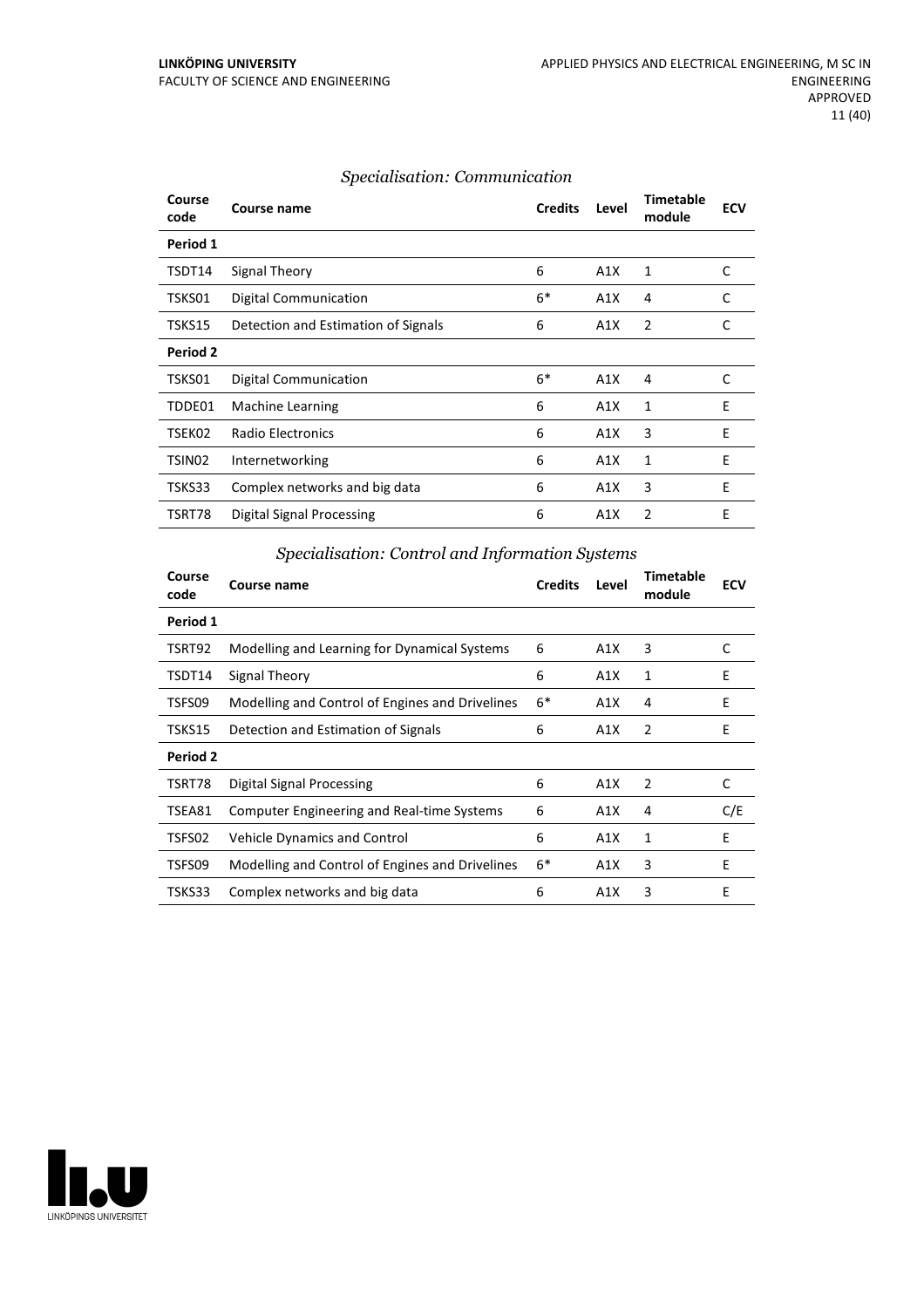| Course<br>code | Course name                                     | <b>Credits</b> | Level | Timetable<br>module | <b>ECV</b> |
|----------------|-------------------------------------------------|----------------|-------|---------------------|------------|
| Period 1       |                                                 |                |       |                     |            |
| TAMS22         | <b>Probability Theory and Bayesian Networks</b> | $6*$           | A1X   | 4                   |            |
| TSKS15         | Detection and Estimation of Signals             | 6              | A1X   | 2                   |            |
| TSRT92         | Modelling and Learning for Dynamical Systems    | 6              | A1X   | 3                   |            |
| Period 2       |                                                 |                |       |                     |            |
| TAMS22         | <b>Probability Theory and Bayesian Networks</b> | $6*$           | A1X   | 4                   |            |
| TDDE01         | Machine Learning                                | 6              | A1X   | 1                   |            |
| TSKS33         | Complex networks and big data                   | 6              | A1X   | 3                   |            |

#### *Specialisation: Data Science and Machine Intelligence*

#### *Specialisation: Electronics*

| Course<br>code | Course name                      | <b>Credits</b> | Level | Timetable<br>module | <b>ECV</b> |
|----------------|----------------------------------|----------------|-------|---------------------|------------|
| Period 1       |                                  |                |       |                     |            |
| TSKS01         | <b>Digital Communication</b>     | $6*$           | A1X   | 4                   | C          |
| TSTE86         | Digital Integrated Circuits      | 6              | A1X   | 2                   | C          |
| TSTE12         | Design of Digital Systems        | 6              | A1X   | 3                   | E          |
| Period 2       |                                  |                |       |                     |            |
| TSEK37         | Analog CMOS Integrated Circuits  | 6              | A1X   | 1                   | C          |
| TSKS01         | <b>Digital Communication</b>     | $6*$           | A1X   | 4                   | C          |
| TSEA26         | Design of Embedded DSP Processor | 6              | A1X   | $\overline{2}$      | E          |
| TSEK02         | Radio Electronics                | 6              | A1X   | 3                   | E          |

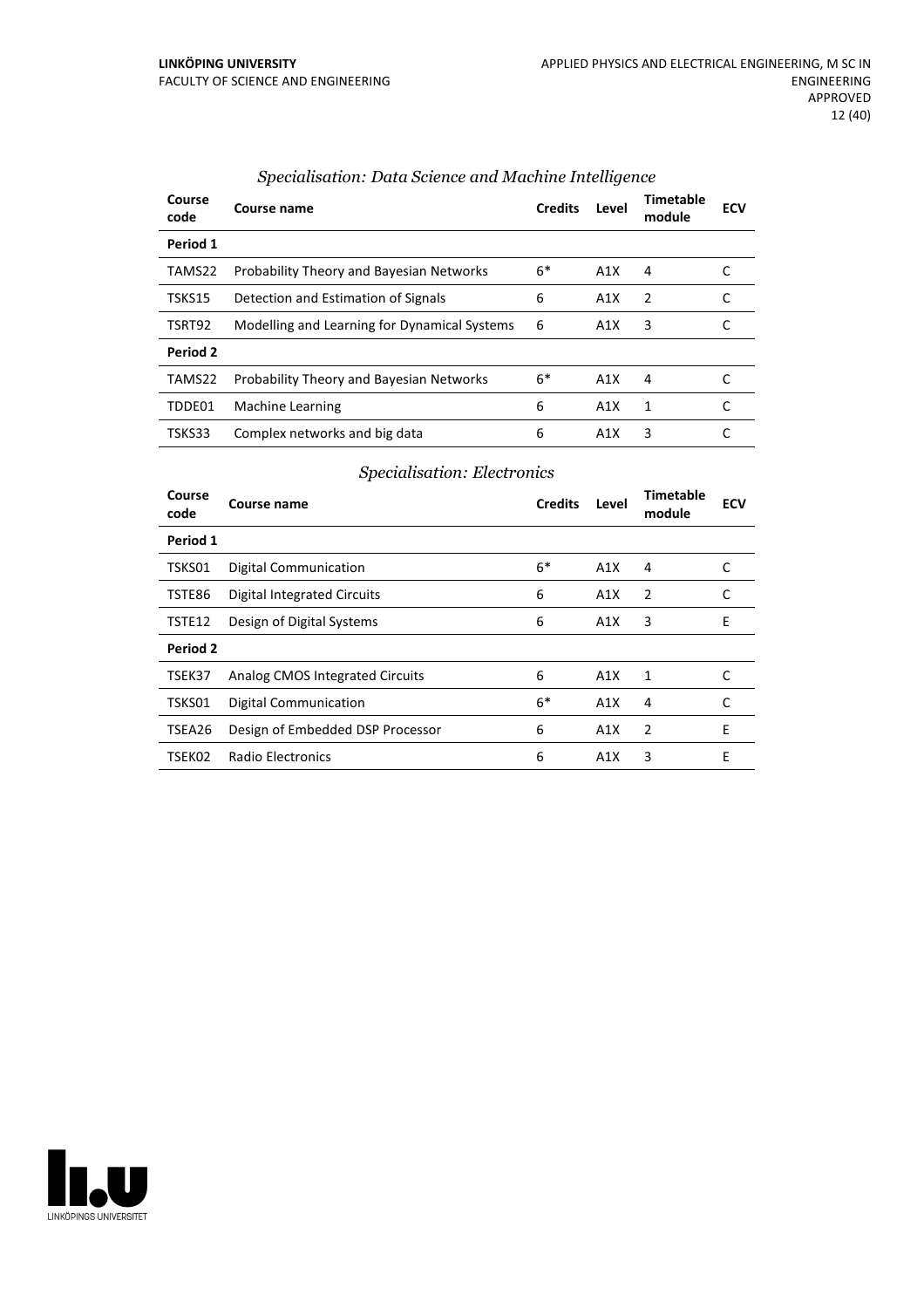| Course<br>code  | Course name                                                     | <b>Credits</b> | Level            | <b>Timetable</b><br>module | <b>ECV</b> |
|-----------------|-----------------------------------------------------------------|----------------|------------------|----------------------------|------------|
| Period 1        |                                                                 |                |                  |                            |            |
| TAMS32          | <b>Stochastic Processes</b>                                     | 6              | A1X              | 1                          | C          |
| TATM85          | <b>Functional Analysis</b>                                      | $6*$           | A1X              | 2                          | C          |
| TAMS46          | Probability Theory, Second Course                               | 6              | A1X              | 3                          | E          |
| TAOP34          | Large Scale Optimization                                        | 6              | A1X              | 3                          | E          |
| TATA32          | <b>Discrete Mathematics</b>                                     | $8*$           | G1X              | 3                          | E          |
| TATA55          | Abstract Algebra                                                | $6*$           | G <sub>2</sub> X | 3                          | E          |
| TDDD08          | Logic Programming                                               | 6              | A1X              | 4                          | E          |
| TFYA18          | <b>Mathematical Methods of Physics</b>                          | 6              | A1X              | 3                          | E          |
| TSKS15          | Detection and Estimation of Signals                             | 6              | A1X              | 2                          | E          |
| <b>Period 2</b> |                                                                 |                |                  |                            |            |
| TATM85          | <b>Functional Analysis</b>                                      | $6*$           | A1X              | $\mathbf{1}$               | C          |
| TAOP04          | <b>Mathematical Optimization</b>                                | 6              | A1X              | $\overline{2}$             | E          |
| TATA32          | <b>Discrete Mathematics</b>                                     | $8*$           | G1X              | $\mathbf{1}$               | E          |
| TATA55          | Abstract Algebra                                                | $6*$           | G <sub>2</sub> X | 3                          | E          |
| TATA71          | <b>Ordinary Differential Equations and Dynamical</b><br>Systems | 6              | G <sub>2</sub> X | 2                          | E          |

#### *Specialisation: Engineering Mathematics*

#### *Specialisation: Financial Mathematics*

| Course<br>code     | Course name                              | <b>Credits</b> | Level | <b>Timetable</b><br>module | <b>ECV</b> |
|--------------------|------------------------------------------|----------------|-------|----------------------------|------------|
| Period 1           |                                          |                |       |                            |            |
| TAMS32             | <b>Stochastic Processes</b>              | 6              | A1X   | 1                          | C          |
| TPPE17             | Corporate Finance                        | 6              | G2X   | 4                          | C          |
| TAMS46             | Probability Theory, Second Course        | 6              | A1X   | 3                          | E          |
| TATM85             | <b>Functional Analysis</b>               | $6*$           | A1X   | 2                          | E          |
| Period 2           |                                          |                |       |                            |            |
| TAOP04             | <b>Mathematical Optimization</b>         | 6              | A1X   | 2                          | F          |
| TATM85             | <b>Functional Analysis</b>               | $6*$           | A1X   | 1                          | E          |
| TPPE <sub>29</sub> | <b>Financial Markets and Instruments</b> | 6              | A1X   | 2                          | E          |

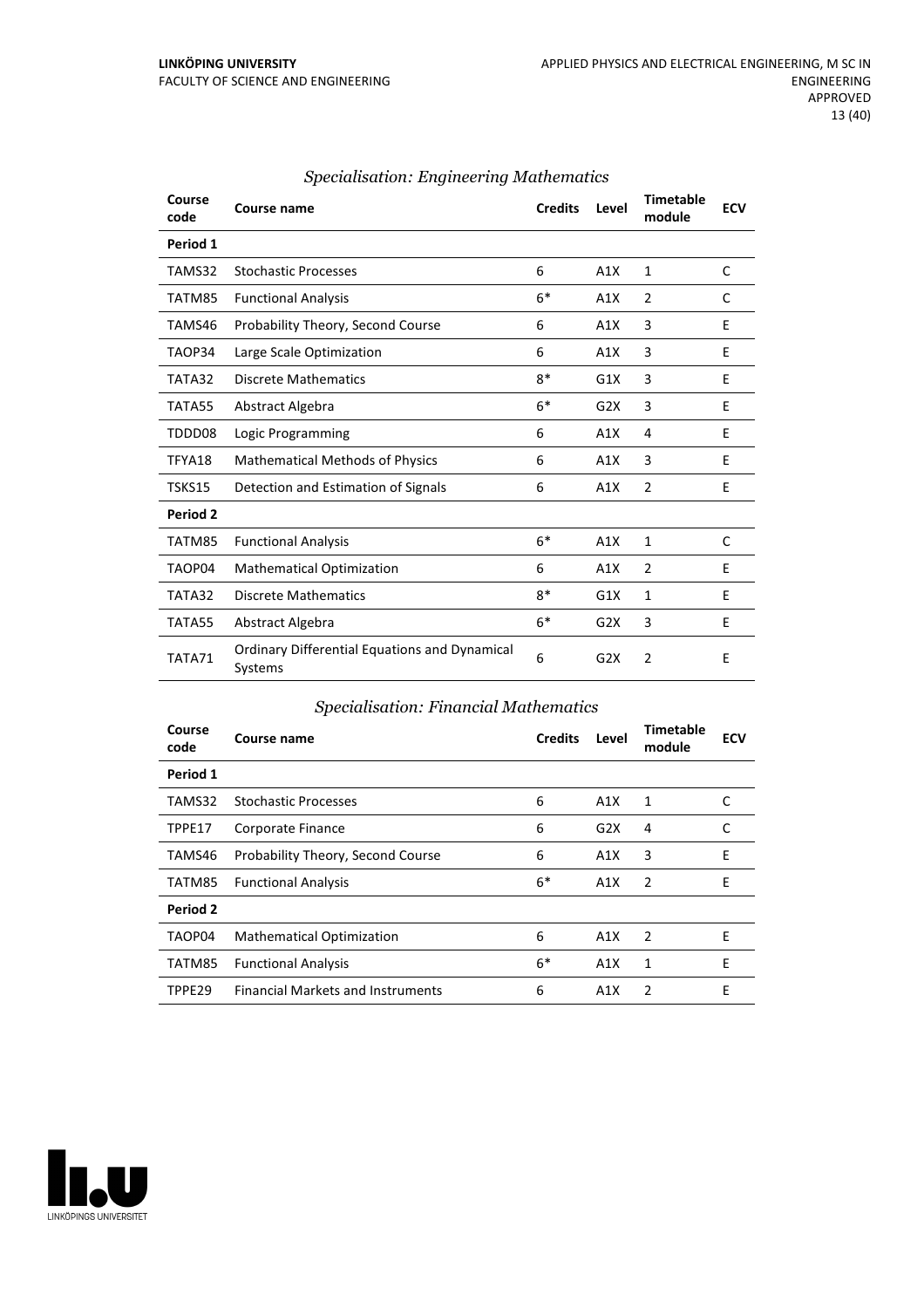| Course<br>code | Course name                                               | <b>Credits</b> | Level | <b>Timetable</b><br>module | <b>ECV</b> |
|----------------|-----------------------------------------------------------|----------------|-------|----------------------------|------------|
| Period 1       |                                                           |                |       |                            |            |
| TMMV11         | <b>Fluid Mechanics and Heat Transfer</b>                  | 6              | G2X   | 2                          | E          |
| TSFS09         | Modelling and Control of Engines and<br><b>Drivelines</b> | $6*$           | A1X   | 4                          | Ε          |
| TSRT92         | Modelling and Learning for Dynamical<br>Systems           | 6              | A1X   | 3                          | E          |
| Period 2       |                                                           |                |       |                            |            |
| TSEA81         | Computer Engineering and Real-time Systems                | 6              | A1X   | 4                          | C          |
| TSFS02         | Vehicle Dynamics and Control                              | 6              | A1X   | 1                          | E          |
| TSFS09         | Modelling and Control of Engines and<br><b>Drivelines</b> | $6*$           | A1X   | 3                          | E          |
| TSRT78         | Digital Signal Processing                                 | 6              | A1X   | $\overline{2}$             | E          |

#### *Specialisation: Mechanics and Control*

# *Specialisation: Photonics and Quantum Technology*

| Course<br>code | Course name                      | <b>Credits</b> | Level | <b>Timetable</b><br>module | <b>ECV</b> |
|----------------|----------------------------------|----------------|-------|----------------------------|------------|
| Period 1       |                                  |                |       |                            |            |
| TFFY54         | <b>Quantum Mechanics</b>         | 6              | A1X   | $\overline{2}$             | C          |
| TFYA97         | <b>Modern Optics</b>             | 6              | A1X   | 4                          | C          |
| TFYY67         | <b>Classical Electrodynamics</b> | $6*$           | A1X   | 3                          | C          |
| TFFM08         | <b>Experimental Physics</b>      | $6*$           | A1X   | 1                          | E          |
| Period 2       |                                  |                |       |                            |            |
| TFYY67         | <b>Classical Electrodynamics</b> | $6*$           | A1X   | 3                          | C          |
| TFFM08         | <b>Experimental Physics</b>      | $6*$           | A1X   | $\mathbf{1}$               | E          |
| TFYA28         | Quantum Dynamics                 | 6              | A1X   | 1                          | E          |
| TSIN02         | Internetworking                  | 6              | A1X   | 1                          | E          |

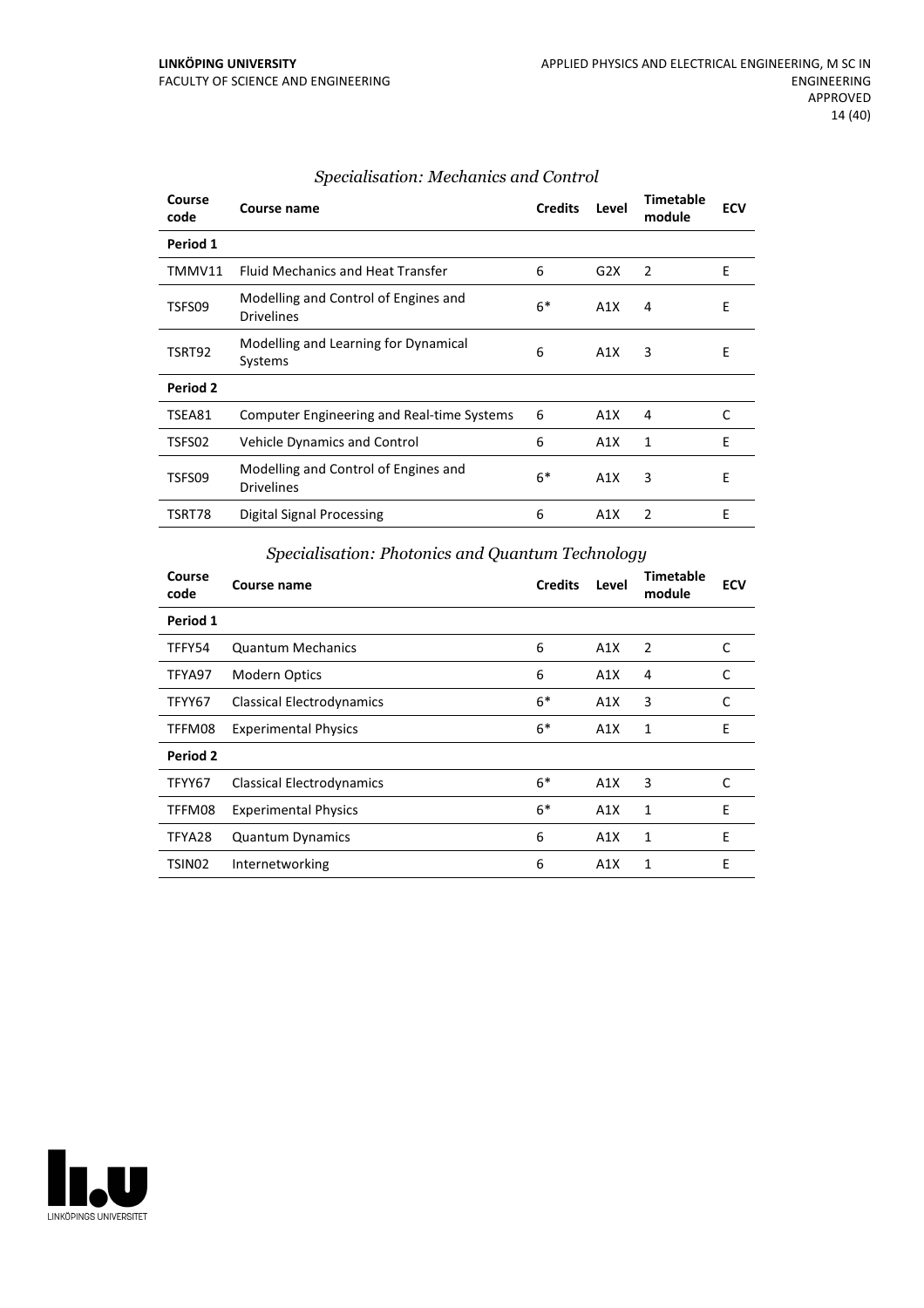| Course<br>code | Course name                             | <b>Credits</b> | Level | <b>Timetable</b><br>module | <b>ECV</b> |
|----------------|-----------------------------------------|----------------|-------|----------------------------|------------|
| Period 1       |                                         |                |       |                            |            |
| TSBB06         | Multidimensional Signal Analysis        | $6*$           | A1X   | 2                          |            |
| TSBB08         | Digital Image Processing                | 6              | A1X   | 4                          |            |
| TSDT14         | Signal Theory                           | 6              | A1X   | 1                          |            |
| Period 2       |                                         |                |       |                            |            |
| TSBB06         | <b>Multidimensional Signal Analysis</b> | $6*$           | A1X   | 3                          |            |
| TSBB09         | Image Sensors                           | 6              | A1X   | 4                          |            |
| TSRT78         | Digital Signal Processing               | 6              | A1X   | $\mathcal{P}$              |            |

#### *Specialisation: Signal and Image Processing*

#### *Specialisation: System-on-Chip*

| Course<br>code  | Course name                                       | <b>Credits</b> | Level | Timetable<br>module | <b>ECV</b> |
|-----------------|---------------------------------------------------|----------------|-------|---------------------|------------|
| Period 1        |                                                   |                |       |                     |            |
| TSTE12          | Design of Digital Systems                         | 6              | A1X   | 3                   | C          |
| TSTE86          | Digital Integrated Circuits                       | 6              | A1X   | 2                   | C          |
| TDTS06          | <b>Computer Networks</b>                          | 6              | G2X   | 1                   | E          |
| TSKS01          | Digital Communication                             | $6*$           | A1X   | 4                   | E          |
| <b>Period 2</b> |                                                   |                |       |                     |            |
| TSEA26          | Design of Embedded DSP Processor                  | 6              | A1X   | 2                   | C          |
| TSEA81          | <b>Computer Engineering and Real-time Systems</b> | 6              | A1X   | 4                   | E          |
| TSEK37          | Analog CMOS Integrated Circuits                   | 6              | A1X   | 1                   | F          |
| TSKS01          | Digital Communication                             | $6*$           | A1X   | 4                   | E          |

# **Semester 8 (Spring 2021)**

| Course<br>code | Course name                                         | <b>Credits</b> | Level | Timetable<br>module | <b>ECV</b> |
|----------------|-----------------------------------------------------|----------------|-------|---------------------|------------|
| Period 1       |                                                     |                |       |                     |            |
| TAMS29         | Stochastic Processes Applied to Financial<br>Models | 6              | A1X   | 3                   | F          |
| TANA15         | Numerical Linear Algebra                            | 6              | A1X   | 1                   | F          |
| TATA27         | <b>Partial Differential Equations</b>               | $6*$           | A1X   | 2                   | Е          |
| TATA53         | Linear Algebra, Honours Course                      | $6*$           | G2X   | $\blacksquare$      | Е          |
| TATA54         | Number Theory                                       | $6*$           | G2X   | 3                   | Е          |

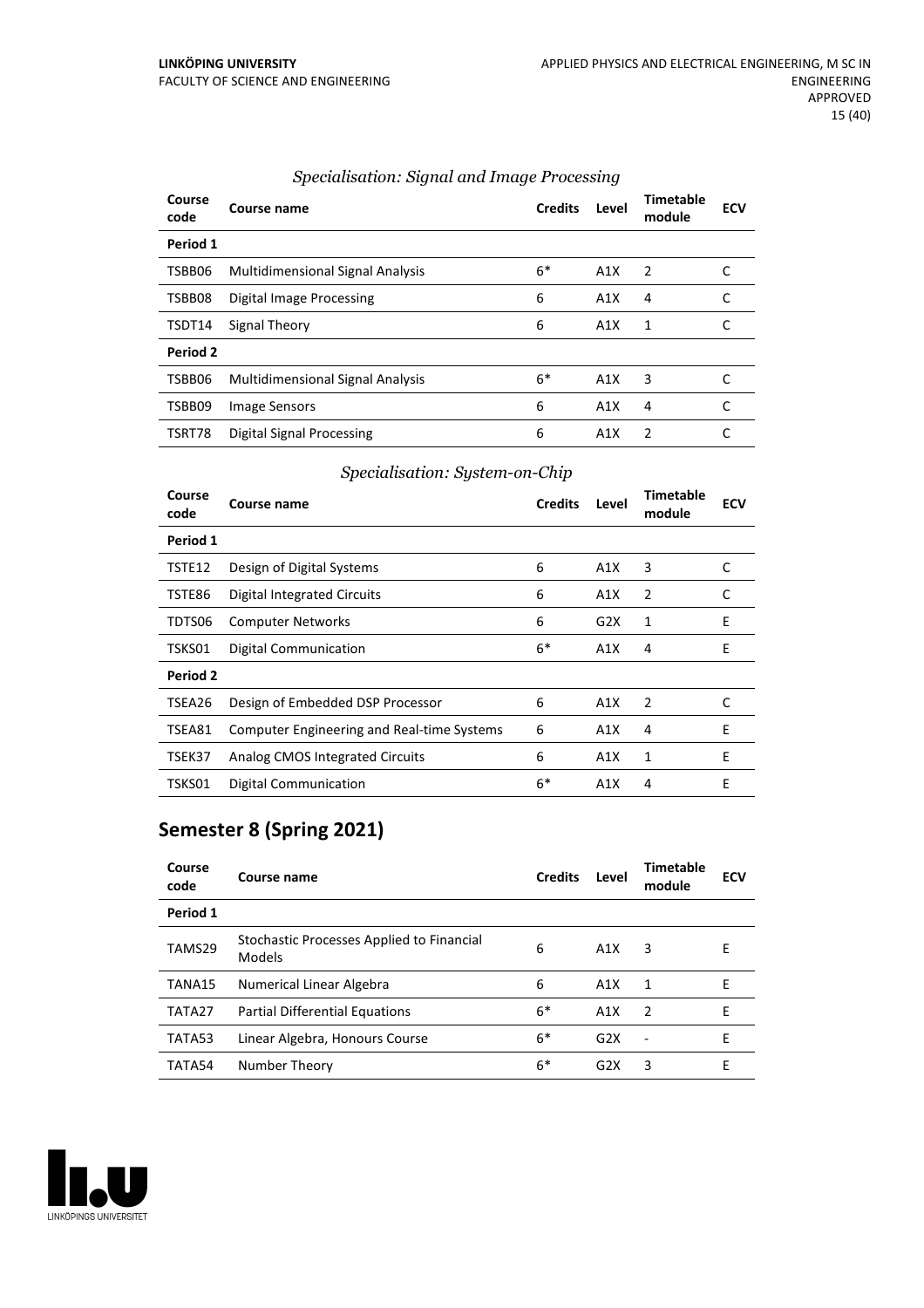#### **LINKÖPING UNIVERSITY** FACULTY OF SCIENCE AND ENGINEERING

| Course<br>code | Course name                                          | <b>Credits</b> | Level | <b>Timetable</b><br>module | <b>ECV</b> |
|----------------|------------------------------------------------------|----------------|-------|----------------------------|------------|
| TATA66         | <b>Fourier and Wavelet Analysis</b>                  | $6*$           | A1X   | 4                          | E          |
| TATA78         | Complex Analysis, second course                      | $6*$           | A1X   | $\overline{2}$             | E          |
| TBMI26         | Neural Networks and Learning Systems                 | 6              | A1X   | 2                          | E          |
| <b>TBMI31</b>  | Medical Information and Knowledge                    | 6              | A1X   | 4                          | E          |
| TBMT02         | <b>Medical Imaging</b>                               | 6              | A1X   | 3                          | E          |
| TBMT09         | Physiological Pressures and Flows                    | 6              | A1X   | $\mathbf{1}$               | E          |
| TDDD41         | Data Mining - Clustering and Association<br>Analysis | 6              | A1X   | 3                          | E          |
| TDDD95         | Algorithmic Problem Solving                          | $6*$           | A1X   | $\mathbf{1}$               | E          |
| TDDE09         | <b>Natural Language Processing</b>                   | 6              | A1X   | 2                          | E          |
| TDTS07         | System Design and Methodology                        | 6              | A1X   | $\mathbf{1}$               | E          |
| TEAE04         | Industrial Economics and Organisation                | 6              | G1X   | $\overline{2}$             | E          |
| TEIO94         | Entrepreneurship and Idea Development                | $6*$           | G2X   | 4                          | E          |
| TFYA17         | Advanced Project Work in Applied Physics             | 6*             | A1X   | $\blacksquare$             | E          |
| TFYA38         | Optoelectronics                                      | 6              | A1X   | 3                          | E          |
| TFYA85         | Alternative Energy Sources and their<br>Applications | 6              | G2X   | 4                          | E          |
| TFYB03         | <b>Advanced Quantum Mechanics</b>                    | 6              | A1X   | 4                          | E          |
| TFYM02         | Solid State Physics II                               | 6              | A1X   | $\overline{2}$             | E.         |
| TFYM04         | Growth and characterization of nanomaterials         | $6*$           | A1X   | $\mathbf{1}$               | E          |
| TGTU91         | Oral and Written Communication                       | 6              | G1X   | 2                          | E          |
| TGTU94         | <b>Technology and Ethics</b>                         | 6              | G1X   | $\mathbf{1}$               | E          |
| THFR05         | <b>Communicative French</b>                          | $6*$           | G1X   | 4                          | E          |
| THSP05         | Spanish                                              | 6*             | G1X   | 4                          | E          |
| THTY05         | German                                               | $6*$           | G1X   | 4                          | E          |
| TKMJ10         | <b>Industrial Ecology</b>                            | 6              | A1X   | $\mathbf{1}$               | E          |
| TKMJ15         | <b>Environmental Management Strategies</b>           | 6              | G1X   | 3                          | E          |
| TMMS30         | Multi Body Dynamics and Robotics                     | 6              | A1X   | $\mathbf 1$                | E.         |
| <b>TNM048</b>  | <b>Information Visualisation</b>                     | 6              | A1X   | 3                          | E.         |
| TPPE32         | <b>Financial Risk Management</b>                     | 6              | A1X   | $\mathbf 2$                | E          |
| TSBB15         | <b>Computer Vision</b>                               | $12*$          | A1X   | $\mathbf{1}$               | E          |
| TSBK07         | <b>Computer Graphics</b>                             | $6*$           | A1X   | 4                          | E          |
| TSBK08         | Data Compression                                     | 6              | A1X   | $\overline{2}$             | E          |

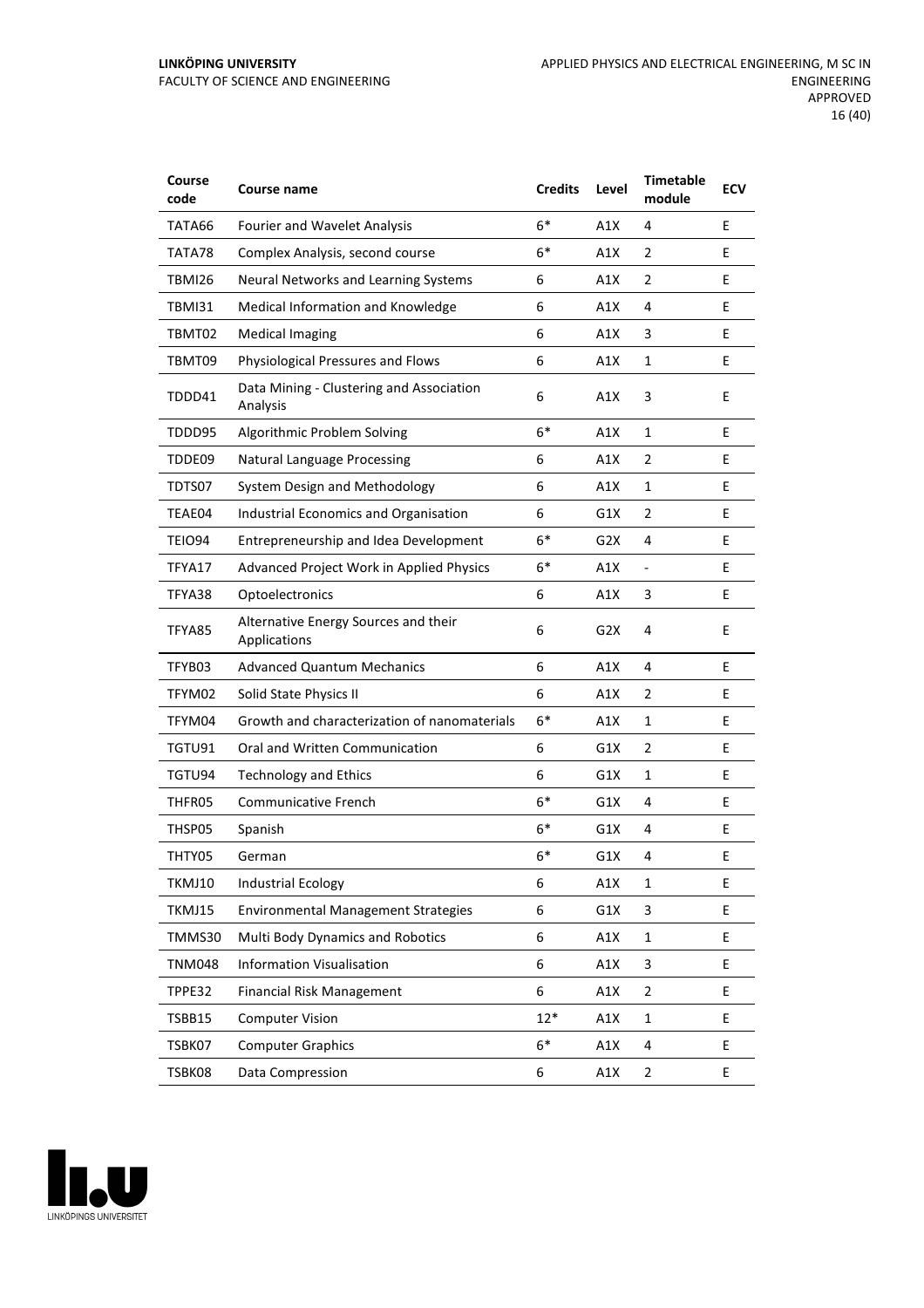| Course<br>code  | Course name                                                                     | <b>Credits</b> | Level            | <b>Timetable</b><br>module | <b>ECV</b> |
|-----------------|---------------------------------------------------------------------------------|----------------|------------------|----------------------------|------------|
| TSEK06          | <b>VLSI Design</b>                                                              | $12*$          | A1X              | 4                          | E          |
| TSEK38          | Radio Frequency Transceiver Design                                              | 6              | A1X              | 2                          | E          |
| TSFS04          | <b>Electrical Drives</b>                                                        | 6              | G2X              | 4                          | E          |
| TSIT12          | Quantum Electronics and Quantum Optics                                          | $6*$           | A1X              | 1                          | E          |
| TSKS13          | <b>Wireless Communications</b>                                                  | 6              | A1X              | 4                          | E          |
| TSRT07          | Industrial Control Systems                                                      | 6              | A1X              | 2                          | E          |
| TSRT09          | <b>Control Theory</b>                                                           | 6              | A1X              | 3                          | E          |
| TSTE14          | <b>Analog Filters</b>                                                           | 6              | A1X              | 2                          | E          |
| TSTE27          | Analog and Discrete-Time Integrated Circuits                                    | 6              | A1X              | 3                          | E          |
| TSTE93          | <b>Analog Circuits</b>                                                          | $6*$           | G2X              | 1                          | E          |
| <b>Period 2</b> |                                                                                 |                |                  |                            |            |
| TANA31          | Computational Methods for Ordinary and<br><b>Partial Differential Equations</b> | 6              | A1X              | $\overline{2}$             | E          |
| TAOP24          | Optimization, Advanced Course                                                   | 6              | G <sub>2</sub> X | 1                          | E          |
| TAOP87          | <b>Applied Optimization Project Course</b>                                      | 6              | A1X              | 3                          | E          |
| TATA27          | <b>Partial Differential Equations</b>                                           | $6*$           | A1X              | 4                          | E          |
| TATA53          | Linear Algebra, Honours Course                                                  | $6*$           | G2X              | $\frac{1}{2}$              | E          |
| TATA54          | Number Theory                                                                   | $6*$           | G2X              | 1                          | E          |
| TATA66          | Fourier and Wavelet Analysis                                                    | $6*$           | A1X              | 2                          | E          |
| TATA78          | Complex Analysis, second course                                                 | $6*$           | A1X              | 3                          | E          |
| TBME08          | <b>Biomedical Modeling and Simulation</b>                                       | 6              | A1X              | 3                          | E          |
| TBMT26          | Technology in Intensive Care and Surgery                                        | 6              | A1X              | $\mathbf{1}$               | Е          |
| TDDC78          | Programming of Parallel Computers - Methods<br>and Tools                        | 6              | A1X              | 3                          | E          |
| TDDD12          | Database Technology                                                             | 6              | G <sub>2</sub> X | 4                          | E          |
| TDDD95          | Algorithmic Problem Solving                                                     | $6*$           | A1X              | 4                          | E          |
| TDDE07          | <b>Bayesian Learning</b>                                                        | 6              | A1X              | 2                          | E          |
| TDDE31          | <b>Big Data Analytics</b>                                                       | 6              | A1X              | 3                          | E.         |
| TEAE13          | Civil and Commercial Law                                                        | 6              | G1X              | $\overline{2}$             | E          |
| TEIE44          | <b>Intellectual Property Rights</b>                                             | 4              | G1X              | $\mathbf 1$                | E          |
| <b>TEIO94</b>   | Entrepreneurship and Idea Development                                           | $6*$           | G <sub>2</sub> X | 4                          | E          |
| TFMT19          | <b>Chemical Sensor Systems</b>                                                  | 6              | A1X              | 4                          | E          |
| TFYA17          | Advanced Project Work in Applied Physics                                        | $6*$           | A1X              | $\overline{\phantom{0}}$   | E          |

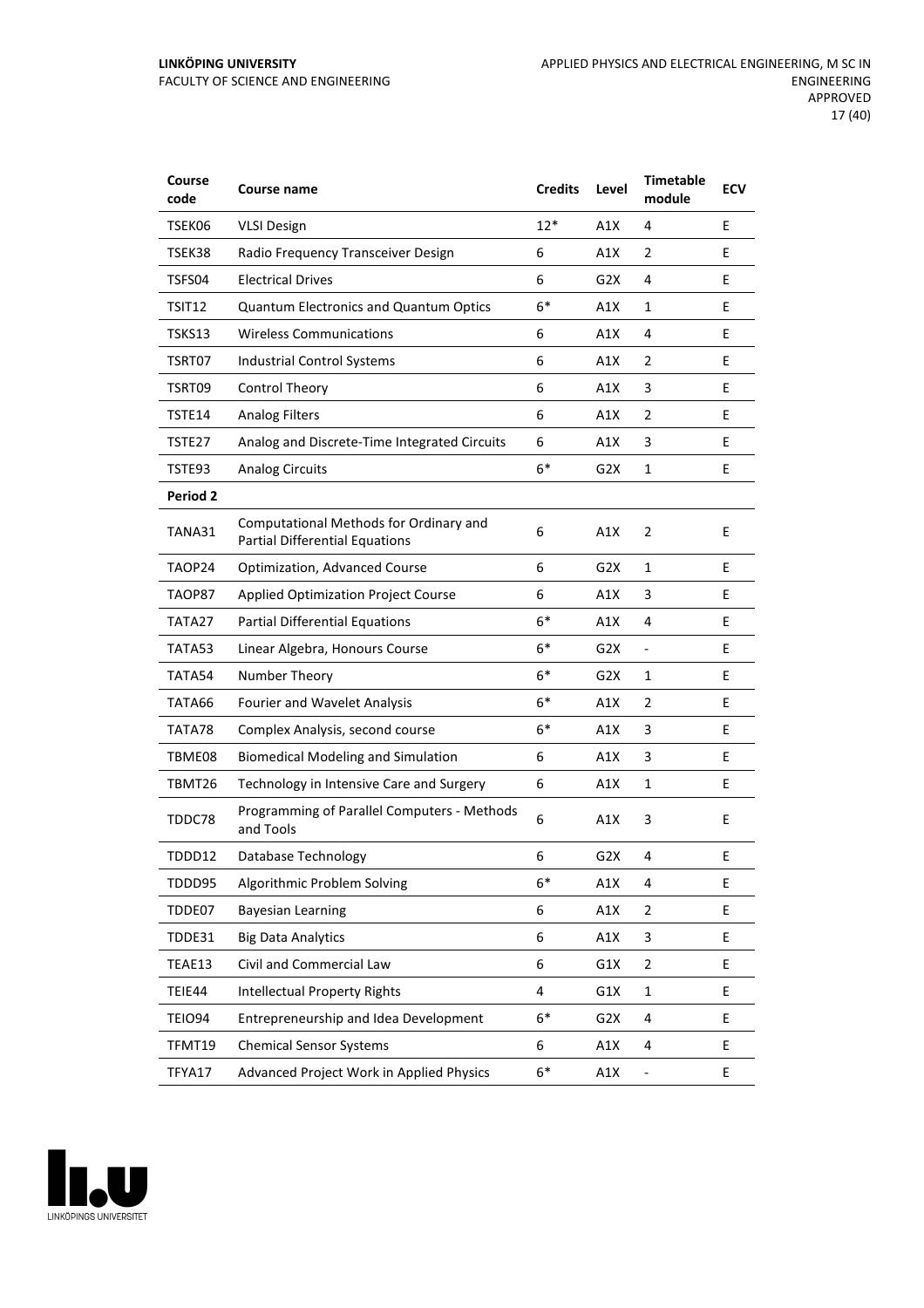#### **LINKÖPING UNIVERSITY** FACULTY OF SCIENCE AND ENGINEERING

| Course<br>code | Course name                                   | <b>Credits</b> | Level | <b>Timetable</b><br>module | <b>ECV</b> |
|----------------|-----------------------------------------------|----------------|-------|----------------------------|------------|
| TFYA21         | <b>Physical Metallurgy</b>                    | 6              | A1X   | 3                          | E          |
| TFYM04         | Growth and characterization of nanomaterials  | $6*$           | A1X   | $\mathbf 1$                | E          |
| TGTU95         | Philosophy of Science and Technology          | 6              | G1X   | 4                          | E          |
| THFR05         | <b>Communicative French</b>                   | $6*$           | G1X   | 4                          | E          |
| THSP05         | Spanish                                       | $6*$           | G1X   | 4                          | E          |
| THTY05         | German                                        | $6*$           | G1X   | 4                          | E          |
| TKMJ29         | <b>Resource Efficient Products</b>            | 6              | A1X   | $\mathbf{1}$               | E          |
| <b>TNM079</b>  | <b>Modelling and Animation</b>                | 6              | A1X   | 2                          | E          |
| TPPE33         | Portfolio Management                          | 6              | A1X   | $\overline{2}$             | E          |
| TSBB15         | <b>Computer Vision</b>                        | $12*$          | A1X   | 3                          | E          |
| TSBK02         | Image and Audio Coding                        | 6              | A1X   | 4                          | E          |
| TSBK07         | <b>Computer Graphics</b>                      | $6*$           | A1X   | $\mathbf{1}$               | E          |
| TSEK06         | <b>VLSI Design</b>                            | $12*$          | A1X   | 4                          | E          |
| TSFS03         | Vehicle Propulsion Systems                    | 6              | A1X   | 3                          | E          |
| TSFS06         | Diagnosis and Supervision                     | 6              | A1X   | $\mathbf{1}$               | E          |
| TSFS11         | <b>Electrical and Energy Technology</b>       | 6              | G2X   | 4                          | E          |
| <b>TSIT11</b>  | Quantum Algorithms and Quantum<br>Information | 6              | A1X   | 3                          | E          |
| TSIT12         | <b>Quantum Electronics and Quantum Optics</b> | $6*$           | A1X   | $\mathbf{1}$               | E          |
| TSKS14         | <b>Multiple Antenna Communications</b>        | 6              | A1X   | 3                          | E          |
| <b>TSKS16</b>  | Signal Processing for Communications          | 6              | A1X   | $\mathbf{1}$               | E          |
| TSRT14         | <b>Sensor Fusion</b>                          | 6              | A1X   | $\overline{2}$             | E          |
| TSTE06         | <b>Digital Filters</b>                        | 6              | A1X   | 3                          | E          |
| TSTE87         | Application-Specific Integrated Circuits      | 6              | A1X   | $\overline{2}$             | E          |
| TSTE93         | <b>Analog Circuits</b>                        | $6*$           | G2X   | $\mathbf{1}$               | E          |

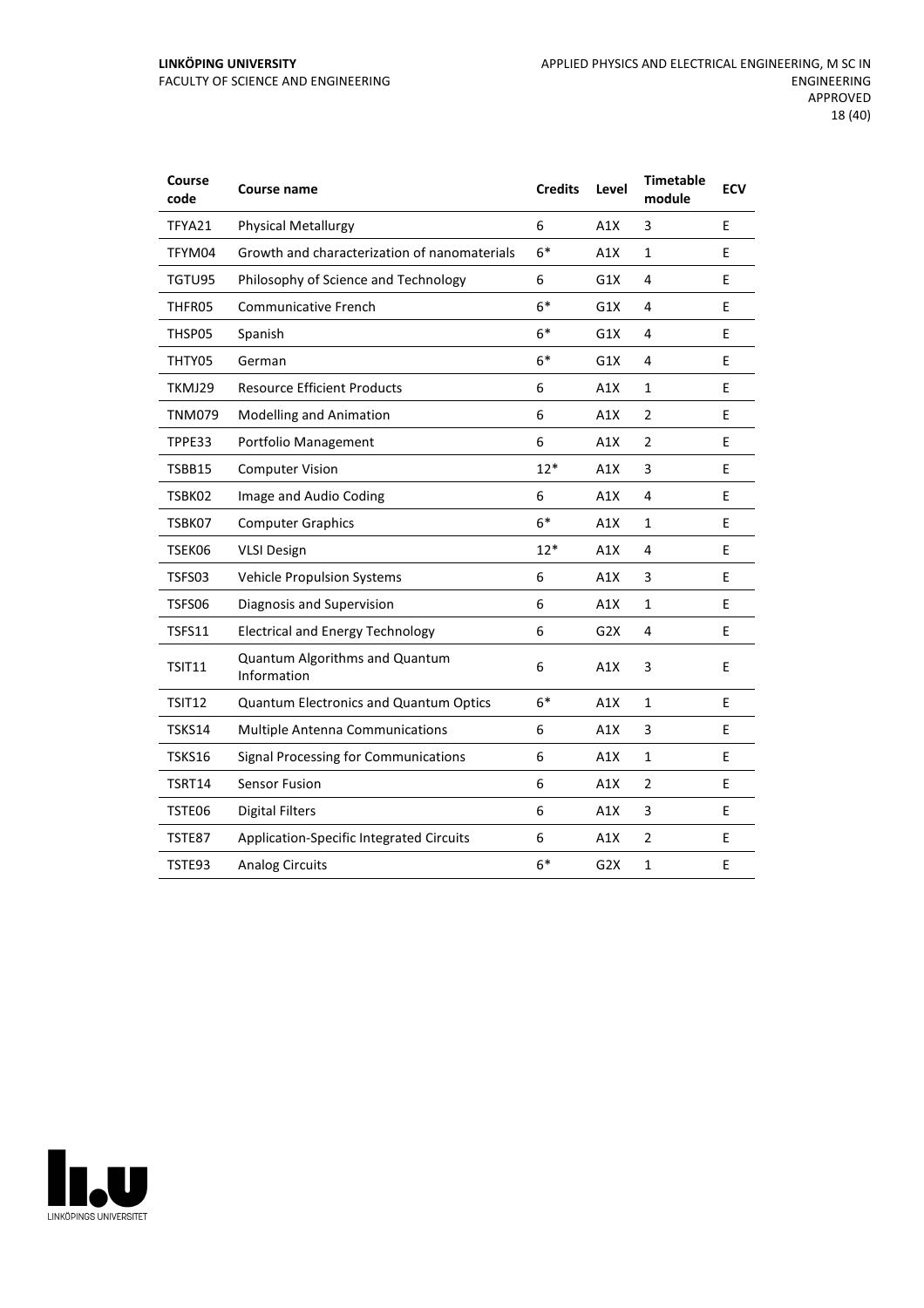| Course<br>code | Course name                                     | <b>Credits</b> | Level | Timetable<br>module | <b>ECV</b> |
|----------------|-------------------------------------------------|----------------|-------|---------------------|------------|
| Period 1       |                                                 |                |       |                     |            |
| TFYM04         | Growth and characterization of nanomaterials    | $6*$           | A1X   | 1                   | C          |
| TFYA17         | <b>Advanced Project Work in Applied Physics</b> | $6*$           | A1X   |                     | E          |
| TFYA38         | Optoelectronics                                 | 6              | A1X   | 3                   | E          |
| TFYM02         | Solid State Physics II                          | 6              | A1X   | $\overline{2}$      | E          |
| Period 2       |                                                 |                |       |                     |            |
| TFYA21         | <b>Physical Metallurgy</b>                      | 6              | A1X   | 3                   | C          |
| TFYM04         | Growth and characterization of nanomaterials    | $6*$           | A1X   | 1                   | C          |
| TFMT19         | <b>Chemical Sensor Systems</b>                  | 6              | A1X   | 4                   | E          |
| TFYA17         | <b>Advanced Project Work in Applied Physics</b> | $6*$           | A1X   |                     | E          |

# *Specialisation: Applied Physics - Materials and Nano Physics*

#### *Specialisation: Applied Physics - Theory, Modelling and Computation*

| Course<br>code | <b>Course name</b>                              | <b>Credits</b> | Level | Timetable<br>module | <b>ECV</b> |
|----------------|-------------------------------------------------|----------------|-------|---------------------|------------|
| Period 1       |                                                 |                |       |                     |            |
| TATA27         | Partial Differential Equations                  | $6*$           | A1X   | 2                   | E          |
| TBMI26         | Neural Networks and Learning Systems            | 6              | A1X   | $\overline{2}$      | E          |
| TFYA17         | Advanced Project Work in Applied Physics        | $6*$           | A1X   |                     | E          |
| TFYB03         | <b>Advanced Quantum Mechanics</b>               | 6              | A1X   | 4                   | E          |
| TFYM02         | Solid State Physics II                          | 6              | A1X   | 2                   | E          |
| TSBK07         | <b>Computer Graphics</b>                        | $6*$           | A1X   | 4                   | E          |
| Period 2       |                                                 |                |       |                     |            |
| TATA27         | Partial Differential Equations                  | $6*$           | A1X   | 4                   | E          |
| TFYA17         | <b>Advanced Project Work in Applied Physics</b> | $6*$           | A1X   |                     | E          |
| TFYA21         | <b>Physical Metallurgy</b>                      | 6              | A1X   | 3                   | E          |
| TSBK07         | <b>Computer Graphics</b>                        | $6*$           | A1X   | 1                   | E          |
| TSIT11         | Quantum Algorithms and Quantum<br>Information   | 6              | A1X   | 3                   | E          |

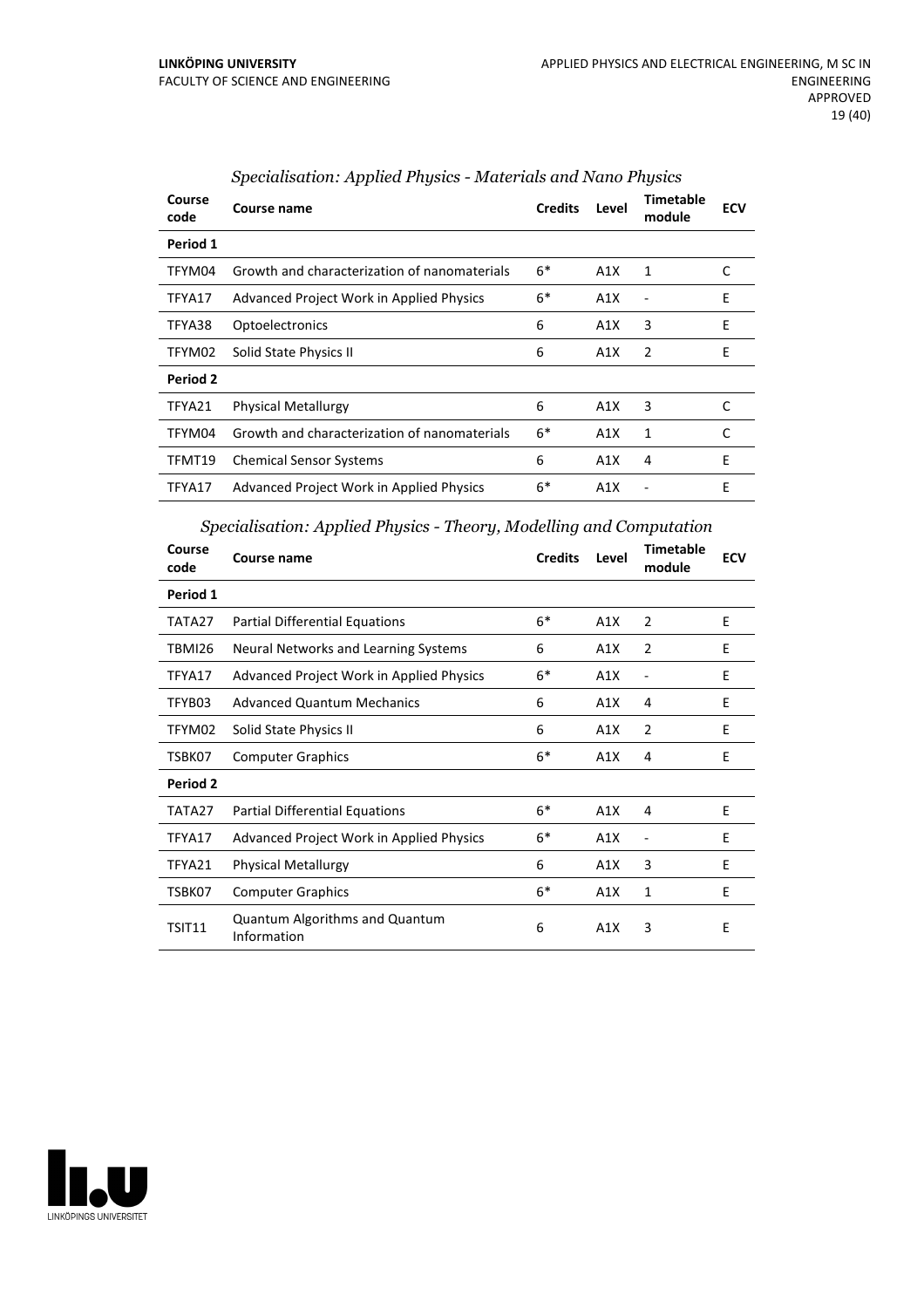| Course<br>code | Course name                              | <b>Credits</b> | Level            | Timetable<br>module | <b>ECV</b> |
|----------------|------------------------------------------|----------------|------------------|---------------------|------------|
| Period 1       |                                          |                |                  |                     |            |
| TBMT02         | <b>Medical Imaging</b>                   | 6              | A1X              | 3                   |            |
| TBMT09         | Physiological Pressures and Flows        | 6              | A1X              | 1                   |            |
| TBMI26         | Neural Networks and Learning Systems     | 6              | A1X              | 2                   | Е          |
| <b>TBMI31</b>  | Medical Information and Knowledge        | 6              | A1X              | 4                   | Е          |
| Period 2       |                                          |                |                  |                     |            |
| TBME08         | Biomedical Modeling and Simulation       | 6              | A1X              | 3                   | E          |
| TBMT26         | Technology in Intensive Care and Surgery | 6              | A <sub>1</sub> X | 1                   | Е          |

#### *Specialisation: Biomedical Engineering*

#### *Specialisation: Communication*

| Course<br>code | Course name                            | <b>Credits</b> | Level | Timetable<br>module | <b>ECV</b> |
|----------------|----------------------------------------|----------------|-------|---------------------|------------|
| Period 1       |                                        |                |       |                     |            |
| TBMI26         | Neural Networks and Learning Systems   | 6              | A1X   | 2                   | Е          |
| TSBK08         | Data Compression                       | 6              | A1X   | 2                   | E          |
| TSEK38         | Radio Frequency Transceiver Design     | 6              | A1X   | 2                   | F          |
| TSKS13         | <b>Wireless Communications</b>         | 6              | A1X   | 4                   | E          |
| Period 2       |                                        |                |       |                     |            |
| TSBK02         | Image and Audio Coding                 | 6              | A1X   | 4                   | E          |
| TSKS14         | <b>Multiple Antenna Communications</b> | 6              | A1X   | 3                   | Е          |
| TSKS16         | Signal Processing for Communications   | 6              | A1X   | 1                   | Е          |

#### *Specialisation: Control and Information Systems*

| Course<br>code | Course name                                              | <b>Credits</b> | Level | <b>Timetable</b><br>module | <b>ECV</b> |
|----------------|----------------------------------------------------------|----------------|-------|----------------------------|------------|
| Period 1       |                                                          |                |       |                            |            |
| TSRT07         | <b>Industrial Control Systems</b>                        | 6              | A1X   | 2                          | C          |
| TSRT09         | <b>Control Theory</b>                                    | 6              | A1X   | 3                          | C          |
| Period 2       |                                                          |                |       |                            |            |
| TDDD12         | Database Technology                                      | 6              | G2X   | 4                          | C/E        |
| TDDC78         | Programming of Parallel Computers - Methods<br>and Tools | 6              | A1X   | 3                          | E          |
| TSFS06         | Diagnosis and Supervision                                | 6              | A1X   | 1                          | E          |
| TSRT14         | Sensor Fusion                                            | 6              | A1X   | 2                          | E          |

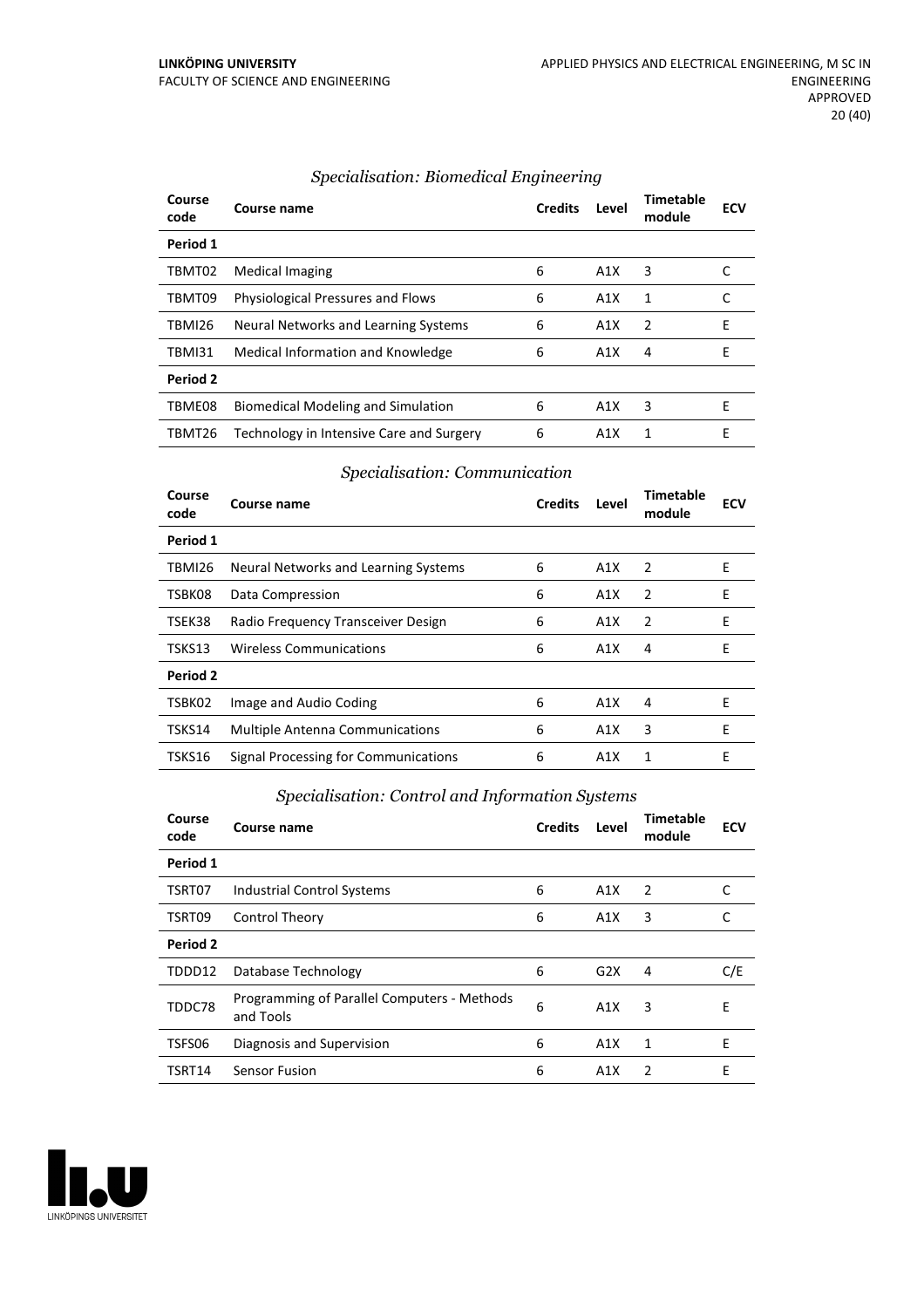| Course<br>code | <b>Course name</b>                                       | <b>Credits</b> | Level | <b>Timetable</b><br>module | <b>ECV</b> |
|----------------|----------------------------------------------------------|----------------|-------|----------------------------|------------|
| Period 1       |                                                          |                |       |                            |            |
| TDDD95         | Algorithmic Problem Solving                              | $6*$           | A1X   | 1                          | C          |
| TANA15         | Numerical Linear Algebra                                 | 6              | A1X   | 1                          | E          |
| <b>TBMI26</b>  | Neural Networks and Learning Systems                     | 6              | A1X   | $\overline{2}$             | E          |
| TDDD38         | Advanced Programming in C++                              | $6*$           | A1X   | 2                          | E          |
| TDDD41         | Data Mining - Clustering and Association<br>Analysis     | 6              | A1X   | 3                          | E          |
| Period 2       |                                                          |                |       |                            |            |
| TDDD95         | Algorithmic Problem Solving                              | $6*$           | A1X   | 4                          | C          |
| TAOP24         | <b>Optimization, Advanced Course</b>                     | 6              | G2X   | 1                          | E          |
| TDDC78         | Programming of Parallel Computers - Methods<br>and Tools | 6              | A1X   | 3                          | E          |
| TDDD38         | Advanced Programming in C++                              | $6*$           | A1X   | $\qquad \qquad -$          | E          |
| TDDE07         | <b>Bayesian Learning</b>                                 | 6              | A1X   | 2                          | E          |
| TDDE31         | <b>Big Data Analytics</b>                                | 6              | A1X   | 3                          | E          |
| TSRT14         | <b>Sensor Fusion</b>                                     | 6              | A1X   | $\overline{2}$             | Ε          |

#### *Specialisation: Data Science and Machine Intelligence*

#### *Specialisation: Electronics*

| Course<br>code | Course name                                  | <b>Credits</b> | Level | <b>Timetable</b><br>module | <b>ECV</b> |
|----------------|----------------------------------------------|----------------|-------|----------------------------|------------|
| Period 1       |                                              |                |       |                            |            |
| TSTE27         | Analog and Discrete-Time Integrated Circuits | 6              | A1X   | 3                          | C          |
| TSEK06         | <b>VLSI Design</b>                           | $12*$          | A1X   | 4                          | C/E        |
| TSEK38         | Radio Frequency Transceiver Design           | 6              | A1X   | $\overline{2}$             | E          |
| TSTE14         | <b>Analog Filters</b>                        | 6              | A1X   | $\overline{2}$             | E          |
| TSTE93         | <b>Analog Circuits</b>                       | $6*$           | G2X   | 1                          | E          |
| Period 2       |                                              |                |       |                            |            |
| TSTE87         | Application-Specific Integrated Circuits     | 6              | A1X   | 2                          | C          |
| TSEK06         | <b>VLSI Design</b>                           | $12*$          | A1X   | 4                          | C/E        |
| TSKS16         | Signal Processing for Communications         | 6              | A1X   | 1                          | E          |
| TSTE06         | <b>Digital Filters</b>                       | 6              | A1X   | 3                          | E          |
| TSTE93         | <b>Analog Circuits</b>                       | $6*$           | G2X   | 1                          | E          |

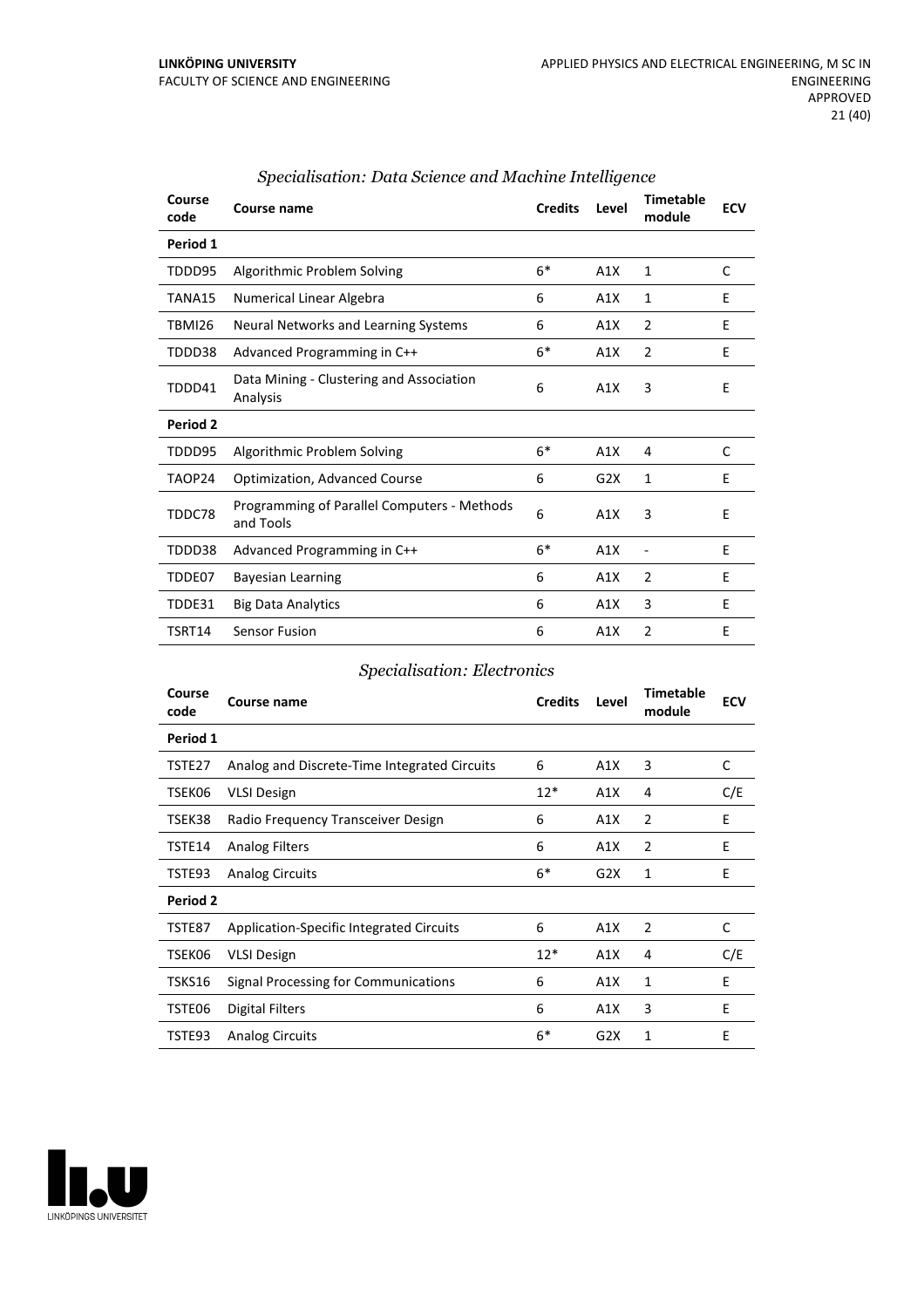| Course<br>code | Course name                          | <b>Credits</b> | Level | <b>Timetable</b><br>module | <b>ECV</b> |
|----------------|--------------------------------------|----------------|-------|----------------------------|------------|
| Period 1       |                                      |                |       |                            |            |
| TANA15         | Numerical Linear Algebra             | 6              | A1X   | 1                          | C          |
| TATA27         | Partial Differential Equations       | $6*$           | A1X   | 2                          | E          |
| TATA66         | <b>Fourier and Wavelet Analysis</b>  | $6*$           | A1X   | 4                          | E          |
| TATA78         | Complex Analysis, second course      | $6*$           | A1X   | 2                          | E          |
| TSRT09         | Control Theory                       | 6              | A1X   | 3                          | E          |
| Period 2       |                                      |                |       |                            |            |
| TAOP24         | <b>Optimization, Advanced Course</b> | 6              | G2X   | 1                          | C          |
| TATA27         | Partial Differential Equations       | $6*$           | A1X   | 4                          | E          |
| TATA66         | <b>Fourier and Wavelet Analysis</b>  | $6*$           | A1X   | $\overline{2}$             | E          |
| TATA78         | Complex Analysis, second course      | $6*$           | A1X   | 3                          | E          |

#### *Specialisation: Engineering Mathematics*

#### *Specialisation: Financial Mathematics*

| Course<br>code | Course name                                         | <b>Credits</b> | Level | Timetable<br>module | <b>ECV</b> |
|----------------|-----------------------------------------------------|----------------|-------|---------------------|------------|
| Period 1       |                                                     |                |       |                     |            |
| TAMS29         | Stochastic Processes Applied to Financial<br>Models | 6              | A1X   | 3                   |            |
| TANA15         | Numerical Linear Algebra                            | 6              | A1X   | 1                   | C          |
| TPPE32         | Financial Risk Management                           | 6              | A1X   | 2                   | E          |
| Period 2       |                                                     |                |       |                     |            |
| TAOP24         | <b>Optimization, Advanced Course</b>                | 6              | G2X   | 1                   | E          |
| TDDD12         | Database Technology                                 | 6              | G2X   | 4                   | E          |
| TPPE33         | Portfolio Management                                | 6              | A1X   | $\mathcal{P}$       | F          |

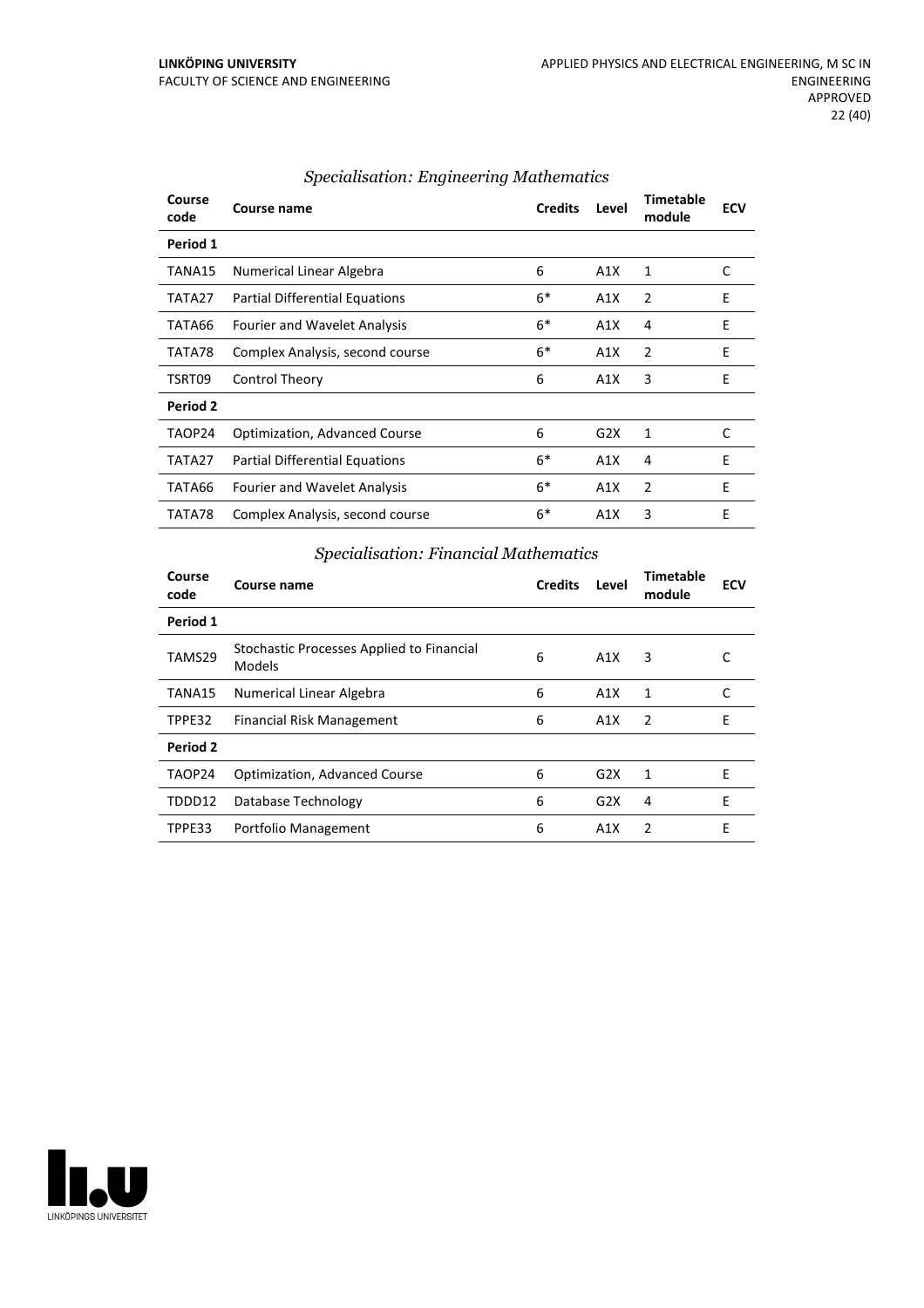| Course<br>code | Course name                             | <b>Credits</b> | Level | <b>Timetable</b><br>module | <b>ECV</b> |
|----------------|-----------------------------------------|----------------|-------|----------------------------|------------|
| Period 1       |                                         |                |       |                            |            |
| TMMS30         | <b>Multi Body Dynamics and Robotics</b> | 6              | A1X   | 1                          | E          |
| TSFS04         | <b>Electrical Drives</b>                | 6              | G2X   | 4                          | E          |
| TSRT07         | <b>Industrial Control Systems</b>       | 6              | A1X   | $\overline{2}$             | E          |
| TSRT09         | <b>Control Theory</b>                   | 6              | A1X   | 3                          | E          |
| Period 2       |                                         |                |       |                            |            |
| TSFS03         | <b>Vehicle Propulsion Systems</b>       | 6              | A1X   | 3                          | Ε          |
| TSFS06         | Diagnosis and Supervision               | 6              | A1X   | 1                          | E          |
| TSRT14         | Sensor Fusion                           | 6              | A1X   | $\mathcal{P}$              | E          |

#### *Specialisation: Mechanics and Control*

#### *Specialisation: Photonics and Quantum Technology*

| Course<br>code     | Course name                                       | <b>Credits</b> | Level            | Timetable<br>module | <b>ECV</b> |
|--------------------|---------------------------------------------------|----------------|------------------|---------------------|------------|
| Period 1           |                                                   |                |                  |                     |            |
| TFYA38             | Optoelectronics                                   | 6              | A1X              | 3                   |            |
| TSIT12             | <b>Quantum Electronics and Quantum Optics</b>     | $6*$           | A <sub>1</sub> X | 1                   |            |
| TFYB03             | <b>Advanced Quantum Mechanics</b>                 | 6              | A1X              | 4                   | F          |
| Period 2           |                                                   |                |                  |                     |            |
| TSIT <sub>12</sub> | <b>Quantum Electronics and Quantum Optics</b>     | $6*$           | A1X              | 1                   |            |
| TSIT11             | <b>Quantum Algorithms and Quantum Information</b> | 6              | A1X              | 3                   | F          |

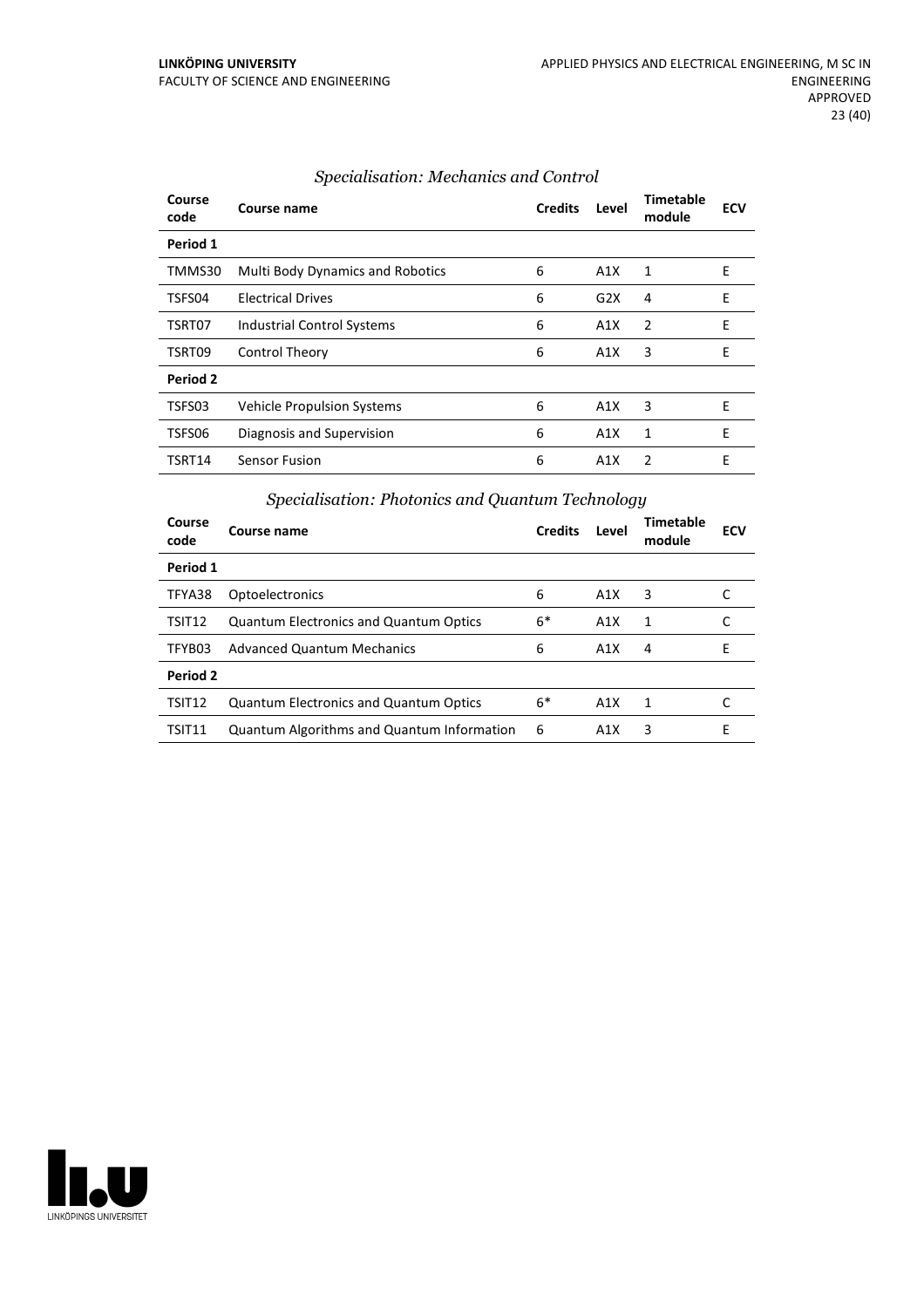| Course<br>code | <b>Course name</b>                   | <b>Credits</b> | Level | <b>Timetable</b><br>module | <b>ECV</b> |
|----------------|--------------------------------------|----------------|-------|----------------------------|------------|
| Period 1       |                                      |                |       |                            |            |
| TBMI26         | Neural Networks and Learning Systems | 6              | A1X   | $\overline{2}$             | E          |
| TBMT02         | <b>Medical Imaging</b>               | 6              | A1X   | 3                          | E          |
| TDDE09         | Natural Language Processing          | 6              | A1X   | 2                          | E          |
| <b>TNM048</b>  | Information Visualisation            | 6              | A1X   | 3                          | E          |
| TSBB15         | <b>Computer Vision</b>               | $12*$          | A1X   | 1                          | E          |
| TSBK07         | <b>Computer Graphics</b>             | $6*$           | A1X   | 4                          | E          |
| TSBK08         | Data Compression                     | 6              | A1X   | $\overline{2}$             | E          |
| Period 2       |                                      |                |       |                            |            |
| TSBB15         | <b>Computer Vision</b>               | $12*$          | A1X   | 3                          | E          |
| TSBK02         | Image and Audio Coding               | 6              | A1X   | 4                          | E          |
| TSBK07         | <b>Computer Graphics</b>             | $6*$           | A1X   | 1                          | E          |
| TSRT14         | <b>Sensor Fusion</b>                 | 6              | A1X   | $\overline{2}$             | E          |

#### *Specialisation: Signal and Image Processing*

#### *Specialisation: System-on-Chip*

| Course<br>code  | Course name                                  | <b>Credits</b> | Level | <b>Timetable</b><br>module | <b>ECV</b> |
|-----------------|----------------------------------------------|----------------|-------|----------------------------|------------|
| Period 1        |                                              |                |       |                            |            |
| TDTS07          | System Design and Methodology                | 6              | A1X   | 1                          | C          |
| TSEK06          | <b>VLSI Design</b>                           | $12*$          | A1X   | 4                          | C/E        |
| TSBK07          | <b>Computer Graphics</b>                     | $6*$           | A1X   | 4                          | Ε          |
| TSTE27          | Analog and Discrete-Time Integrated Circuits | 6              | A1X   | 3                          | E          |
| <b>Period 2</b> |                                              |                |       |                            |            |
| TSEK06          | <b>VLSI Design</b>                           | $12*$          | A1X   | $\overline{4}$             | C/E        |
| TEIE44          | Intellectual Property Rights                 | 4              | G1X   | 1                          | E          |
| TSBK07          | <b>Computer Graphics</b>                     | $6*$           | A1X   | 1                          | E          |
| TSKS16          | Signal Processing for Communications         | 6              | A1X   | 1                          | E          |
| TSTE06          | Digital Filters                              | 6              | A1X   | 3                          | E          |
| TSTE87          | Application-Specific Integrated Circuits     | 6              | A1X   | 2                          | E          |

# **Semester 9 (Autumn 2021)**

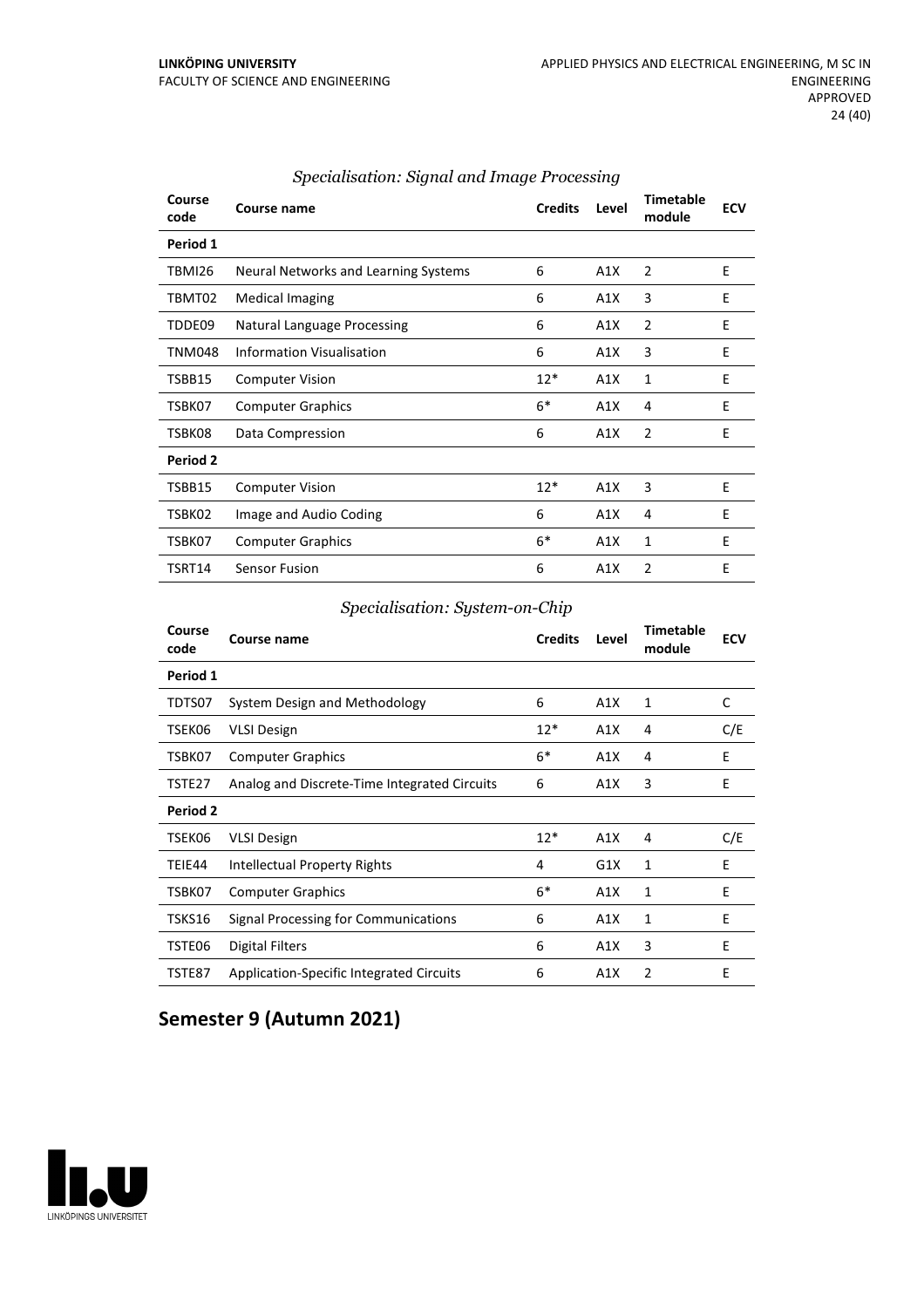| Course<br>code | Course name                                                                   | <b>Credits</b> | Level | <b>Timetable</b><br>module | <b>ECV</b> |
|----------------|-------------------------------------------------------------------------------|----------------|-------|----------------------------|------------|
| Period 1       |                                                                               |                |       |                            |            |
| TAMS39         | <b>Multivariate Statistical Methods</b>                                       | 6              | A1X   | 4                          | E          |
| TATA32         | <b>Discrete Mathematics</b>                                                   | 8*             | G1X   | 3                          | E          |
| TATA62         | <b>Project - Applied Mathematics</b>                                          | $12*$          | A1X   | 4                          | E          |
| TATA75         | Theory of Relativity                                                          | $6*$           | A1X   | $\overline{\phantom{0}}$   | E.         |
| TBMT14         | <b>Biomedical Engineering - Project Course</b>                                | $12*$          | A1X   | 4                          | E.         |
| TBMT57         | <b>Biomedical Optics</b>                                                      | 6              | A1X   | 1                          | E          |
| TDDC88         | Software Engineering                                                          | $12*$          | A1X   | 1                          | E.         |
| TDDE15         | <b>Advanced Machine Learning</b>                                              | 6              | A1X   | $\mathbf{1}$               | E.         |
| TFKE59         | <b>Fundamentals of Chemistry</b>                                              | 6              | G1X   | 2                          | E          |
| TFYA36         | Chaos and Non-Linear Phenomena                                                | 6              | A1X   | $\overline{2}$             | E          |
| TFYA40         | <b>Analytical Mechanics</b>                                                   | $6*$           | A1X   | 1                          | E          |
| TFYA99         | Project Course in Applied Physics, CDIO                                       | $12*$          | A1X   | 4                          | E          |
| TFYM03         | Nanophysics                                                                   | 6              | A1X   | 3                          | E          |
| TMES09         | <b>Industrial Energy Systems</b>                                              | 6              | A1X   | $\overline{2}$             | E.         |
| TMMS11         | <b>Models of Mechanics</b>                                                    | $6*$           | A1X   | 3                          | E.         |
| TMMV01         | Aerodynamics                                                                  | 6              | A1X   | 2                          | E          |
| TNE071         | Microwave Engineering                                                         | 6              | A1X   | 1                          | E          |
| TNE089         | Electromagnetic Compatibility (EMC) and<br>Printed Circuit Board (PCB) Design | $6*$           | A1X   | 2                          | E          |
| TNM067         | <b>Scientific Visualization</b>                                               | 6              | A1X   | 3                          | E          |
| TPPE53         | <b>Financial Valuation Methodology</b>                                        | 6              | A1X   | $\overline{2}$             | Е          |
| TSBB11         | Images and Graphics, Project Course CDIO                                      | $12*$          | A1X   | 4                          | E          |
| TSBB19         | Machine Learning for Computer Vision                                          | 6              | A1X   | $\overline{2}$             | E          |
| TSBK03         | <b>Advanced Game Programming</b>                                              | 6*             | A1X   | 1                          | Ε          |
| TSEA84         | Digital Design Project                                                        | $6*$           | A1X   | 1                          | E.         |
| TSEK03         | Radio Frequency Integrated Circuits                                           | 6              | A1X   | 2                          | E          |
| TSEK11         | Evaluation of an Integrated Circuit                                           | 2              | A1X   | 4                          | E          |
| <b>TSFS12</b>  | Autonomous Vehicles - Planning, Control, and<br>Learning Systems              | 6              | A1X   | $\mathbf{1}$               | E          |
| TSIN01         | <b>Information Networks</b>                                                   | 6              | A1X   | 3                          | E          |
| TSIT03         | Cryptology                                                                    | 6              | A1X   | 2                          | E          |
| TSIT13         | <b>Quantum Communication</b>                                                  | 6              | A1X   | $\mathbf 1$                | Ε          |

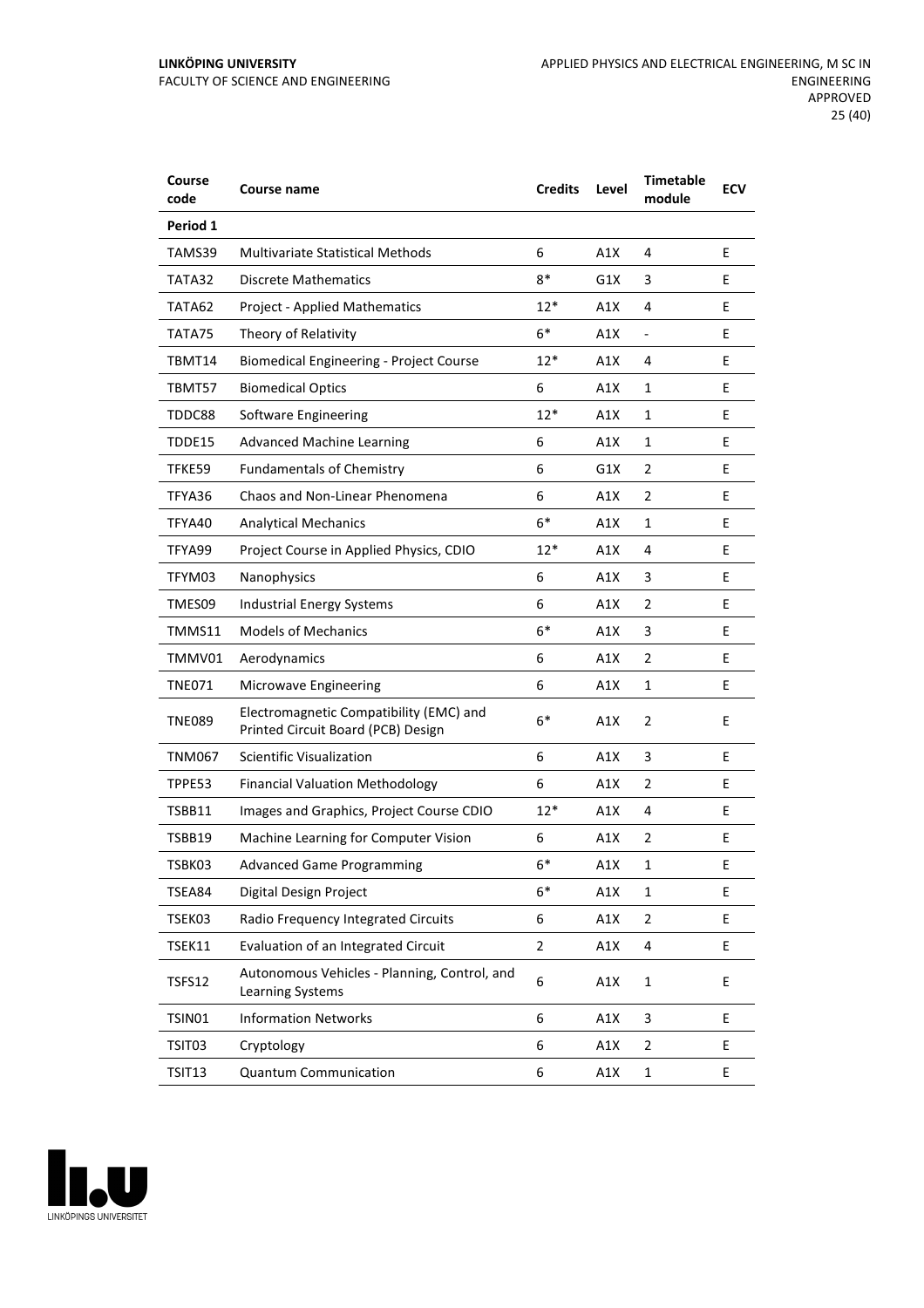| Course<br>code  | Course name                                                                   | <b>Credits</b> | Level | <b>Timetable</b><br>module | <b>ECV</b> |
|-----------------|-------------------------------------------------------------------------------|----------------|-------|----------------------------|------------|
| TSKS12          | Modern Channel Coding, Inference and<br>Learning                              | 6              | A1X   | $\mathbf{1}$               | E          |
| TSKS23          | Project Course in Signal Processing,<br>Communications and Networking, CDIO   | 12*            | A1X   | 4                          | E          |
| TSRT10          | Automatic Control - Project Course                                            | $12*$          | A1X   | 4                          | E          |
| TSTE17          | System Design                                                                 | $12*$          | A1X   | 4                          | E          |
| TSTE25          | <b>Power Electronics</b>                                                      | 6              | A1X   | 3                          | E          |
| <b>Period 2</b> |                                                                               |                |       |                            |            |
| TATA32          | <b>Discrete Mathematics</b>                                                   | $8*$           | G1X   | 1                          | E          |
| TATA62          | <b>Project - Applied Mathematics</b>                                          | $12*$          | A1X   | 4                          | E          |
| TATA75          | Theory of Relativity                                                          | $6*$           | A1X   | 3                          | E.         |
| TBMI02          | <b>Medical Image Analysis</b>                                                 | 6              | A1X   | $\mathbf{1}$               | E          |
| TBMT14          | <b>Biomedical Engineering - Project Course</b>                                | $12*$          | A1X   | 4                          | E          |
| TDDC88          | Software Engineering                                                          | 12*            | A1X   | 1                          | E          |
| TDDD37          | Database Technology                                                           | 6              | G2X   | 1                          | E          |
| TDDD49          | Programming in C# and .NET Framework                                          | 4              | G2X   | 3                          | E.         |
| TDDD56          | Multicore and GPU Programming                                                 | 6              | A1X   | 2                          | E          |
| TDDE01          | <b>Machine Learning</b>                                                       | 6              | A1X   | 1                          | E          |
| TDDE16          | <b>Text Mining</b>                                                            | 6              | A1X   | 2                          | E          |
| TFYA40          | <b>Analytical Mechanics</b>                                                   | $6*$           | A1X   | 3                          | E          |
| TFYA99          | Project Course in Applied Physics, CDIO                                       | $12*$          | A1X   | 4                          | E          |
| TFYB02          | <b>Elementary Particles and Quantum Fields</b>                                | 6              | A1X   | $\mathbf{1}$               | E          |
| TMME50          | <b>Flight Mechanics</b>                                                       | 6              | A1X   | 2                          | Ε          |
| TMMS11          | <b>Models of Mechanics</b>                                                    | $6*$           | A1X   | 3                          | E          |
| <b>TNE083</b>   | Antenna Theory                                                                | 6              | A1X   | $\overline{2}$             | E          |
| <b>TNE089</b>   | Electromagnetic Compatibility (EMC) and<br>Printed Circuit Board (PCB) Design | $6*$           | A1X   | 1                          | E          |
| <b>TNM086</b>   | <b>Virtual Reality Techniques</b>                                             | 6              | A1X   | $\overline{2}$             | E          |
| TPPE61          | <b>Financial Optimization</b>                                                 | 6              | A1X   | 2                          | E          |
| TSBB11          | Images and Graphics, Project Course CDIO                                      | $12*$          | A1X   | 4                          | E          |
| TSBK03          | <b>Advanced Game Programming</b>                                              | $6*$           | A1X   | ÷,                         | E          |
| TSEA26          | Design of Embedded DSP Processor                                              | 6              | A1X   | 2                          | E          |
| TSEA44          | Computer Hardware - a System on Chip                                          | 6              | A1X   | $\mathbf 1$                | E          |

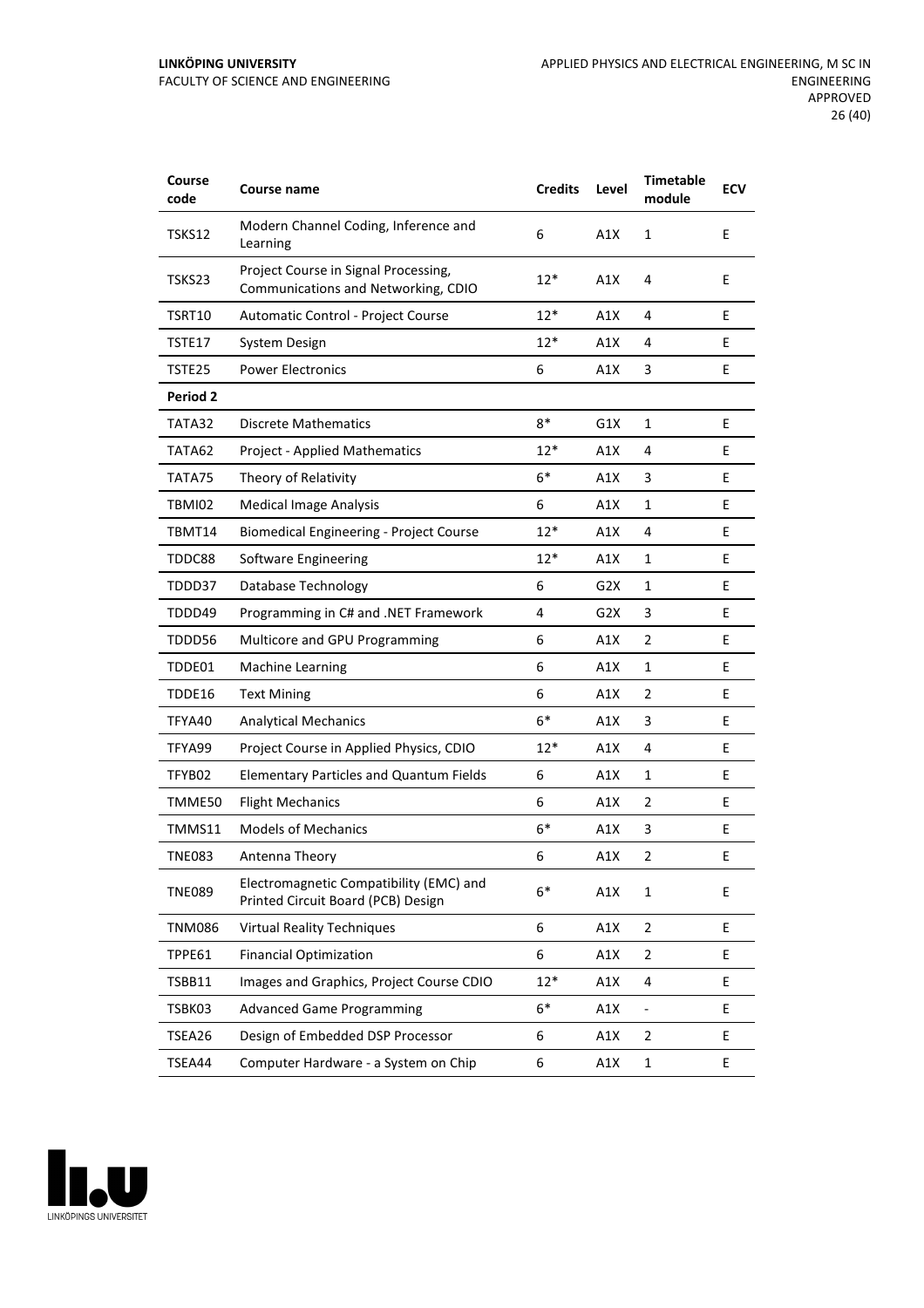| Course<br>code | Course name                                                                 | <b>Credits</b> | Level | Timetable<br>module | <b>ECV</b> |
|----------------|-----------------------------------------------------------------------------|----------------|-------|---------------------|------------|
| TSEA84         | Digital Design Project                                                      | 6*             | A1X   | 3                   | E          |
| TSKS23         | Project Course in Signal Processing,<br>Communications and Networking, CDIO | $12*$          | A1X   | 4                   | E          |
| TSRT08         | <b>Optimal Control</b>                                                      | 6              | A1X   | 3                   | E          |
| TSRT10         | Automatic Control - Project Course                                          | $12*$          | A1X   | 4                   | E          |
| TSTE17         | System Design                                                               | $12*$          | A1X   | 4                   | E          |
| TSTE26         | Powergrid and Technology for Renewable<br>Production                        | 6              | A1X   | 3                   | E          |
| TSTE85         | <b>Low Power Electronics</b>                                                | 6              | A1X   | $\mathcal{P}$       | F          |

#### *Specialisation: Applied Physics - Materials and Nano Physics*

| Course<br>code | Course name                             | <b>Credits</b> | Level            | <b>Timetable</b><br>module | <b>ECV</b> |
|----------------|-----------------------------------------|----------------|------------------|----------------------------|------------|
| Period 1       |                                         |                |                  |                            |            |
| TFYA99         | Project Course in Applied Physics, CDIO | $12*$          | A1X              | 4                          |            |
| TFYA40         | <b>Analytical Mechanics</b>             | $6*$           | A1X              | 1                          | E          |
| TFYM03         | <b>Nanophysics</b>                      | 6              | A1X              | 3                          | Е          |
| Period 2       |                                         |                |                  |                            |            |
| TFYA99         | Project Course in Applied Physics, CDIO | $12*$          | A1X              | 4                          |            |
| TFYA40         | <b>Analytical Mechanics</b>             | $6*$           | A <sub>1</sub> X | 3                          | E          |

#### *Specialisation: Applied Physics - Theory, Modelling and Computation*

| Course<br>code | Course name                                    | <b>Credits</b> | Level | <b>Timetable</b><br>module | <b>ECV</b> |
|----------------|------------------------------------------------|----------------|-------|----------------------------|------------|
| Period 1       |                                                |                |       |                            |            |
| TFYA40         | <b>Analytical Mechanics</b>                    | $6*$           | A1X   | 1                          | C          |
| TFYA99         | Project Course in Applied Physics, CDIO        | $12*$          | A1X   | 4                          | C          |
| TFYA36         | Chaos and Non-Linear Phenomena                 | 6              | A1X   | 2                          | E          |
| Period 2       |                                                |                |       |                            |            |
| TFYA40         | <b>Analytical Mechanics</b>                    | $6*$           | A1X   | 3                          |            |
| TFYA99         | Project Course in Applied Physics, CDIO        | $12*$          | A1X   | 4                          |            |
| TFYB01         | <b>Advanced Electromagnetics</b>               | 6              | A1X   | 2                          | Е          |
| TFYB02         | <b>Elementary Particles and Quantum Fields</b> | 6              | A1X   | 1                          | E          |

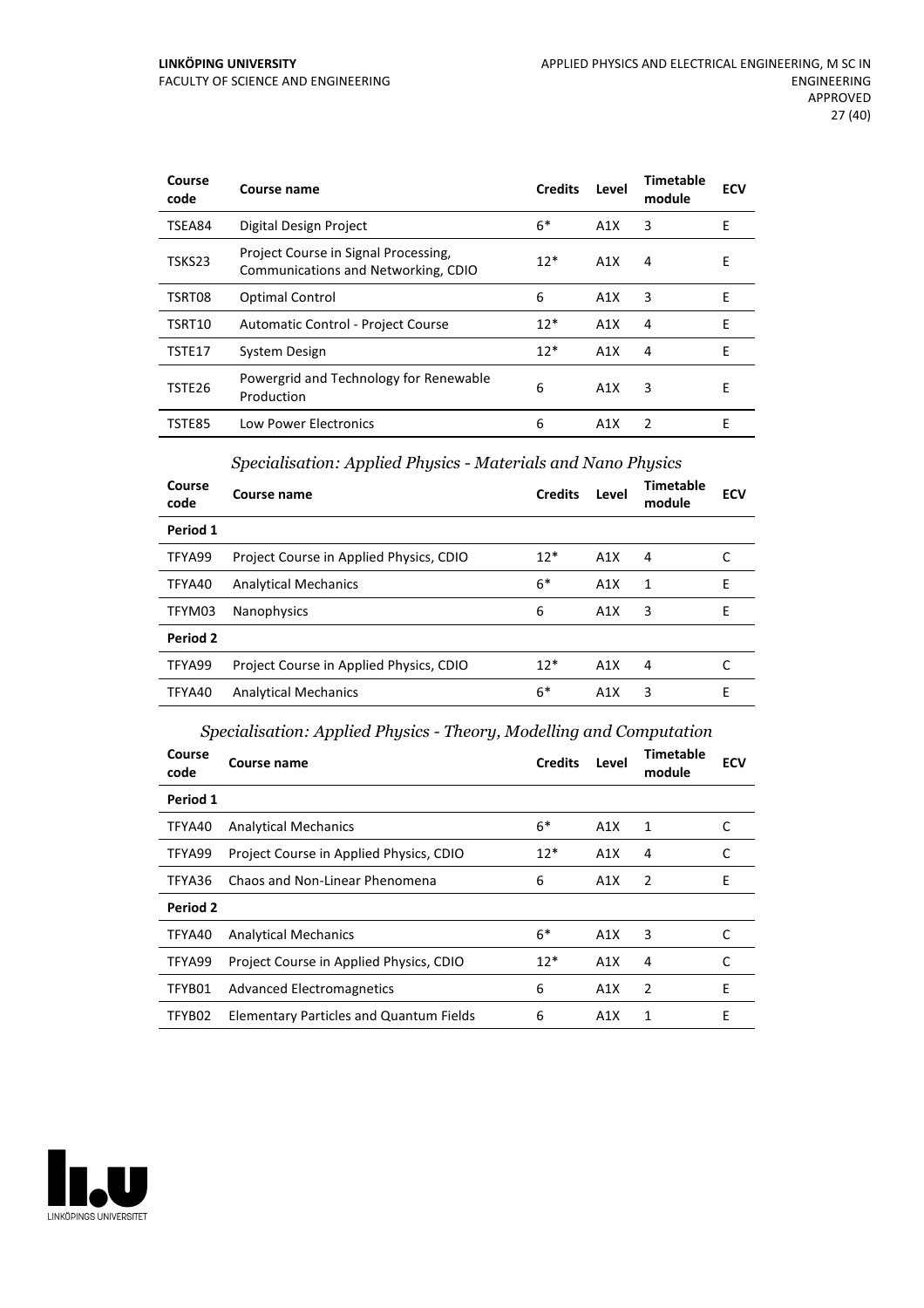| Course<br>code | Course name                                    | <b>Credits</b> | Level            | Timetable<br>module | <b>ECV</b> |
|----------------|------------------------------------------------|----------------|------------------|---------------------|------------|
| Period 1       |                                                |                |                  |                     |            |
| TBMT14         | <b>Biomedical Engineering - Project Course</b> | $12*$          | A1X              | 4                   |            |
| TAMS39         | Multivariate Statistical Methods               | 6              | A1X              | 4                   | E          |
| TATM38         | <b>Mathematical Models in Biology</b>          | 6              | A1X              | 3                   | E          |
| TBMT57         | <b>Biomedical Optics</b>                       | 6              | A1X              | 1                   | E          |
| Period 2       |                                                |                |                  |                     |            |
| TBMT14         | <b>Biomedical Engineering - Project Course</b> | $12*$          | A1X              | 4                   |            |
| TBMI02         | <b>Medical Image Analysis</b>                  | 6              | A <sub>1</sub> X | 1                   | F          |

#### *Specialisation: Biomedical Engineering*

#### *Specialisation: Communication*

| Course<br>code | Course name                                                                 | <b>Credits</b> | Level | <b>Timetable</b><br>module | ECV |
|----------------|-----------------------------------------------------------------------------|----------------|-------|----------------------------|-----|
| Period 1       |                                                                             |                |       |                            |     |
| TSIN01         | <b>Information Networks</b>                                                 | 6              | A1X   | 3                          |     |
| TSKS23         | Project Course in Signal Processing,<br>Communications and Networking, CDIO | $12*$          | A1X   | 4                          | C   |
| TSEK03         | Radio Frequency Integrated Circuits                                         | 6              | A1X   | 2                          | E   |
| TSIT03         | Cryptology                                                                  | 6              | A1X   | 2                          | E   |
| TSKS12         | Modern Channel Coding, Inference and Learning                               | 6              | A1X   | 1                          | E   |
| Period 2       |                                                                             |                |       |                            |     |
| TSKS23         | Project Course in Signal Processing,<br>Communications and Networking, CDIO | $12*$          | A1X   | 4                          |     |

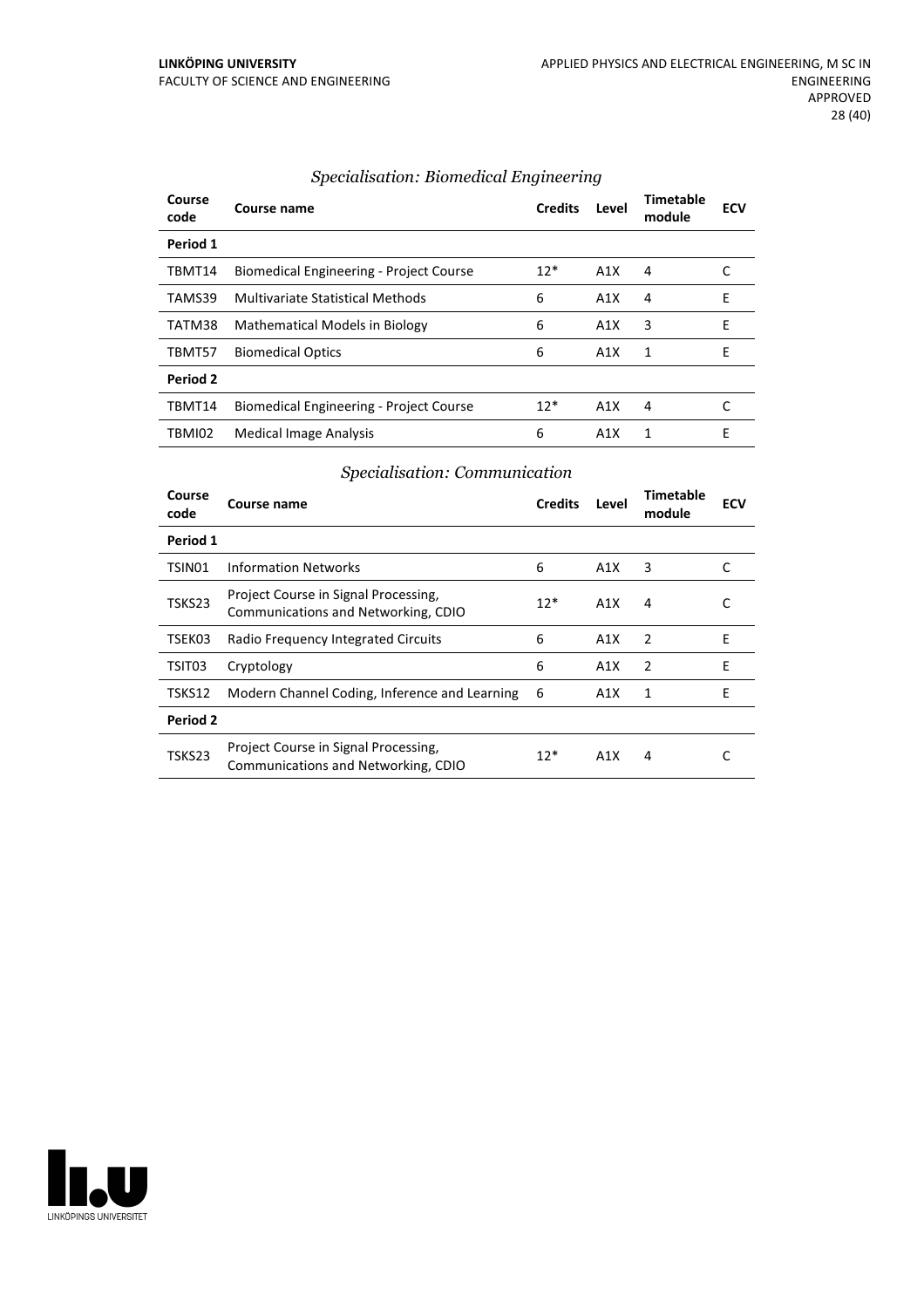| Course<br>code | Course name                                                      | <b>Credits</b> | Level | <b>Timetable</b><br>module | <b>ECV</b> |
|----------------|------------------------------------------------------------------|----------------|-------|----------------------------|------------|
| Period 1       |                                                                  |                |       |                            |            |
| TATA62         | <b>Project - Applied Mathematics</b>                             | $12*$          | A1X   | 4                          | C/E        |
| TSRT10         | Automatic Control - Project Course                               | $12*$          | A1X   | 4                          | C/E        |
| TDTS06         | <b>Computer Networks</b>                                         | 6              | G2X   | 1                          | E          |
| TSFS12         | Autonomous Vehicles - Planning, Control, and<br>Learning Systems | 6              | A1X   | 1                          | E          |
| Period 2       |                                                                  |                |       |                            |            |
| TATA62         | <b>Project - Applied Mathematics</b>                             | $12*$          | A1X   | 4                          | C/E        |
| TSRT10         | Automatic Control - Project Course                               | $12*$          | A1X   | 4                          | C/E        |
| TSRT08         | <b>Optimal Control</b>                                           | 6              | A1X   | 3                          | E          |
|                |                                                                  |                |       |                            |            |

#### *Specialisation: Control and Information Systems*

*Specialisation: Data Science and Machine Intelligence*

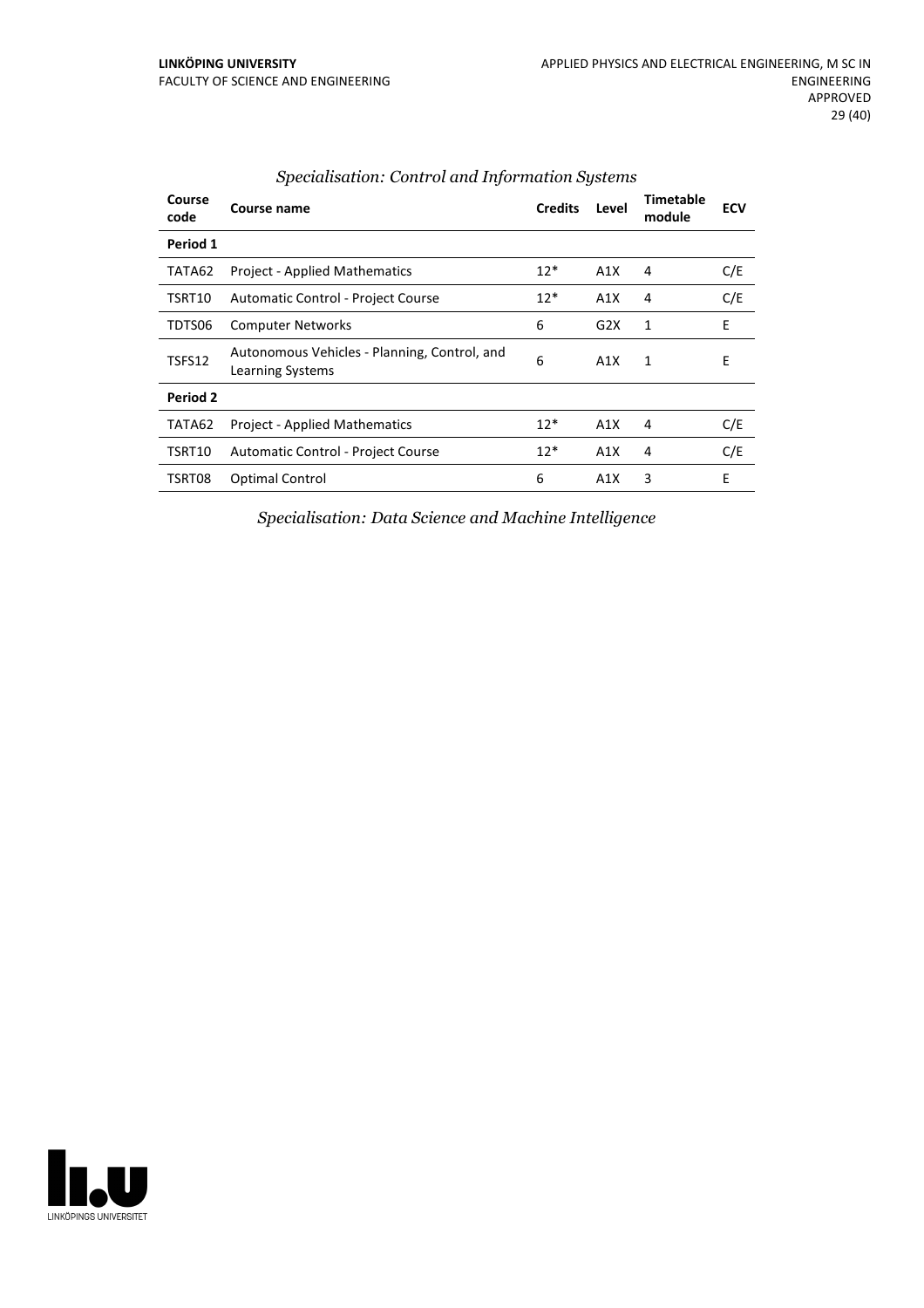| Course<br>code | Course name                                                                 | <b>Credits</b> | Level | <b>Timetable</b><br>module | <b>ECV</b> |
|----------------|-----------------------------------------------------------------------------|----------------|-------|----------------------------|------------|
| Period 1       |                                                                             |                |       |                            |            |
| TSBB11         | Images and Graphics, Project Course CDIO                                    | $12*$          | A1X   | 4                          | C/E        |
| TSKS23         | Project Course in Signal Processing,<br>Communications and Networking, CDIO | $12*$          | A1X   | 4                          | C/E        |
| TAMS39         | Multivariate Statistical Methods                                            | 6              | A1X   | 4                          | E          |
| TAOP34         | Large Scale Optimization                                                    | 6              | A1X   | 3                          | E          |
| TDDC17         | Artificial Intelligence                                                     | 6              | G2X   | 3                          | E          |
| TDDE15         | <b>Advanced Machine Learning</b>                                            | 6              | A1X   | $\mathbf{1}$               | E          |
| TSBB06         | <b>Multidimensional Signal Analysis</b>                                     | $6*$           | A1X   | $\overline{2}$             | E          |
| TSBB08         | <b>Digital Image Processing</b>                                             | 6              | A1X   | 4                          | E          |
| TSDT14         | <b>Signal Theory</b>                                                        | 6              | A1X   | $\mathbf{1}$               | F          |
| TSKS12         | Modern Channel Coding, Inference and<br>Learning                            | 6              | A1X   | $\mathbf{1}$               | E          |
| Period 2       |                                                                             |                |       |                            |            |
| TSBB11         | Images and Graphics, Project Course CDIO                                    | $12*$          | A1X   | 4                          | C/E        |
| TSKS23         | Project Course in Signal Processing,<br>Communications and Networking, CDIO | $12*$          | A1X   | 4                          | C/E        |
| <b>TBMI02</b>  | <b>Medical Image Analysis</b>                                               | 6              | A1X   | $\mathbf{1}$               | E          |
| TDDD37         | Database Technology                                                         | 6              | G2X   | $\mathbf{1}$               | E          |
| TDDE16         | <b>Text Mining</b>                                                          | 6              | A1X   | $\overline{2}$             | E          |
| TSBB06         | <b>Multidimensional Signal Analysis</b>                                     | $6*$           | A1X   | 3                          | E          |
| TSRT78         | Digital Signal Processing                                                   | 6              | A1X   | $\overline{2}$             | E          |

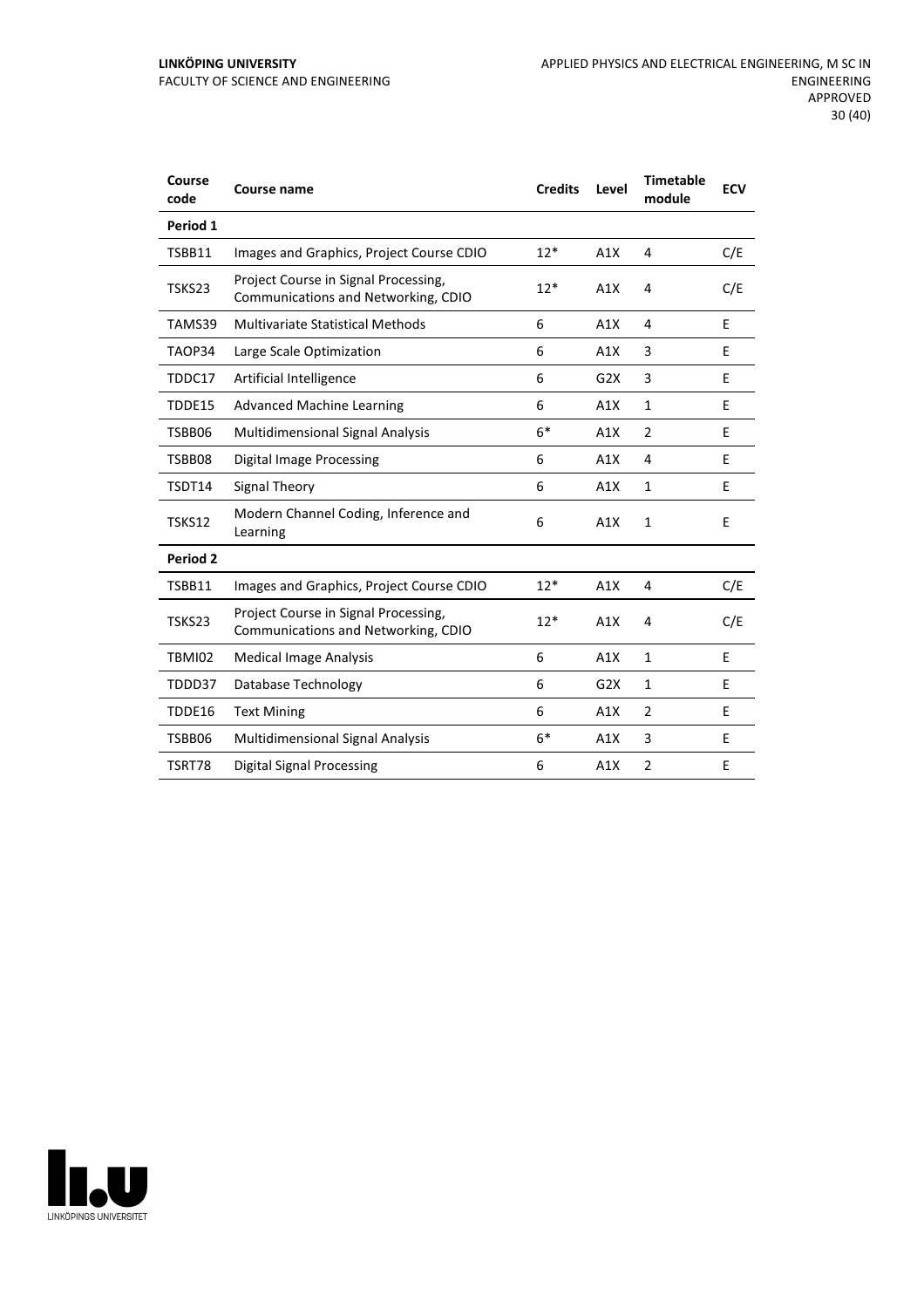#### *Specialisation: Electronics*

| Course<br>code | <b>Course name</b>                                                            | <b>Credits</b> | Level | <b>Timetable</b><br>module | <b>ECV</b> |
|----------------|-------------------------------------------------------------------------------|----------------|-------|----------------------------|------------|
| Period 1       |                                                                               |                |       |                            |            |
| TSTE17         | System Design                                                                 | $12*$          | A1X   | 4                          | C/E        |
| <b>TNE071</b>  | Microwave Engineering                                                         | 6              | A1X   | $\mathbf{1}$               | E          |
| <b>TNE089</b>  | Electromagnetic Compatibility (EMC) and<br>Printed Circuit Board (PCB) Design | $6*$           | A1X   | $\overline{2}$             | E          |
| TSEA84         | Digital Design Project                                                        | $6*$           | A1X   | $\mathbf{1}$               | E          |
| TSEK03         | Radio Frequency Integrated Circuits                                           | 6              | A1X   | $\overline{2}$             | E          |
| TSEK11         | Evaluation of an Integrated Circuit                                           | $\overline{2}$ | A1X   | 4                          | E          |
| TSTE25         | <b>Power Electronics</b>                                                      | 6              | A1X   | 3                          | E          |
| Period 2       |                                                                               |                |       |                            |            |
| TSTE17         | System Design                                                                 | $12*$          | A1X   | 4                          | C/E        |
| <b>TNE083</b>  | Antenna Theory                                                                | 6              | A1X   | $\overline{2}$             | E          |
| <b>TNE089</b>  | Electromagnetic Compatibility (EMC) and<br>Printed Circuit Board (PCB) Design | $6*$           | A1X   | 1                          | E          |
| TSEA26         | Design of Embedded DSP Processor                                              | 6              | A1X   | $\overline{2}$             | E          |
| TSEA44         | Computer Hardware - a System on Chip                                          | 6              | A1X   | 1                          | E          |
| TSEA84         | Digital Design Project                                                        | $6*$           | A1X   | 3                          | E          |
| TSTE26         | Powergrid and Technology for Renewable<br>Production                          | 6              | A1X   | 3                          | E          |
| TSTE85         | <b>Low Power Electronics</b>                                                  | 6              | A1X   | $\overline{2}$             | E          |

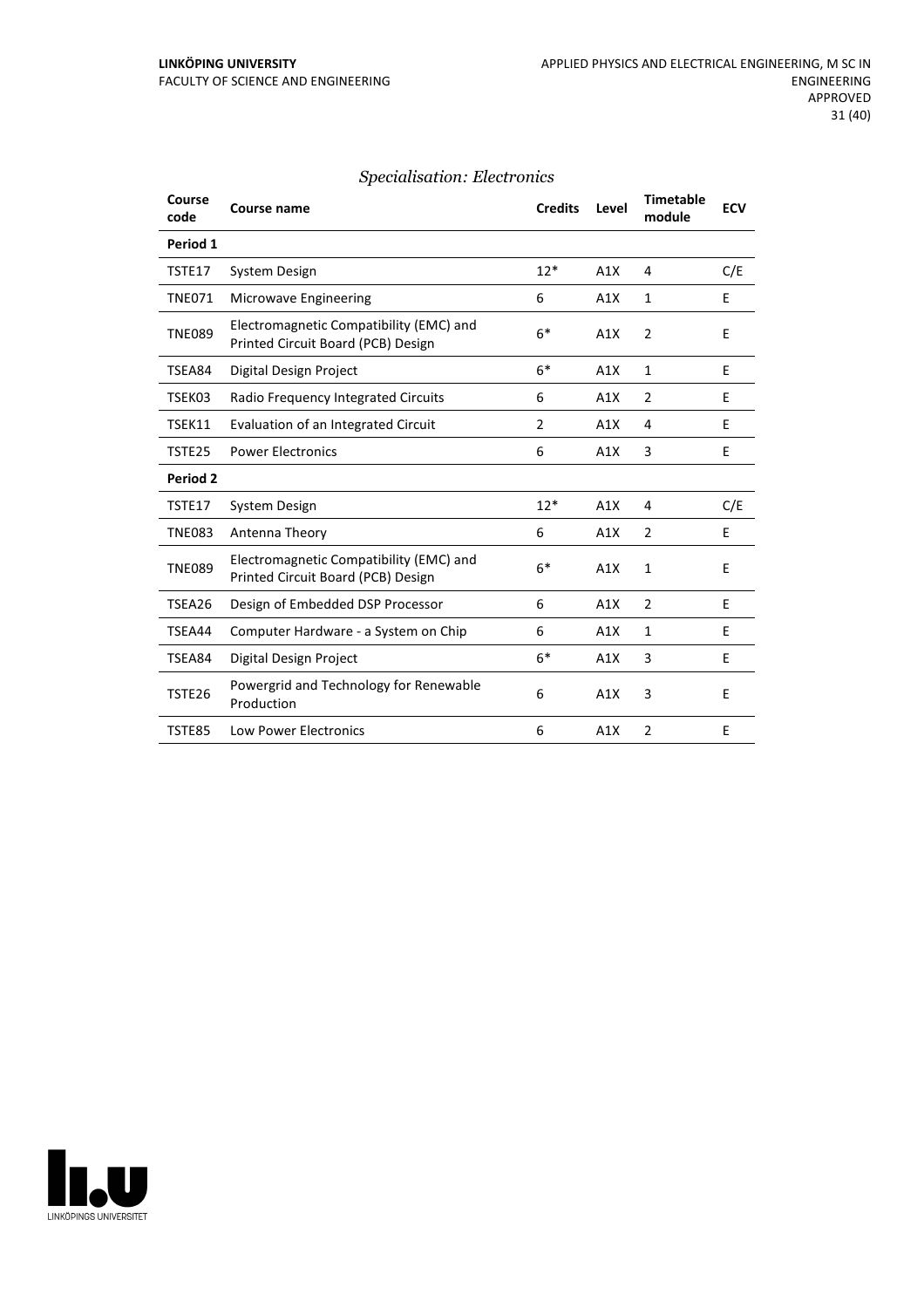| Course<br>code | Course name                            | <b>Credits</b> | Level | <b>Timetable</b><br>module | <b>ECV</b> |
|----------------|----------------------------------------|----------------|-------|----------------------------|------------|
| Period 1       |                                        |                |       |                            |            |
| TATA62         | <b>Project - Applied Mathematics</b>   | $12*$          | A1X   | 4                          | C/E        |
| TSRT10         | Automatic Control - Project Course     | $12*$          | A1X   | 4                          | C/E        |
| TATA75         | Theory of Relativity                   | $6*$           | A1X   | $\frac{1}{2}$              | E          |
| TATM38         | <b>Mathematical Models in Biology</b>  | 6              | A1X   | 3                          | E          |
| TDDD38         | Advanced Programming in C++            | $6*$           | A1X   | $\overline{2}$             | E          |
| TFYA40         | <b>Analytical Mechanics</b>            | $6*$           | A1X   | 1                          | E          |
| TMMS11         | <b>Models of Mechanics</b>             | $6*$           | A1X   | 3                          | E          |
| TPPE53         | <b>Financial Valuation Methodology</b> | 6              | A1X   | $\overline{2}$             | E          |
| Period 2       |                                        |                |       |                            |            |
| TATA62         | <b>Project - Applied Mathematics</b>   | $12*$          | A1X   | 4                          | C/E        |
| TSRT10         | Automatic Control - Project Course     | $12*$          | A1X   | 4                          | C/E        |
| TATA75         | Theory of Relativity                   | $6*$           | A1X   | 3                          | E          |
| TDDD38         | Advanced Programming in C++            | $6*$           | A1X   | $\overline{\phantom{a}}$   | E          |
| TFYA40         | <b>Analytical Mechanics</b>            | $6*$           | A1X   | 3                          | E          |
| TMMS11         | <b>Models of Mechanics</b>             | $6*$           | A1X   | 3                          | E          |
| TPPE61         | <b>Financial Optimization</b>          | 6              | A1X   | $\overline{2}$             | E          |

#### *Specialisation: Engineering Mathematics*

#### *Specialisation: Financial Mathematics*

| Course<br>code | Course name                            | <b>Credits</b> | Level | Timetable<br>module | <b>ECV</b> |
|----------------|----------------------------------------|----------------|-------|---------------------|------------|
| Period 1       |                                        |                |       |                     |            |
| TATA62         | <b>Project - Applied Mathematics</b>   | $12*$          | A1X   | 4                   |            |
| TPPE53         | <b>Financial Valuation Methodology</b> | 6              | A1X   | $\overline{2}$      |            |
| Period 2       |                                        |                |       |                     |            |
| TATA62         | <b>Project - Applied Mathematics</b>   | $12*$          | A1X   | 4                   |            |
| TPPE61         | <b>Financial Optimization</b>          | 6              | A1X   | $\mathcal{P}$       |            |

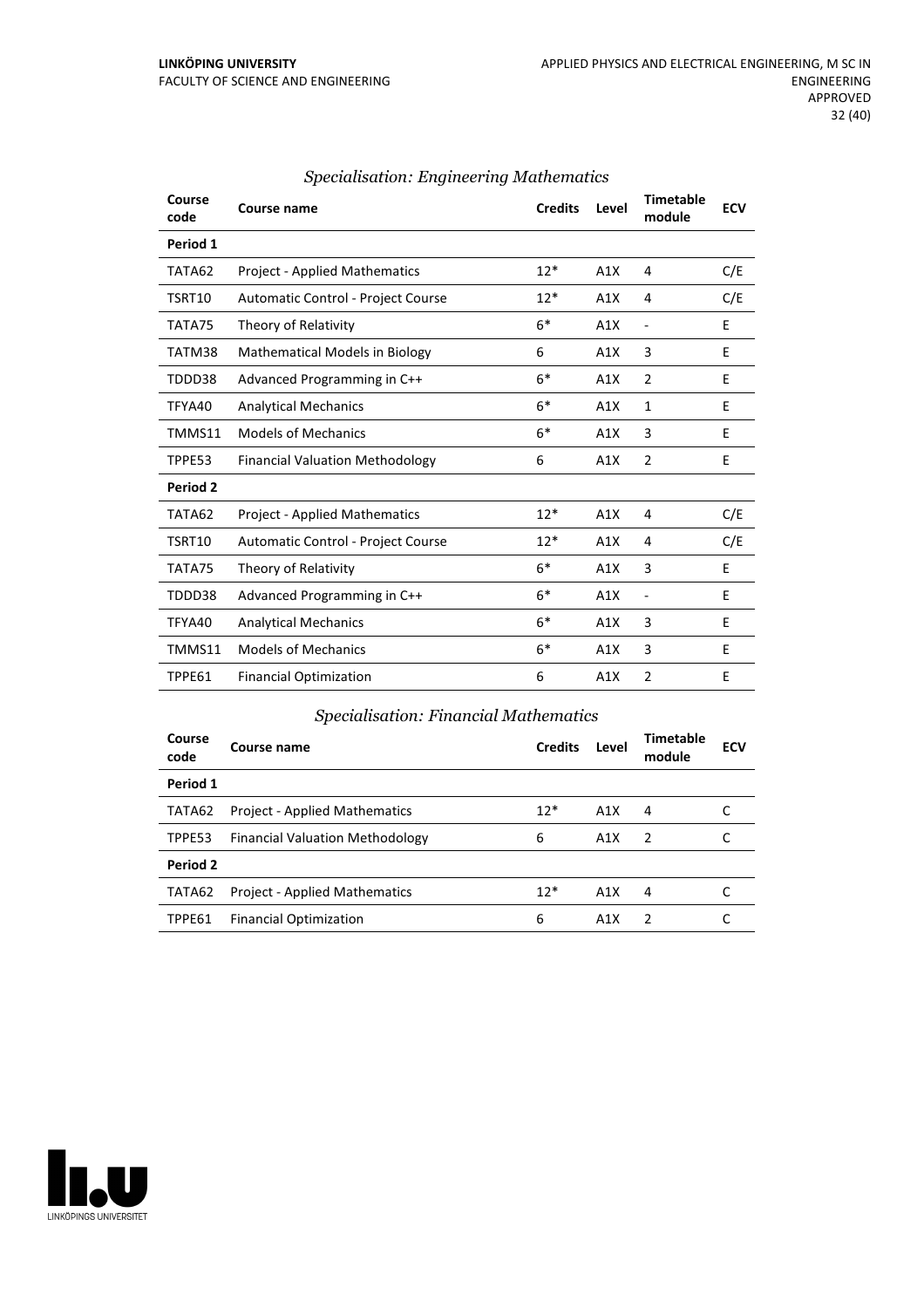| Course<br>code | Course name                                                             | <b>Credits</b> | Level | <b>Timetable</b><br>module | <b>ECV</b> |
|----------------|-------------------------------------------------------------------------|----------------|-------|----------------------------|------------|
| Period 1       |                                                                         |                |       |                            |            |
| TSRT10         | Automatic Control - Project Course                                      | $12*$          | A1X   | 4                          | C          |
| TFYA40         | <b>Analytical Mechanics</b>                                             | $6*$           | A1X   | 1                          | E          |
| TSFS12         | Autonomous Vehicles - Planning, Control, and<br><b>Learning Systems</b> | 6              | A1X   | 1                          | E          |
| Period 2       |                                                                         |                |       |                            |            |
| TSRT10         | Automatic Control - Project Course                                      | $12*$          | A1X   | 4                          | C          |
| TFYA40         | <b>Analytical Mechanics</b>                                             | $6*$           | A1X   | 3                          | E          |
| TMME50         | <b>Flight Mechanics</b>                                                 | 6              | A1X   | 2                          | E          |
| TSRT08         | Optimal Control                                                         | 6              | A1X   | 3                          | E          |

#### *Specialisation: Mechanics and Control*

# *Specialisation: Photonics and Quantum Technology*

| Course<br>code | Course name                             | <b>Credits</b> | Level | Timetable<br>module | <b>ECV</b> |
|----------------|-----------------------------------------|----------------|-------|---------------------|------------|
| Period 1       |                                         |                |       |                     |            |
| TFYA99         | Project Course in Applied Physics, CDIO | $12*$          | A1X   | 4                   | C          |
| TBMT57         | <b>Biomedical Optics</b>                | 6              | A1X   | 1                   | E          |
| TFYM03         | Nanophysics                             | 6              | A1X   | 3                   | E          |
| TSIT03         | Cryptology                              | 6              | A1X   | 2                   | E          |
| TSIT13         | <b>Quantum Communication</b>            | 6              | A1X   | 1                   | E          |
| Period 2       |                                         |                |       |                     |            |
| TFYA99         | Project Course in Applied Physics, CDIO | $12*$          | A1X   | 4                   | C          |
| TSIT02         | <b>Computer Security</b>                | 6              | G2X   | $\overline{2}$      | E          |

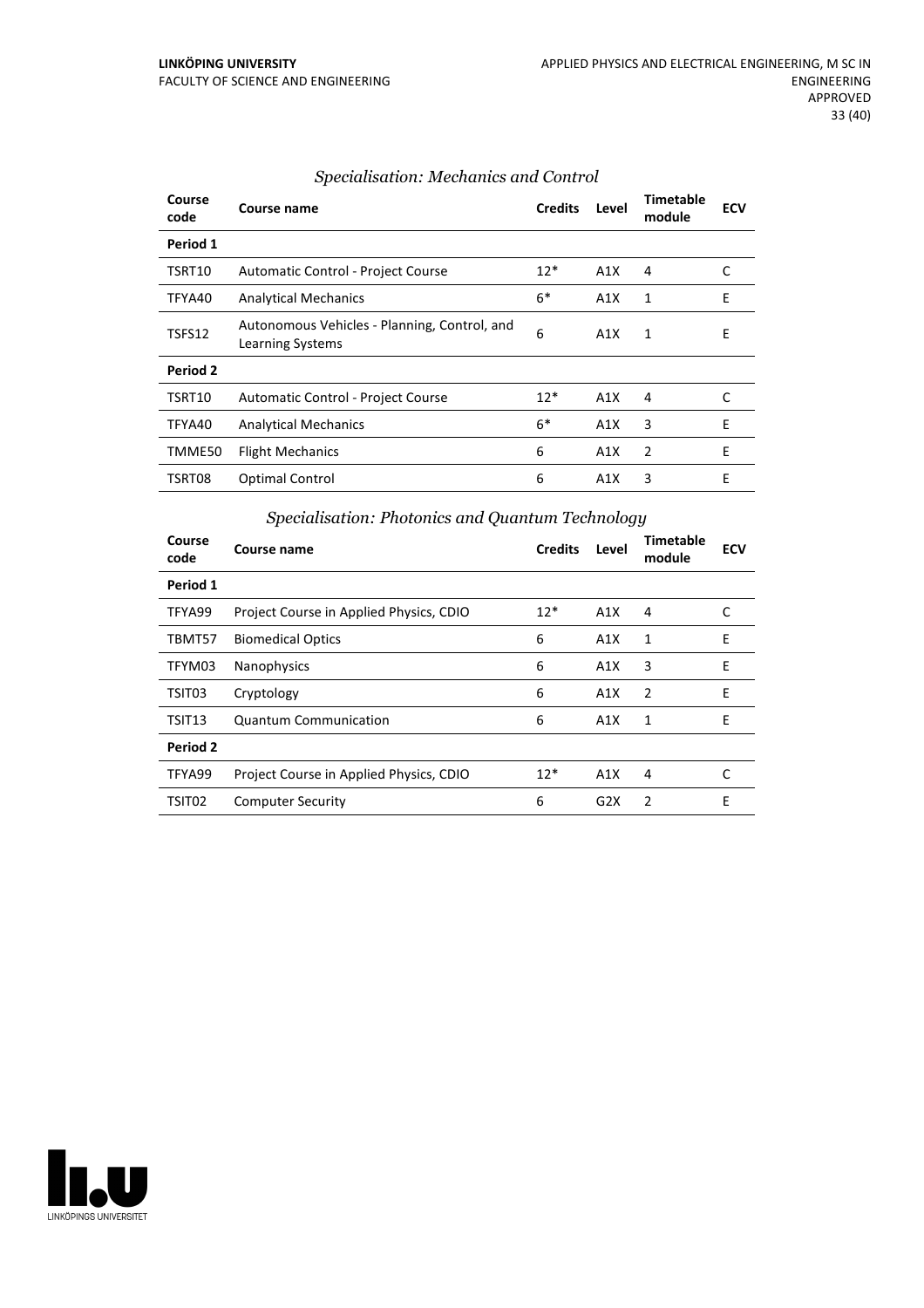| Course<br>code | Course name                              | <b>Credits</b> | Level | <b>Timetable</b><br>module | <b>ECV</b> |
|----------------|------------------------------------------|----------------|-------|----------------------------|------------|
| Period 1       |                                          |                |       |                            |            |
| TSBB11         | Images and Graphics, Project Course CDIO | $12*$          | A1X   | 4                          | C          |
| <b>TNM067</b>  | Scientific Visualization                 | 6              | A1X   | 3                          | E          |
| TSBB19         | Machine Learning for Computer Vision     | 6              | A1X   | $\overline{2}$             | Ε          |
| TSBK03         | <b>Advanced Game Programming</b>         | $6*$           | A1X   | 1                          | F          |
| TSKS15         | Detection and Estimation of Signals      | 6              | A1X   | $\overline{2}$             | E          |
| Period 2       |                                          |                |       |                            |            |
| TSBB11         | Images and Graphics, Project Course CDIO | $12*$          | A1X   | 4                          | C          |
| TBMI02         | <b>Medical Image Analysis</b>            | 6              | A1X   | 1                          | E          |
| TDDD56         | Multicore and GPU Programming            | 6              | A1X   | 2                          | E          |
| TDDE01         | <b>Machine Learning</b>                  | 6              | A1X   | 1                          | E          |
| <b>TNM086</b>  | Virtual Reality Techniques               | 6              | A1X   | $\overline{2}$             | E          |
| TSBK03         | <b>Advanced Game Programming</b>         | $6*$           | A1X   |                            | E          |

#### *Specialisation: Signal and Image Processing*

#### *Specialisation: System-on-Chip*

| Course<br>code | Course name                           | <b>Credits</b> | Level | <b>Timetable</b><br>module | <b>ECV</b> |
|----------------|---------------------------------------|----------------|-------|----------------------------|------------|
| Period 1       |                                       |                |       |                            |            |
| TSTE17         | System Design                         | $12*$          | A1X   | 4                          | C/E        |
| TDTS08         | <b>Advanced Computer Architecture</b> | 6              | A1X   | $\overline{2}$             | E          |
| TSEA84         | Digital Design Project                | $6*$           | A1X   | $\mathbf{1}$               | E          |
| TSEK11         | Evaluation of an Integrated Circuit   | 2              | A1X   | 4                          | E          |
| Period 2       |                                       |                |       |                            |            |
| TSEA26         | Design of Embedded DSP Processor      | 6              | A1X   | $\overline{2}$             | C          |
| TSTE17         | System Design                         | $12*$          | A1X   | 4                          | C/E        |
| TDDD56         | Multicore and GPU Programming         | 6              | A1X   | 2                          | E          |
| TSEA44         | Computer Hardware - a System on Chip  | 6              | A1X   | $\mathbf{1}$               | E          |
| TSEA84         | Digital Design Project                | $6*$           | A1X   | 3                          | E          |
| TSIT02         | <b>Computer Security</b>              | 6              | G2X   | $\overline{2}$             | E          |
| TSTE85         | <b>Low Power Electronics</b>          | 6              | A1X   | $\overline{2}$             | E          |

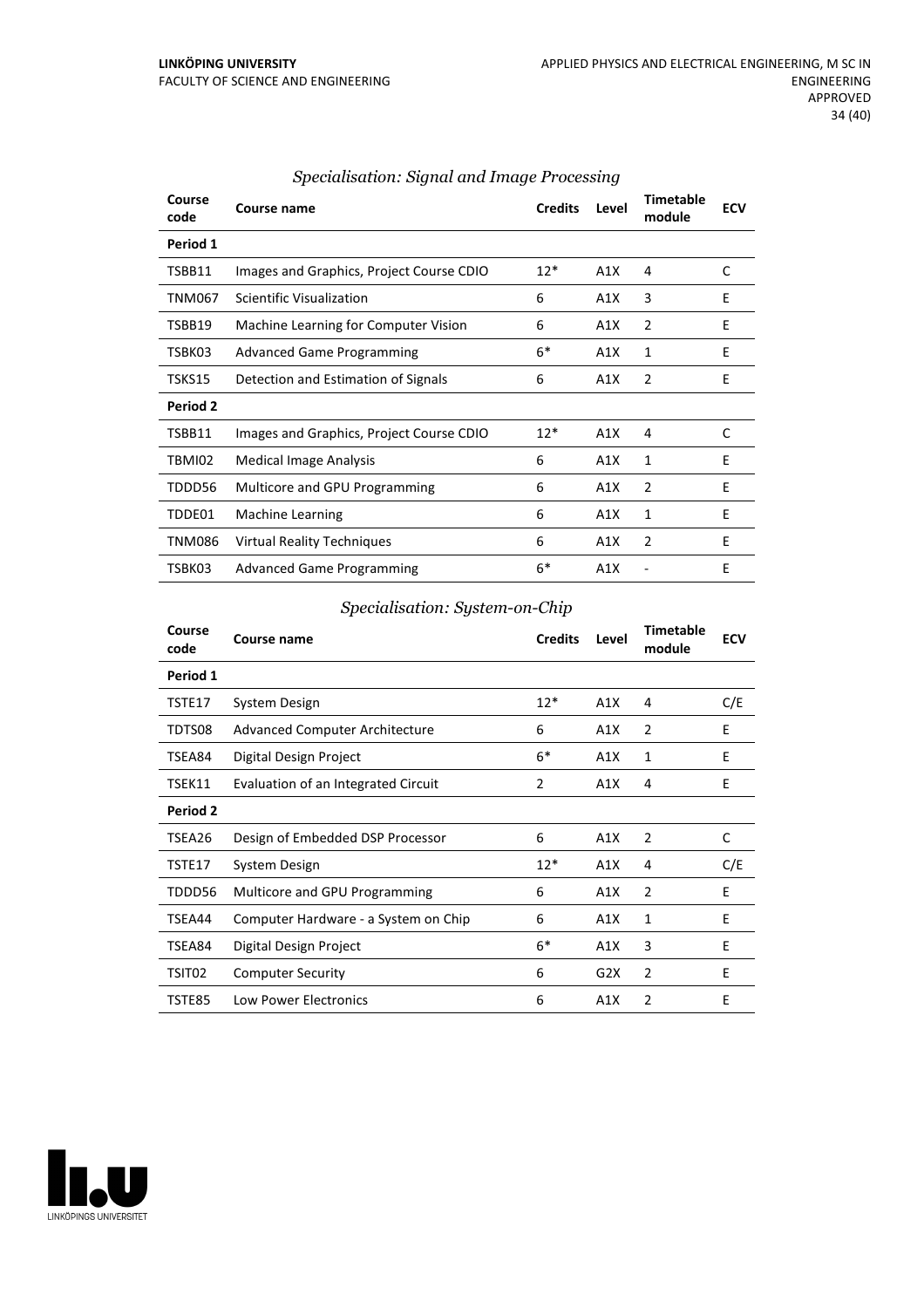# **Semester 10 (Spring 2022)**

| Course<br>code | Course name                      | <b>Credits</b> | Level | <b>Timetable</b><br>module | <b>ECV</b> |
|----------------|----------------------------------|----------------|-------|----------------------------|------------|
| Period 1       |                                  |                |       |                            |            |
| TQXX33         | Degree project - Master's Thesis | $30*$          | A1X   | $\overline{\phantom{a}}$   |            |
| Period 2       |                                  |                |       |                            |            |
| TQXX33         | Degree project - Master's Thesis | $30*$          | A1X   | ٠                          |            |

ECV = Elective / Compulsory /Voluntary

\*The course is divided into several semesters and/or periods

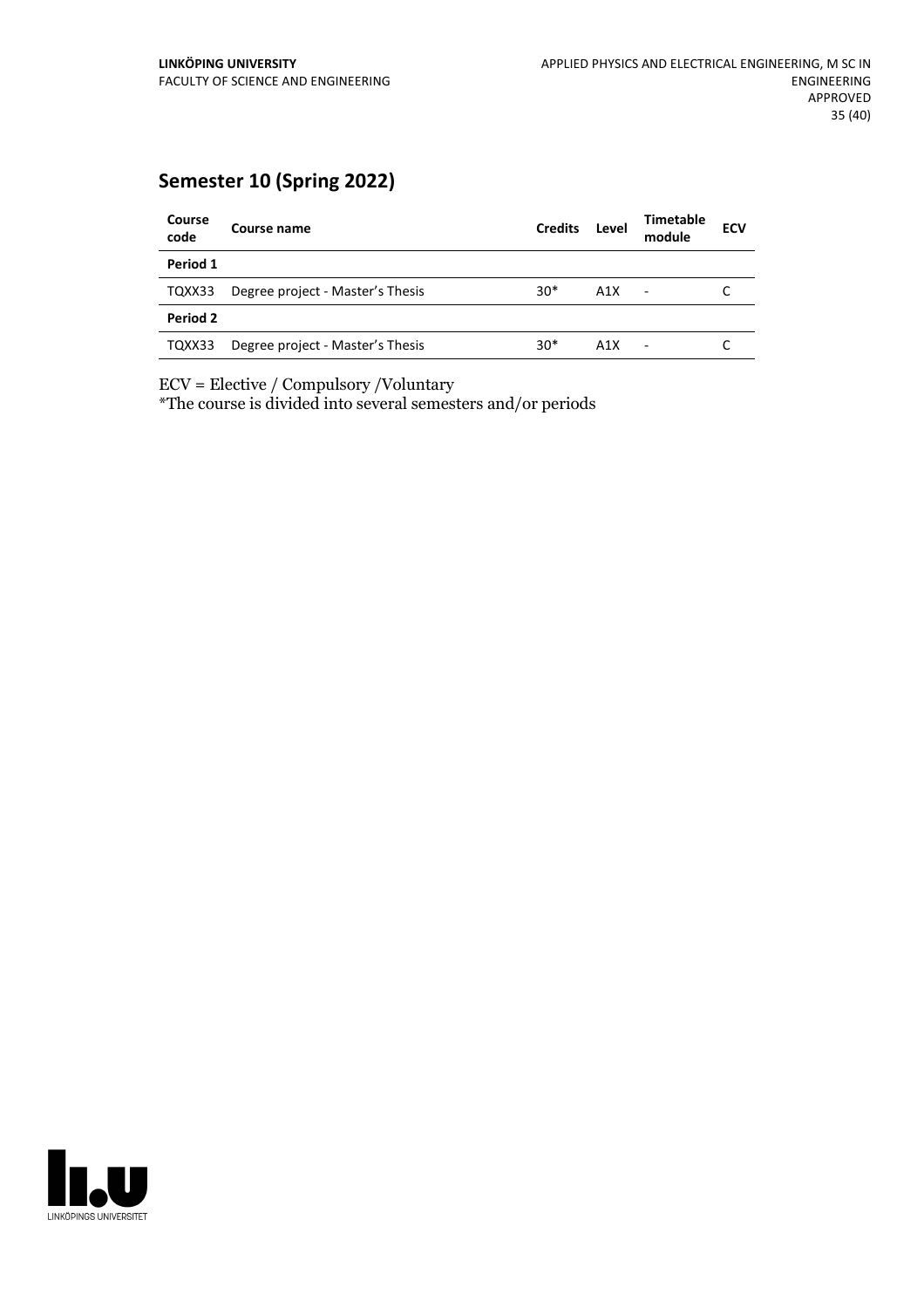# **Common rules**

#### **Structure and organisation of study programmes**

The contents and design of the programmes are to be continuously revised such that new knowledge is integrated into courses and specialisations. Within one programme, several study specialisations or profiles may be available. The identities of the study specialisations or profiles and the regulations governing how these may be selected are given in the syllabus and curriculum for the particular field of study and programmes.

The structure and organisation of the programmes are to follow specified criteria that are summarised in the syllabus for each programme.

- 
- The syllabus defines the aims of the study programme.<br>• The curriculum, which constitutes one part of the syllabus for the field of study, gives details of the terms in which the various courses have been
- timetabled, and their scheduling through the academic year.<br>• The course syllabus specifies, among other things, the aim and contents of the course, and the prior knowledge that a student must have in order to be able to benefit from the course.

#### **Qualification requirements**

The qualification requirements specified in the Higher Education Ordinance 2007 apply to students admitted after 1 July 2007. A student who has completed components of a programme after 1 July 2007 has the right to be assessed with respect to the qualification requirements specified by the Higher Education Ordinance 2007. In addition, local regulations laid down by the faculty boards and university board apply, see

http://styrdokument.liu.se/Regelsamling/VisaBeslut/622693.

Higher Education Act Chapter 1, Section 8:

First-cycle courses and study programmes are to develop:

- the ability to make independent and critical assessments
- the ability to identify, formulate and solve problems autonomously, and
- the preparedness to deal with changes in working life.

In addition to knowledge and skills in their field of study, students shall develop the ability to:

- gather and interpret information at a scholarly level
- stay abreast of the development of knowledge, and
- communicate their knowledge to others, including those who lack specialist knowledge in the field.

#### **Qualifications within a study programme**

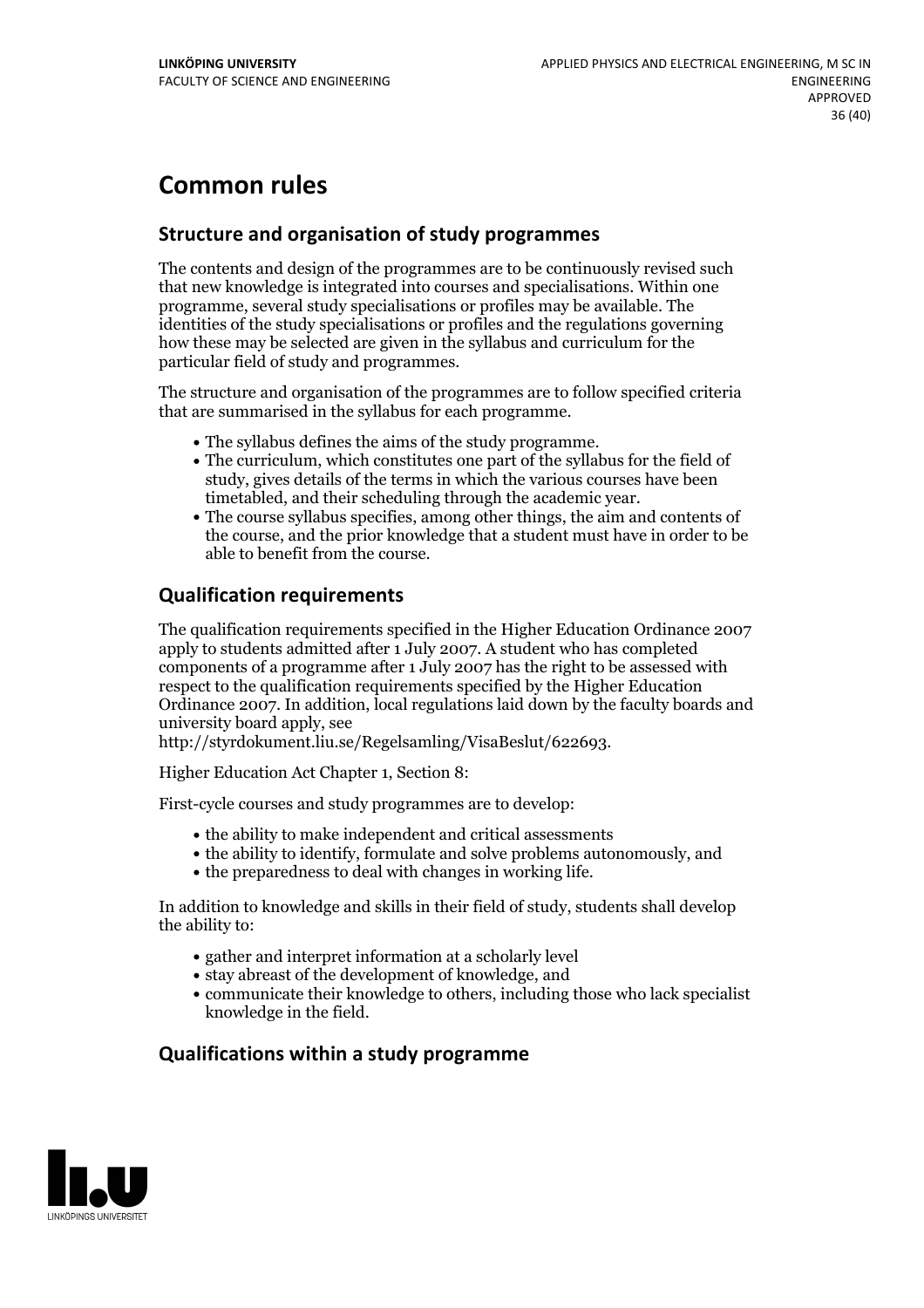Qualification requirements that are specific to a study programme are given in the syllabus for that programme.

#### **Matriculation and postponement of matriculation**

A person who has been accepted for a study programme is to start their studies (matriculate) in the term that is specified in the decision about admission. The date and location of the compulsory matriculation procedure will be communicated to those admitted to the first term of the programme.

At any one admission occasion, it is possible to be admitted to only one place on a study programme. A student who has been granted a place on a study programme and who is offered and accepts a place on another study programme during a supplementary round of admission will lose the place offered for the first study programme.

Regulations concerning postponement of matriculation have been laid down in the admission regulations for Linköping University, http://styrdokument.liu.se/Regelsamling/VisaBeslut/622645.

A person who has been granted postponement must present to the admitting authority, before the term in which the studies are to be started and before the date of application, a renewed registration for the programme and a copy of the decision granting postponement.

#### **Admission to a later part of a programme**

Admission to a part of a study programme is used here to refer to admission with the purpose of completing the programme and taking a degree. Admission to a later part of a programme may take place only if sufficient resources and space on the programme are available. Furthermore, the applicant must satisfy the entry requirements for the relevant term of the programme, as specified in http://styrdokument.liu.se/Regelsamling/Innehall/Utbildning\_pa\_grund- \_och\_avancerad\_niva/Tekniska\_fakulteten.

#### **Interruption in studies**

Notification of an interruption in studies is to be made through the Student Portal. If such <sup>a</sup> notification is not made and if the student does not register for the first term during which the interruption is to take place, the interruption will be considered to be a withdrawal. An interruption in studies must cover a complete term, and notification of interruptions can be given for a maximum of two consecutive terms. Notification of resumption of studies is to take place at the term registration for the term that follows the interruption. If the student does not register at the term registration, this will be regarded as withdrawal from studies.

A student who is taking an interruption in studies may during this period retake examinations if he or she has re-registered for the most recent study term of the programme. A student who wishes to take another course during the interruption in studies must apply for this separately. The student is responsible that

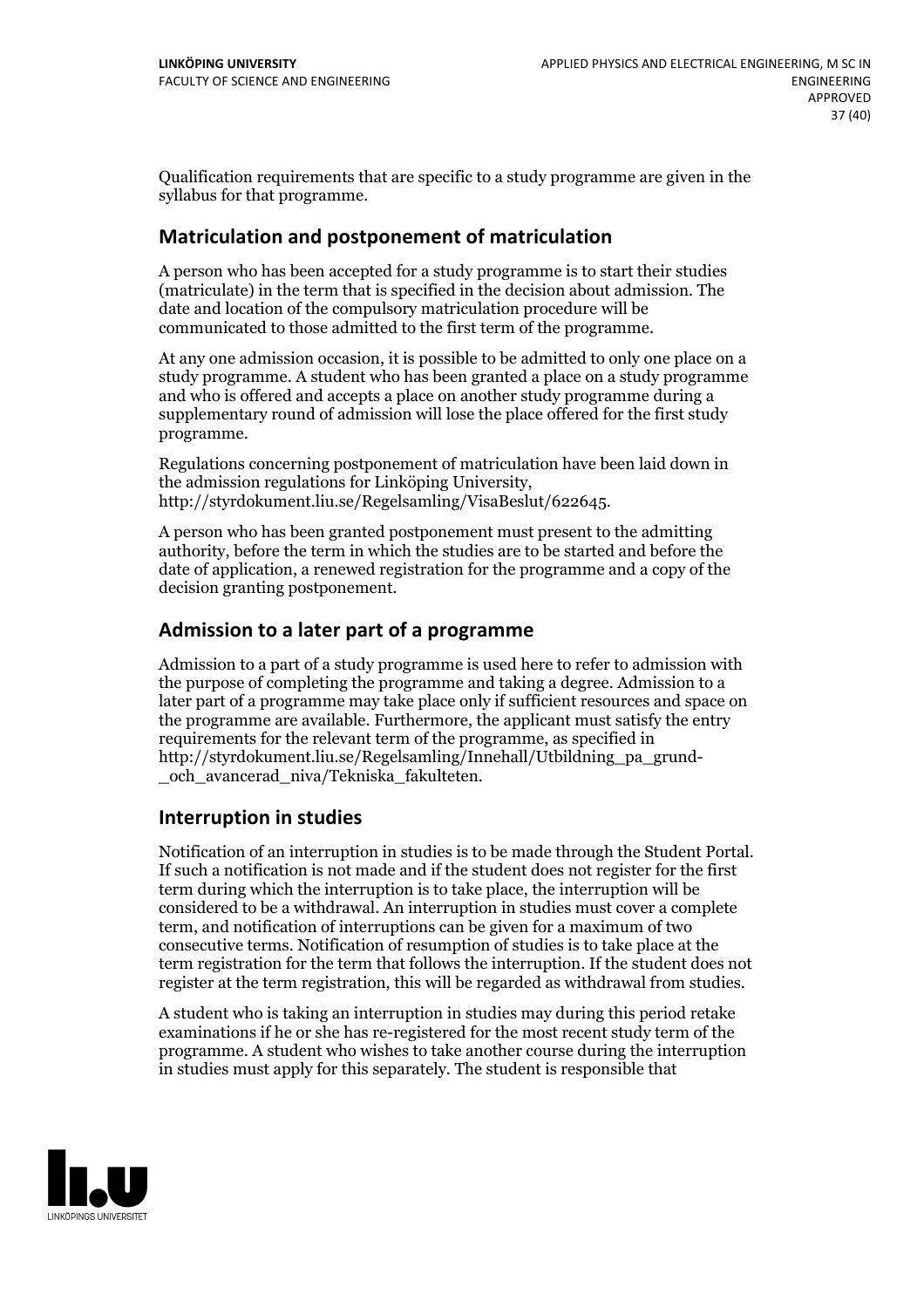registration for courses is carried outat the correct times in preparation for the resumption of studies.

#### **Withdrawal from a study programme**

A student who wishes to withdraw from a study programme must notify the study guidance counsellor. A student who leaves the studies without giving notification of an interruption in study and who fails to register for the immediately subsequent term is considered to have withdrawn. A student who has withdrawn may return to the study programme if a vacancy is available that is not required for students returning after an interruption in study, and notrequired for students who are changing their location of study and/or study programme.

#### **Interrupting a course**

The vice-chancellor's decision concerning regulations for registration, deregistration and reporting results (Dnr LiU-2015-01241) states that interruptions in study are to be recorded in Ladok. Thus, all students who do not participate in a course for which they have registered must record the interruption, such that the registration on the course can be removed. Deregistration from <sup>a</sup> course is carried outusing <sup>a</sup> web-based form: www.lith.liu.se/for-studenter/kurskomplettering?l=sv.

#### **Courses within a study programme**

The curriculum for the various years of a study programme specify which courses are compulsory (o), elective (v) and voluntary (f). If a student wishes to study a different combination than the one specified in the curriculum, an application must be made to the board of studies.

#### **Registration for programme courses**

Registration for courses that are given as part of a study programme must be made during the specified period, which has been preliminarily set to 1-10 April for the autumn term, and 1-10 October for the spring term. Information about course registration is published on a webpage, sent to students by email, and disseminated at scheduled information meetings.

#### **Registration for programme courses as single-subject courses**

Admission to a programme course as a single-subject subject course may take place only if sufficient resources and space on the course are available. Furthermore, the applicant must satisfy the entry requirements for the relevant course.

#### **Cancelled courses**

Courses with few participants (fewer than 10) may be cancelled or organised in a

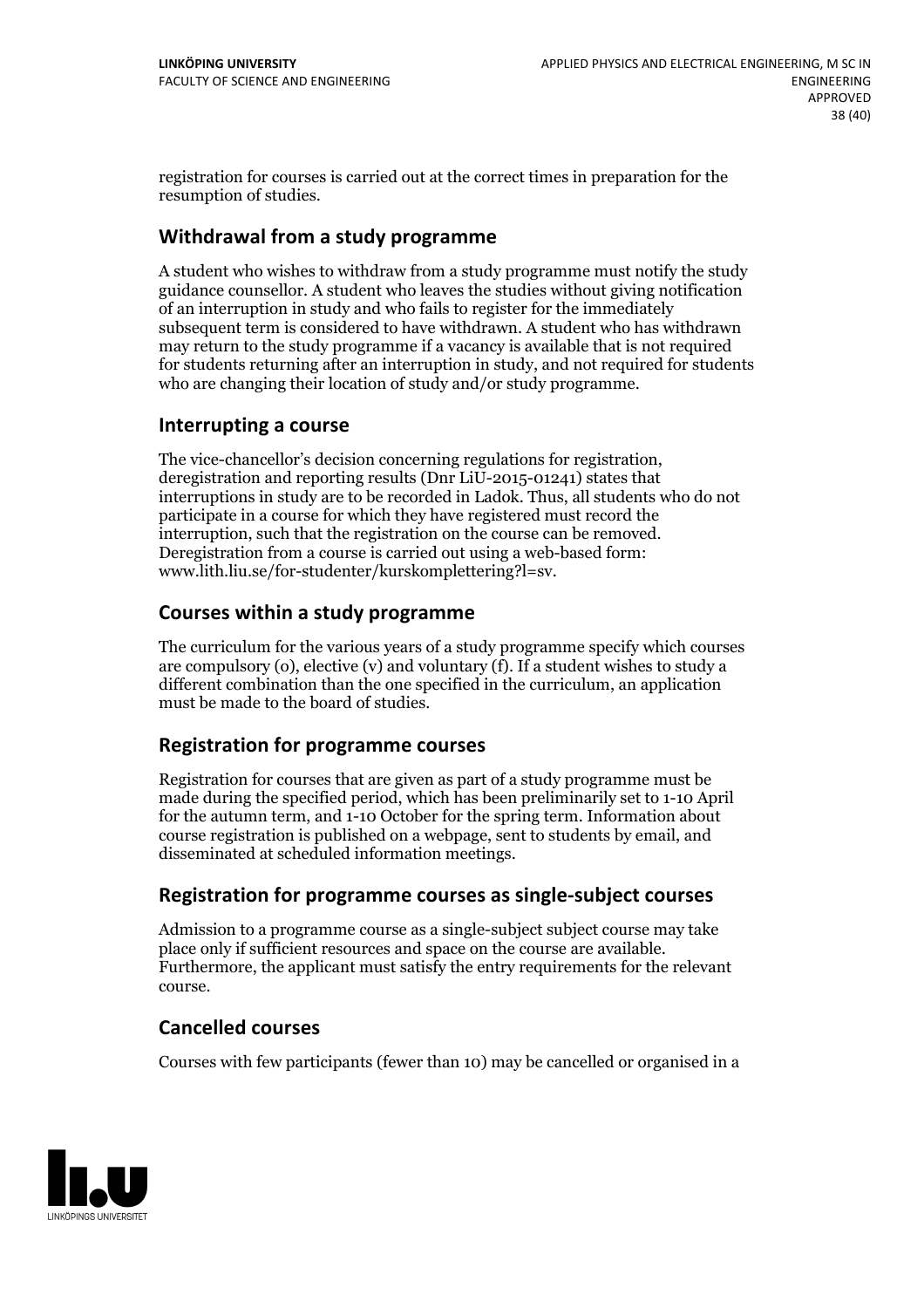manner that differs from that stated in the course syllabus. The board of studies is to deliberate and decide whether a course is to be cancelled orchanged from the course syllabus.

### **Timetabling**

Courses are timetabled after a decision has been made concerning the assignment of the course to a study period. A central timetable is not drawn up for courses with fewer than five participants. Most project courses do not have a central timetable.

### **Study planning**

Students who require support in planning their continued studies can contact the study guidance counsellor of the programme. Study planning involves the student and the study guidance counsellor together drawing up an individual plan for studies during the subsequent term. The individual plan may allow the student to deviate from the general curriculum.

Completed first-cycle courses are a precondition for successful studies at more advanced levels. For this reason, study planning is based on giving priority to courses from earlier years of study that have not been completed. If further capacity is available, new courses may be taken.

Study planning takes place on a regular basis if the student:

- does not satisfy the requirements for progression to later terms. In order for a student to be able to participate in courses from later years in such cases, a decision of exemption is required.<br>
• does not satisfy the requirements for starting a degree project.
- 

Other situations in which study planning may be required:

- A student has fallen behind during the early part of a study programme and
- has failed to complete several courses.<br>• A student has not satisfied the entry requirements for a degree project
- before term 6 of an engineering degree.<br>
 A student has applied for admission to a later part of a programme.<br>
 Studies have been carried out abroad.<br>
 A study programme is to be resumed after an interruption.
- 
- 

In these cases the study guidance counsellor supports the student in planning the continued studies, also in situations in which the student can register for the relevant courses without the need for a special decision for the continued studies.

### **Part of education abroad**

Students can exchange study at LiTH for study at an institute of higher education abroad, and/or work on a degree project abroad.

In the event that study (courses) at LiTH are exchanged for study abroad, the